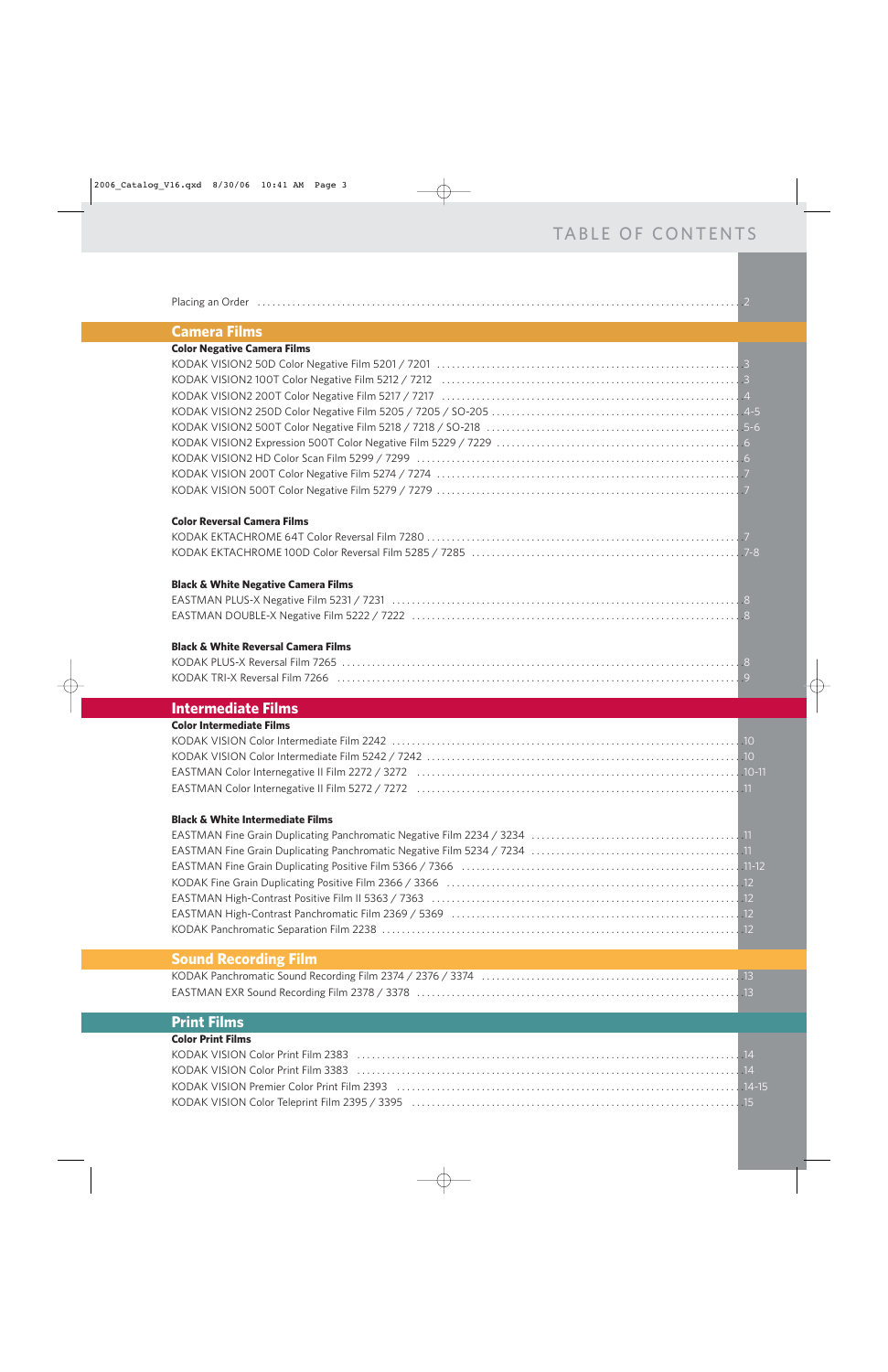#### **Black & White Print Films**

### **Chemicals**

## **Color Management**

## **KODAK Motion Picture Services and Other**

| Equipment and Supplies (and according to the control of the control of the control of the control of the control of the control of the control of the control of the control of the control of the control of the control of t |
|--------------------------------------------------------------------------------------------------------------------------------------------------------------------------------------------------------------------------------|
|                                                                                                                                                                                                                                |
|                                                                                                                                                                                                                                |
|                                                                                                                                                                                                                                |
|                                                                                                                                                                                                                                |
|                                                                                                                                                                                                                                |

# **Educational Training Products**

## **Contact Info., Terms and Reference Information**

| 10-41 AD-41                                                                                                             |  |
|-------------------------------------------------------------------------------------------------------------------------|--|
| General Terms and Conditions (and according to the control of the control of the conditions) and the conditions (42-43) |  |
|                                                                                                                         |  |
|                                                                                                                         |  |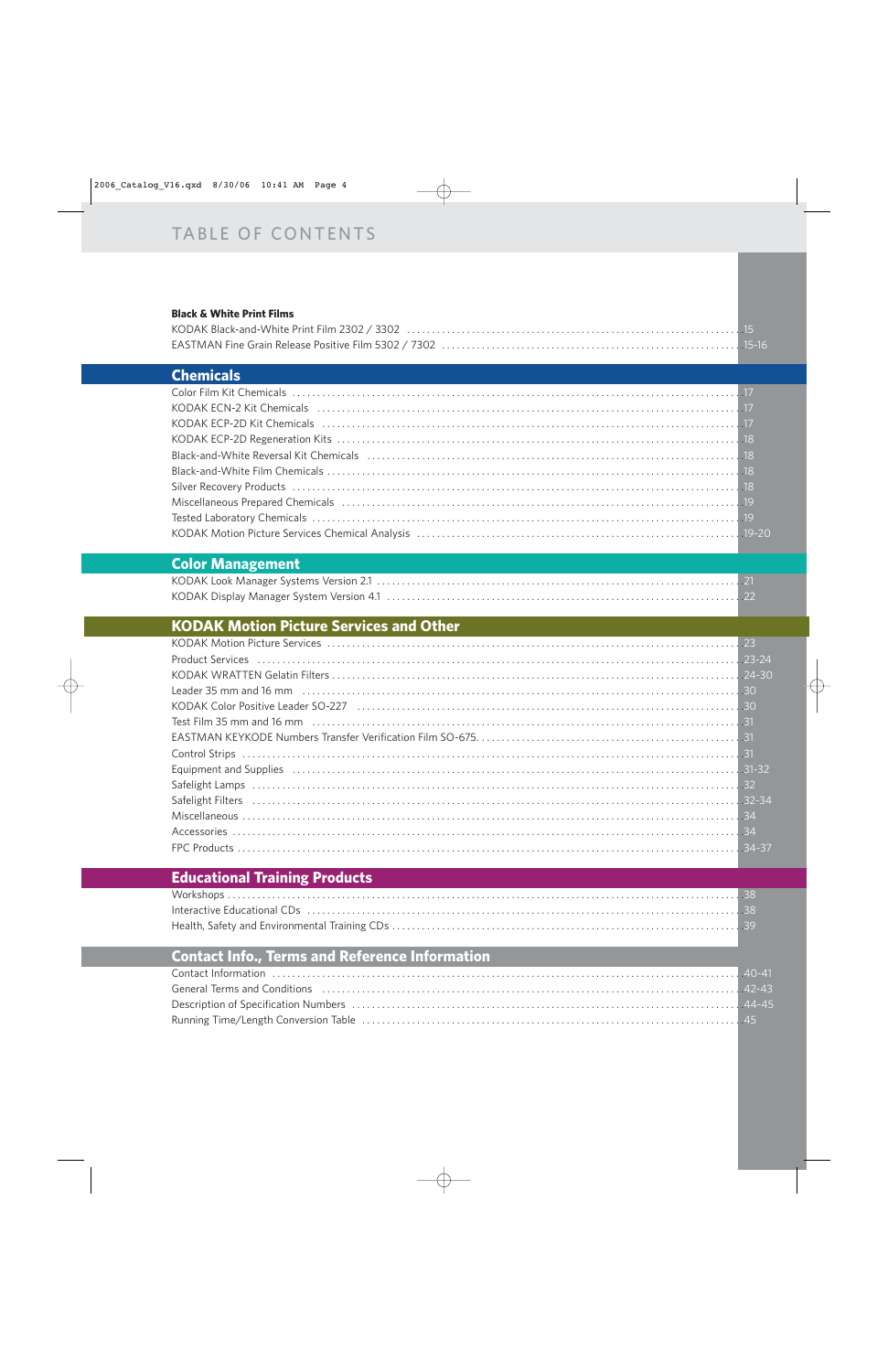Filmmakers are the heart and soul of our business. For more than a century, through tens of thousands of creative ventures, the partnerships we've built have propelled the art and science of filmmaking to incredible heights. And we know that by continuing to listen and respond to your ideas and suggestions, the possibilities for all of us are endless.



"This film (KODAK VISION2 Color Negative Film 50D 5201/7201) definitely proves that the 'film look' is not about grain but exposure latitude. There's no grain to speak of – it's the finest-grained film I've ever seen, with perfect color rendition, natural skin tones, a huge range of exposure, highlights that don't burn out, and shadows that are rich and dark but with visible subtle detail." **- Jon Fauer, ASC**



"It (KODAK Look Manager System) gave everyone a true indication of our intentions for the look. With this system you are manipulating color in film legal rather than video space. You can alter colors and density, but the contrast has got to be there in your original photography." **- Stephen Goldblatt, ASC, BSC**



"Advances in film, telecine and digital intermediate services are making the Super 8 mm format an attractive option for ultra-low budget filmmaking, and also for creating unique looks for special purposes. When you combine (the) imaging characteristics (of the new KODAK VISION2 Films) with the advances being made in digital intermediate technology, it suggests a whole new range of possibilities." **- Philip Vigeant, President, Pro8mm** 



"I know what to expect from every roll of KODAK film, and it is that additional assurance of reliability and quality control that makes it faster to shoot film. This is not true in the world of electronics where even heat can change engineering of the cameras." **- Nancy Schreiber, ASC** 



"Television is entertainment, but it's also about memories and capturing periods of time. Film has a texture, richness and depth that I don't think you can get with 24P. The audience doesn't know how to put it into words, but they know it's different."





"The KODAK Cinematography Workshop is by far one of the best I've attended. For me, it was a pivotal point in my career in that it accelerated my learning curve. My efforts to work in film prior to the workshop were slow and missing important, sometimes basic, elements. I respond well to hands-on training and the instructor was an excellent communicator. I found the information vital in a trade where there is so much to digest."

**- David Cain, Cinematographer** 



"The director wanted to shoot some football scenes (for the telefilm *Brian's Song*) in Super 8 mm. I think he was expecting a negative reaction (from me), but I liked the idea because I knew we had a tight schedule and Super 8 mm would allow us to shoot those scenes with radically different textures and psychological impact."

**- James Chressanthis, ASC, Cinematographer**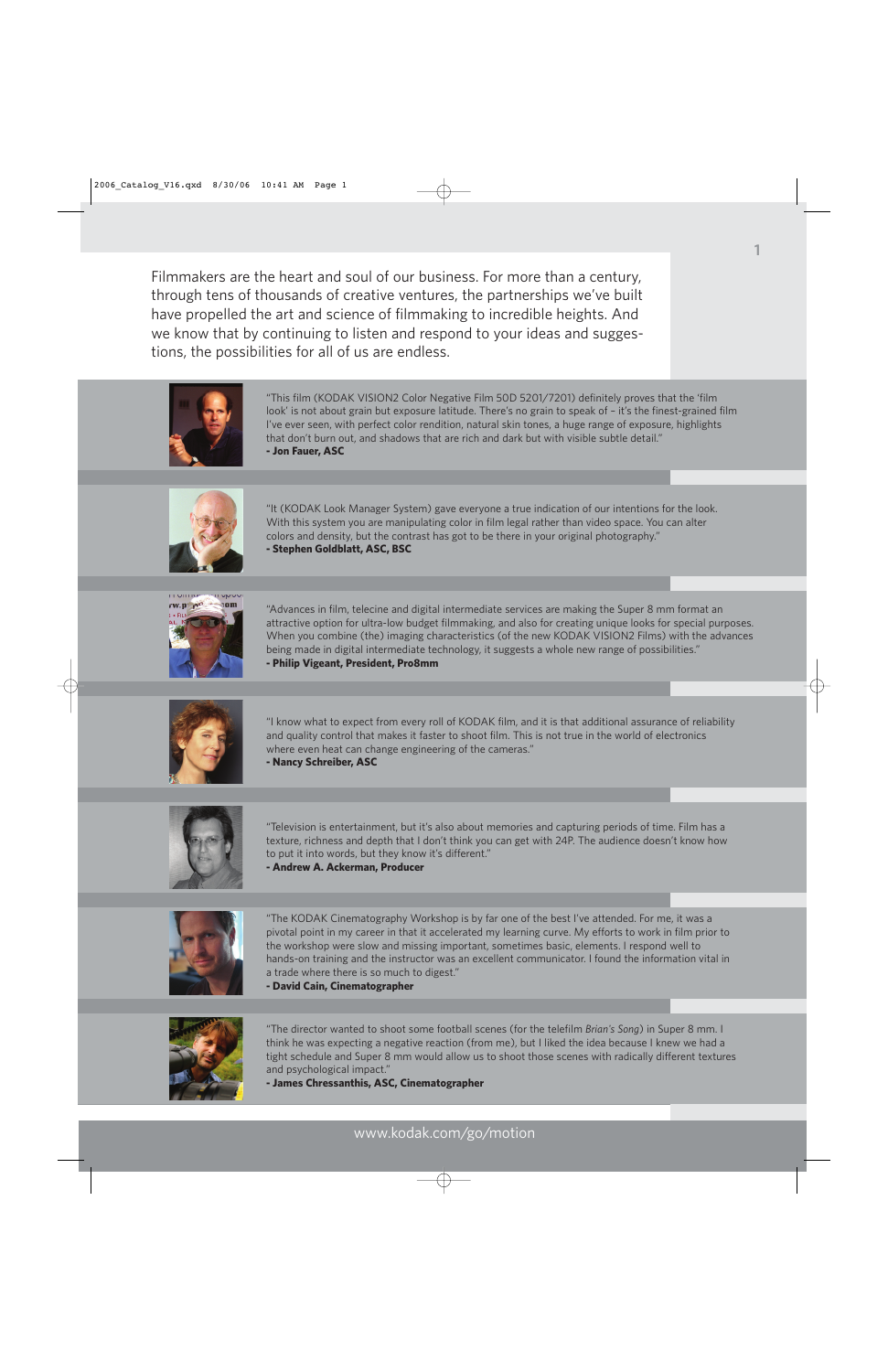

## **Placing an Order (US Only)**

### **Monday - Friday, 8:00 am to 8:00 pm Eastern Time**

Call Kodak Customer Service (800) 621-FILM (3456) Fax Orders: (800) 755-1816 Mid-Americas and East Coast (800) 648-9805 West Coast

#### **After normal business hours, weekends and holidays, Kodak customers can place orders for the most popular KODAK Color Negative Film stocks.**

Call KODAK SHOOTSAVER Express Film Delivery Service (800) 404-2016

(VISA, Mastercard or American Express—Service Fee applies)

Please have the following information available:

- 1. The CAT Nos. of the items you want to purchase if you are placing your order by telephone.
	- 2. The number of rolls or footage you want to purchase.

### **Ordering Quantities—For faster service and easier handling, case-lot quantities should be ordered whenever possible.**

| <b>Film Width</b>           | <b>Film Type</b>            | <b>Roll Length</b>       | <b>Case Quantity</b> | <b>Approx Case Weight</b> |
|-----------------------------|-----------------------------|--------------------------|----------------------|---------------------------|
| 70 mm Print Films           | Color/B&W                   | 2000 ft                  | 2                    |                           |
|                             |                             | 2500 ft                  | $\overline{c}$       | 54 lb                     |
| 65 mm Camera Films          | Color/B&W                   | 500 ft                   | 6                    | 33 lb                     |
|                             |                             | 1000 ft                  | $\overline{c}$       | 23 lb                     |
|                             |                             | 1100 ft                  | $\overline{c}$       | 25 lb                     |
|                             |                             | 2000 ft                  | $\mathbf{1}$         | 23 lb                     |
|                             |                             | 2500 ft                  | $\mathbf{1}$         | 28 lb                     |
| 65 mm Intermediate Films    | Color/B&W                   | 1250 ft                  | $\overline{c}$       | $\overline{\phantom{a}}$  |
|                             |                             | 2500 ft                  | $\mathbf{1}$         | 28 lb                     |
| 35 mm Camera Films          | Color/B&W                   | 100 ft                   | 50                   | 41 lb                     |
|                             |                             | 200 ft                   | 20                   | 27 lb                     |
|                             |                             | 400 ft                   | 10                   | 26 lb                     |
|                             |                             | 1000 ft                  | 5                    | 30 lb                     |
|                             |                             | 2000 ft                  | 3                    | 34 lb                     |
| 35 mm Intermediate Films    | Color/B&W                   | 400 ft                   | 10                   | 24 lb                     |
|                             |                             | 1000ft                   | 5                    | 29 lb                     |
|                             |                             | 1750 ft                  | 3                    | 31 lb                     |
|                             |                             | 2000 ft                  | 3                    | 34 lb                     |
|                             |                             | 2250 ft                  | 3                    | 38 lb                     |
|                             |                             | 3000 ft                  | 3                    | 47 lb                     |
| 35 mm Print Films           | Color/B&W                   | 100 ft                   | 50                   | 35 lb                     |
|                             |                             | 1000 ft                  | 5                    | 29 lb                     |
|                             |                             | 1200 ft                  | 5                    | 34 lb                     |
|                             |                             | 2000 ft                  | 3                    | 34 lb                     |
|                             |                             | 3000 ft                  | 3                    | 47 lb                     |
| 16 mm Camera Films          | Color/B&W                   | 50 ft                    | 50                   | 13 lb                     |
|                             |                             | 100 ft                   | 50                   | 22 lb                     |
|                             |                             | 200 ft                   | 30                   | 25 lb                     |
|                             | (For AATON A-Minima Camera) | 200 ft                   | 10                   | 10 lb                     |
|                             |                             | 400 ft                   | 20                   | 30 lb                     |
|                             |                             | 800ft                    | 12                   | 33 lb                     |
|                             |                             | 1200 ft                  | 8                    | 33 lb                     |
| 16 mm Intermediate Films    | Color/B&W                   | 1200 ft                  | 10                   | 34 lb                     |
|                             |                             | 2000 ft                  | 6                    | 33 lb                     |
| 16 mm Print Films           | Color/B&W                   | 1200 ft                  | 10                   | 35 lb                     |
|                             |                             | 2000 ft                  | 6                    | 32 lb                     |
|                             |                             | 2200 ft                  | 6                    | 34 lb                     |
|                             |                             | 3000 ft                  | 6                    | 45 lb                     |
| Super 8 mm Camera Films     | Color/B&W                   | $50~\mathrm{ft}^{\star}$ | 20                   | 4 <sub>lb</sub>           |
| 35 mm Sound Recording Films |                             | 1050 ft                  | 5                    | 28 lb                     |
|                             |                             | 1200 ft                  | 5                    | 31 lb                     |
|                             |                             | 2050 ft                  | 3                    | 33 <sub>lb</sub>          |
|                             |                             | 2150 ft                  | $\mathsf 3$          | 34 lb                     |
| 16 mm Sound Recording Films |                             | 1000 ft                  | $10$                 | 27 lb                     |
|                             |                             |                          |                      |                           |
|                             |                             | 1200 ft                  | $10$                 | 32 <sub>lb</sub>          |
|                             |                             | 2050 ft                  | 6                    | 32 lb                     |

\* Cartridge-Super 8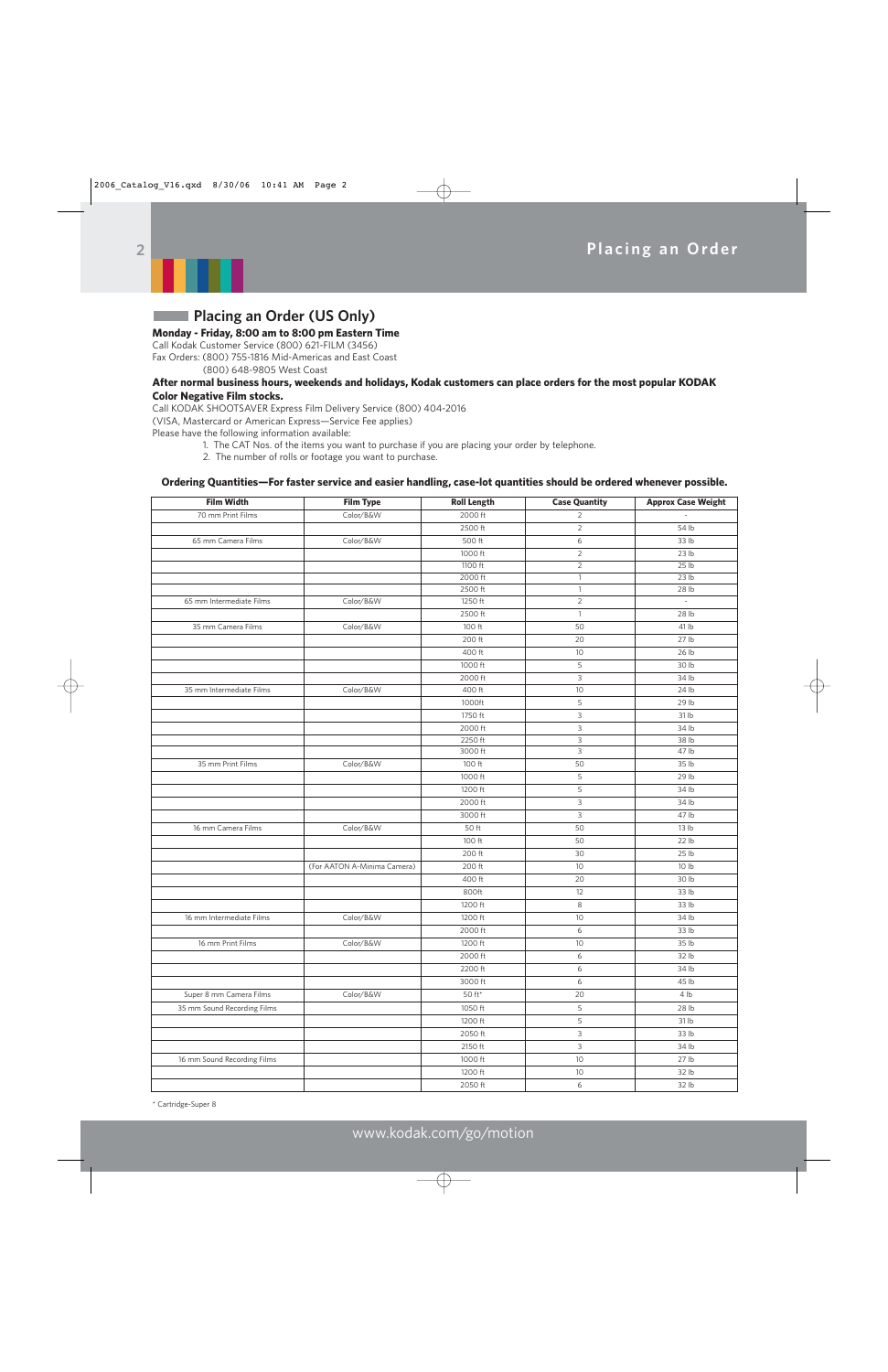

## **Color Negative Camera Films**

## **KODAK VISION2 50D Color Negative Film 5201 / 7201**

A low-speed daylight film with an expansive dynamic range that delivers more detail in shadow areas-even in high contrast situations. Advances in grain and sharpness, found in all VISION2 Films, make it ideal for recorder output and provide an ultra-clean, detailed image in any lighting condition. KODAK VISION2 50D is the latest addition to the VISION2 Film family; a complete lineup of films created specifically for both film and digital postproduction. All VISION2 Films offer excellent tone scale and flesh-to-neutral reproduction while maintaining neutrality through the full range of exposures. EI 50 (Daylight), EI 12 with 80A Filter (Tungsten).

### **KODAK VISION2 50D Color Negative Film 5201**

| 65 mm             |              |                 |         |                 |        |    |
|-------------------|--------------|-----------------|---------|-----------------|--------|----|
| SP332             | 1000 ft roll | On Core / 120KK | KS-1866 | 8726952•        | 1 roll | 18 |
| $35 \, \text{mm}$ |              |                 |         |                 |        |    |
| SP417             | 100 ft roll  | Camera Spool    |         | BH-1866 8739971 | 1 roll |    |
| SP718             | 200 ft roll  | On Core         | BH-1866 | 1592138         | 1 roll |    |
| SP718             | 400 ft roll  | On Core         | BH-1866 | 1773852         | 1 roll |    |
| SP718             | 1000 ft roll | On Core         | BH-1866 | 1186014         | 1 roll |    |
|                   |              |                 |         |                 |        |    |

#### **KODAK VISION2 50D Color Negative Film 7201**

**16 mm** 

| <b>Perforated One Edge</b> |  |
|----------------------------|--|
|                            |  |

| SP455 | 100 ft roll                            | Camera Spool / Winding B | 1R-2994 8841470 1 roll |        |                |
|-------|----------------------------------------|--------------------------|------------------------|--------|----------------|
|       | $\text{\textdegree}$ SP445 200 ft roll | On Core / Winding A      | 1R-2994 8886269 1 roll |        |                |
| SP457 | 400 ft roll                            | On Core / Winding B      | 1R-2994 8997165        | 1 roll |                |
| SP458 | 800 ft roll                            | On Core / Winding B      | 1R-2994 1876788t       | 1 roll | $\overline{4}$ |

### **KODAK VISION2 100T Color Negative Film 5212 / 7212**

This film is the sharpest color negative motion picture film ever. With excellent flexibility and extremely fine grain, VISION2 100T Film offers clean and crisp images. 100T Film also includes superior VFX capabilities so you can shoot all your scenes for digital compositing on the same stock. This is the first line of products created specifically for both film and digital postproduction. VISION2 Films maintain neutrality through the full range of exposure so you can convey exactly the look you intended from capture to post. EI 100 (Tungsten), EI 64 with 85 Filter (Daylight).

#### **KODAK VISION2 100T Color Negative Film 5212**

| 65 mm |              |                 |         |                         |        |              |
|-------|--------------|-----------------|---------|-------------------------|--------|--------------|
| SP332 | 1000 ft roll | On Core / 120KK |         | KS-1866 8508285+ 1 roll |        | 18           |
| 35 mm |              |                 |         |                         |        |              |
| SP417 | 100 ft roll  | Camera Spool    |         | BH-1866 8734444•        | 1 roll | 1            |
| SP718 | 200 ft roll  | On Core         | BH-1866 | 8952079                 | 1 roll | $\mathbf{1}$ |
| SP718 | 400 ft roll  | On Core         |         | BH-1866 8200701         | 1 roll | $\mathbf{1}$ |
| SP718 | 1000 ft roll | On Core         |         | BH-1866 8856833         | 1 roll | $\mathbf{1}$ |
|       |              |                 |         |                         |        |              |

#### **KODAK VISION2 100T Color Negative Film 7212 16 mm**

**Perforated One Edge**

| SP455  | 100 ft roll                 | Camera Spool / Winding B | 1R-2994 | 1376250  | 1 roll |                |
|--------|-----------------------------|--------------------------|---------|----------|--------|----------------|
| *SP445 | 200 ft roll                 | On Core / Winding A      | 1R-2994 | 8416364  | 1 roll |                |
| SP457  | 400 ft roll                 | On Core / Winding B      | 1R-2994 | 1262518  | 1 roll |                |
| SP458  | 800 ft roll                 | On Core / Winding B      | 1R-2994 | 8429532+ | 1 roll | $\overline{4}$ |
|        | <b>Perforated Two Edges</b> |                          |         |          |        |                |
| SP449  | 100 ft roll                 | Camera Spool             | 2R-2994 | 1627090+ | 1 roll | 18             |
| SP451  | 400 ft roll                 | On Core                  | 2R-2994 | 1567734• | 1 roll |                |
|        |                             |                          |         |          |        |                |

• Stocked in Hollywood Only.

† Finish-to-Order (FTO) catalog number. Sold only in specific minimum order quantities or multiples of the minimum order quantities; non-returnable;

US and Canada delivery time of 3 weeks from receipt of purchase order. Other restrictions may apply. Contact your local Kodak representative for additional information. Spec 445 can be used only in the AATON A-MinimaCamera.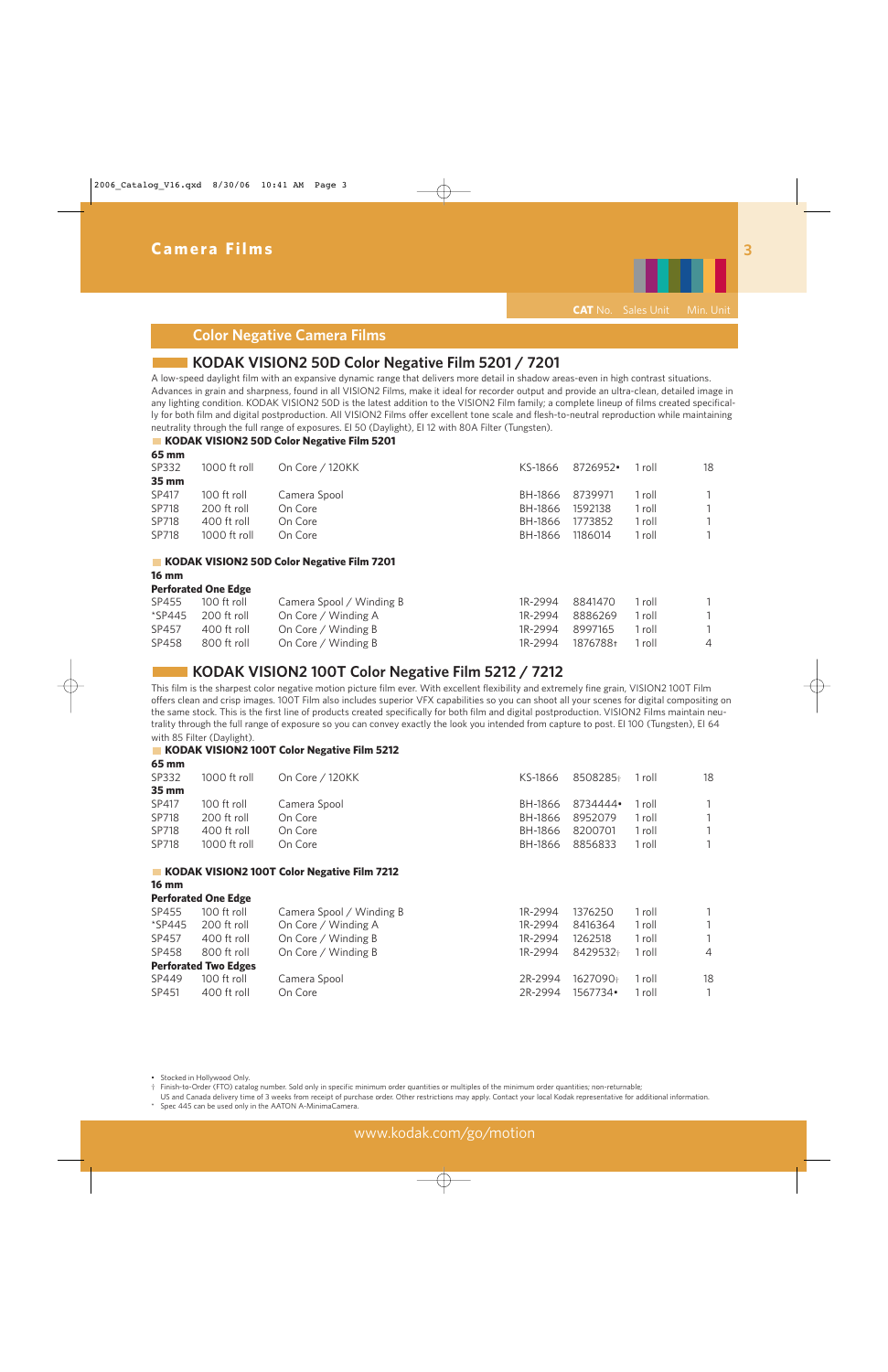

**CAT** No. Sales Unit Min. Unit

### **KODAK VISION2 200T Color Negative Film 5217 / 7217**

A highly versatile and reliable color negative film that offers excellent image structure under a wide variety of lighting conditions. 200T Film enables you to shoot all scenes for digital compositing on the same stock. This is the first line of products created specifically for both film and digital postproduction. VISION2 Films maintain neutrality through the full range of exposure so you can convey exactly the look you intended from capture to post. EI 200 (Tungsten), EI 125 with 85 Filter (Daylight).

#### **KODAK VISION2 200T Color Negative Film 5217**

| 65 mm        |                             |                                                 |         |          |         |                |
|--------------|-----------------------------|-------------------------------------------------|---------|----------|---------|----------------|
| SP332        | 1000 ft roll                | On Core / 120KK                                 | KS-1866 | 8773715  | 1 roll  | 1              |
| 35 mm        |                             |                                                 |         |          |         |                |
| SP417        | 100 ft roll                 | Camera Spool                                    | BH-1866 | 8327165• | 1 roll  |                |
| SP718        | 200 ft roll                 | On Core                                         | BH-1866 | 1509520  | 1 roll  |                |
| SP718        | 400 ft roll                 | On Core                                         | BH-1866 | 1846864  | 1 roll  |                |
| SP718        | 1000 ft roll                | On Core                                         | BH-1866 | 1970458  | 1 roll  |                |
|              |                             | KODAK VISION2 200T Color Negative Film 7217     |         |          |         |                |
| <b>16 mm</b> |                             |                                                 |         |          |         |                |
|              | <b>Perforated One Edge</b>  |                                                 |         |          |         |                |
| SP455        | 100 ft roll                 | Camera Spool / Winding B                        | 1R-2994 | 8634149  | 1 roll  |                |
| *SP445       | 200 ft roll                 | On Core / Winding A                             | 1R-2994 | 8217580  | 1 roll  |                |
| SP457        | 400 ft roll                 | On Core / Winding B                             | 1R-2994 | 1399138  | 1 roll  |                |
| SP458        | 800 ft roll                 | On Core / Winding B                             | 1R-2994 | 8249971+ | 1 roll  | $\overline{4}$ |
| SP458        | 1200 ft roll                | On Core / Winding B                             | 1R-2994 | 8064685+ | 1 roll  | 8              |
|              | <b>Perforated Two Edges</b> |                                                 |         |          |         |                |
| SP449        | 100 ft roll                 | Camera Spool                                    | 2R-2994 | 8320921  | 1 roll  | 18             |
| SP451        | 400 ft roll                 | On Core                                         | 2R-2994 | 8775470  | 1 roll  |                |
|              |                             | <b>Super 8 Film for Cartridge Movie Cameras</b> |         |          |         |                |
| SP464        | 50 ft                       | Super 8 Cartridge                               |         | 8521288  | 1 cart. |                |

### **KODAK VISION2 250D Color Negative Film 5205 / 7205**

This highly versatile and reliable medium-speed, daylight-balanced color negative film delivers superior performance whether in natural daylight, artificial daylight or mixed lighting situations. Like other KODAK VISION2 Films, the toe speed has been optimized to give enhanced shadow detail and improved shadow neutrality. It delivers true, natural color over a wide range of exposures. The neutral tone scale provides easier color timing and grading in postproduction. EI 250 (Daylight), EI 64 with 80A Filter (Tungsten).

#### **KODAK VISION2 250D Color Negative Film 5205**

| <b>70 mm</b> |                             |                                             |         |          |        |               |
|--------------|-----------------------------|---------------------------------------------|---------|----------|--------|---------------|
| SP512        | 1000 ft roll                | On Core                                     | KS-1866 | 1037753+ | 1 roll | 18            |
| 65 mm        |                             |                                             |         |          |        |               |
| SP332        | 1000 ft roll                | On Core / 120KK                             | KS-1866 | 8940249  | 1 roll |               |
| 35 mm        |                             |                                             |         |          |        |               |
| SP417        | 100 ft roll                 | Camera Spool                                | BH-1866 | 8682924+ | 1 roll |               |
| SP718        | 200 ft roll                 | On Core                                     | BH-1866 | 8034019  | 1 roll |               |
| SP718        | 400 ft roll                 | On Core                                     | BH-1866 | 8461329  | 1 roll |               |
| SP718        | 1000 ft roll                | On Core                                     | BH-1866 | 8238537  | 1 roll |               |
|              |                             | KODAK VISION2 250D Color Negative Film 7205 |         |          |        |               |
| <b>16 mm</b> |                             |                                             |         |          |        |               |
|              | <b>Perforated One Edge</b>  |                                             |         |          |        |               |
| SP455        | 100 ft roll                 | Camera Spool / Winding B                    | 1R-2994 | 1707934  | 1 roll |               |
| *SP445       | 200 ft roll                 | On Core / Winding A                         | 1R-2994 | 8334930  | 1 roll |               |
| SP457        | 400 ft roll                 | On Core / Winding B                         | 1R-2994 | 8346561  | 1 roll |               |
| SP458        | 800 ft roll                 | Camera Spool / Winding B                    | 1R-2994 | 8082737+ | 1 roll | 4             |
|              | <b>Perforated Two Edges</b> |                                             |         |          |        |               |
| SP449        | 100 ft roll                 | Camera Spool                                | 2R-2994 | 1087535+ | 1 roll | 18            |
| SP450        | 200 ft roll                 | Camera Spool                                | 2R-2994 | 1917731+ | 1 roll | $\mathcal{G}$ |
| SP578        | 400 ft roll                 | Camera Spool                                | 2R-2994 | 1181510+ | 1 roll | 5             |
|              |                             |                                             |         |          |        |               |

♦ Stocked in New York City Only.

• Stocked in Hollywood Only.<br>† Finish-to-Order (FTO) catal

† Finish-to-Order (FTO) catalog number. Sold only in specific minimum order quantities or multiples of the minimum order quantities; non-returnable;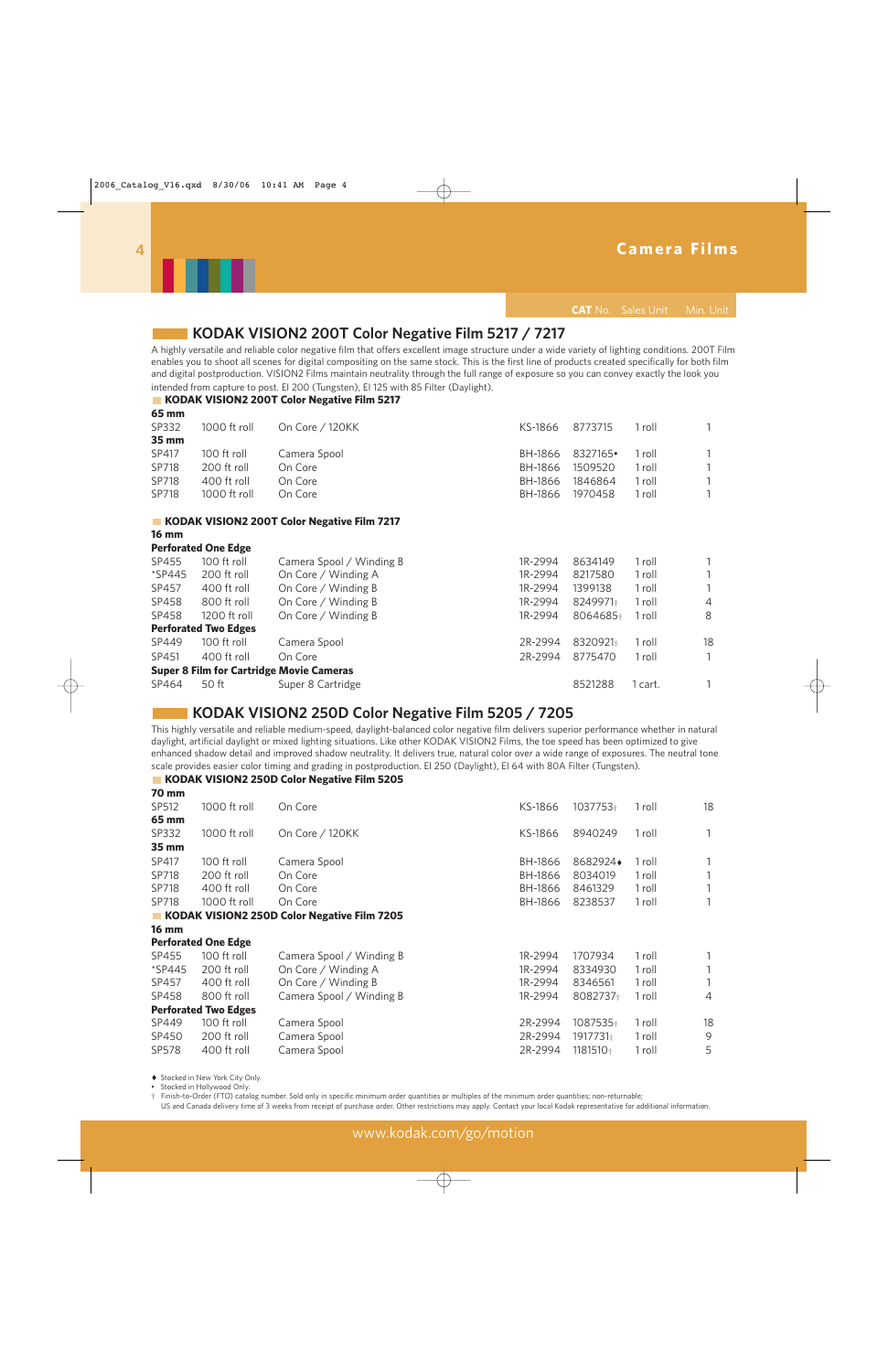

### **KODAK VISION2 250D Color Negative Film 7205 (cont'd)**

#### **For High-Speed Cameras**

|       | SP430 100 ft roll | Camera Spool / High-Speed | 2R-3000 1372127 <sup>+</sup> 1 roll | 18 |
|-------|-------------------|---------------------------|-------------------------------------|----|
| SP434 | 400 ft roll       | Camera Spool / High-Speed | 2R-3000 8010563+ 1 roll             |    |

### **KODAK VISION2 250D Color Negative Film (ESTAR Base) SO-205**

This highly versatile and reliable medium-speed, daylight-balanced color negative film delivers superior performance whether in natural daylight, artificial daylight or mixed lighting situations. Like other KODAK VISION2 Films, the toe speed has been optimized to give enhanced shadow detail and improved shadow neutrality. It delivers true, natural color over a wide range of exposures. The neutral tone scale provides easier color timing and grading in postproduction. EI 250 (Daylight), EI 64 with 80A Filter (Tungsten).

#### **KODAK VISION2 250D Color Negative Film (ESTAR Base) SO-205**

#### **16 mm**

**Perforated Two Edges**

| SP449 | 100 ft roll                   | Camera Spool              | 2R-2994 8598260+ | 1 roll | 18 |
|-------|-------------------------------|---------------------------|------------------|--------|----|
| SP578 | 400 ft roll                   | Camera Spool              | 2R-2994 8718843+ | 1 roll | 5  |
|       | <b>For High-Speed Cameras</b> |                           |                  |        |    |
| SP430 | 100 ft roll                   | Camera Spool / High Speed | 2R-3000 8651598+ | 1 roll | 18 |
| SP432 | 200 ft roll                   | Camera Spool / High Speed | 2R-3000 1289388+ | 1 roll | 9  |
| SP434 | 400 ft roll                   | Camera Spool / High Speed | 2R-3000 8024358+ | 1 roll | 5  |
|       |                               |                           |                  |        |    |

### **KODAK VISION2 500T Color Negative Film 5218 / 7218**

A high-speed, tungsten-balanced, color negative film with the finest grain available in a true 500T product. The toe speed has been optimized to give enhanced shadow detail and improved shadow neutrality. It delivers true, natural color over a wide range of exposures. The curve shape of this film is very linear contributing to the overall neutrality and flesh-to-neutral tone reproduction. EI 500 (Tungsten), EI 320 with 85 Filter (Daylight).

#### **KODAK VISION2 500T Color Negative Film 5218 65 mm**

| 1000 ft roll                | On Core / 120KK           | KS-1866                                                                      | 1661347  | 1 roll |    |
|-----------------------------|---------------------------|------------------------------------------------------------------------------|----------|--------|----|
| 2500 ft roll                | On Core / 120KK           | KS-1866                                                                      | 1210186+ | 1 roll | 18 |
|                             |                           |                                                                              |          |        |    |
| 100 ft roll                 | Camera Spool              | <b>BH-1866</b>                                                               | 1134493  | 1 roll |    |
| 200 ft roll                 | On Core                   | BH-1866                                                                      | 8937906  | 1 roll |    |
| 400 ft roll                 | On Core                   | BH-1866                                                                      | 1289578  | 1 roll |    |
| 1000 ft roll                | On Core                   | BH-1866                                                                      | 1364504  | 1 roll |    |
| 2000 ft roll                | On Core                   | BH-1866                                                                      | 1197573+ | 1 roll | 35 |
|                             |                           |                                                                              |          |        |    |
|                             |                           |                                                                              |          |        |    |
| <b>Perforated One Edge</b>  |                           |                                                                              |          |        |    |
| 100 ft roll                 | Camera Spool / Winding B  | 1R-2994                                                                      | 8305294  | 1 roll | 1  |
| 200 ft roll                 | On Core / Winding A       | 1R-2994                                                                      | 8329930  | 1 roll |    |
| 400 ft roll                 | On Core / Winding B       | 1R-2994                                                                      | 8474439  | 1 roll |    |
| 800 ft roll                 | On Core / Winding B       | 1R-2994                                                                      | 8142275+ | 1 roll | 4  |
| <b>Perforated Two Edges</b> |                           |                                                                              |          |        |    |
| 100 ft roll                 | Camera Spool              | 2R-2994                                                                      | 1268580  | 1 roll | 1  |
| 400 ft roll                 | Camera Spool              | 2R-2994                                                                      | 1502269  | 1 roll | 5  |
| 400 ft roll                 | On Core                   | 2R-2994                                                                      | 1175611  | 1 roll |    |
| 1200 ft roll                | On Core                   | 2R-2994                                                                      | 1311216+ | 1 roll | 8  |
|                             |                           |                                                                              |          |        |    |
| 50 ft roll                  | Camera Spool / High Speed | 2R-3000                                                                      | 8594491  | 1 roll | 1  |
|                             |                           | KODAK VISION2 500T Color Negative Film 7218<br><b>For High-Speed Cameras</b> |          |        |    |

SP430 100 ft roll Camera Spool / High Speed 2R-3000 8706871<sup>+</sup> 1 roll 18  $SPA32$  200 ft roll Camera Spool / High Speed 2R-3000 8711418 $\frac{1}{10}$  1 roll 9  $SPA34$  400 ft roll Camera Spool / High Speed 2R-3000 8253007 $\pm$  1 roll 5 **Super 8 Film for Cartridge Movie Cameras**  SP464 50 ft Super 8 Cartridge 80 and 1 and 1 and 1 and 1 and 1 and 1 and 1 and 1 and 1 and 1 and 1 and 1 and 1

† Finish-to-Order (FTO) catalog number. Sold only in specific minimum order quantities or multiples of the minimum order quantities; non-returnable;

US and Canada delivery time of 3 weeks from receipt of purchase order. Other restrictions may apply. Contact your local Kodak representative for additional information. Spec 445 can be used only in the AATON A-MinimaCamera.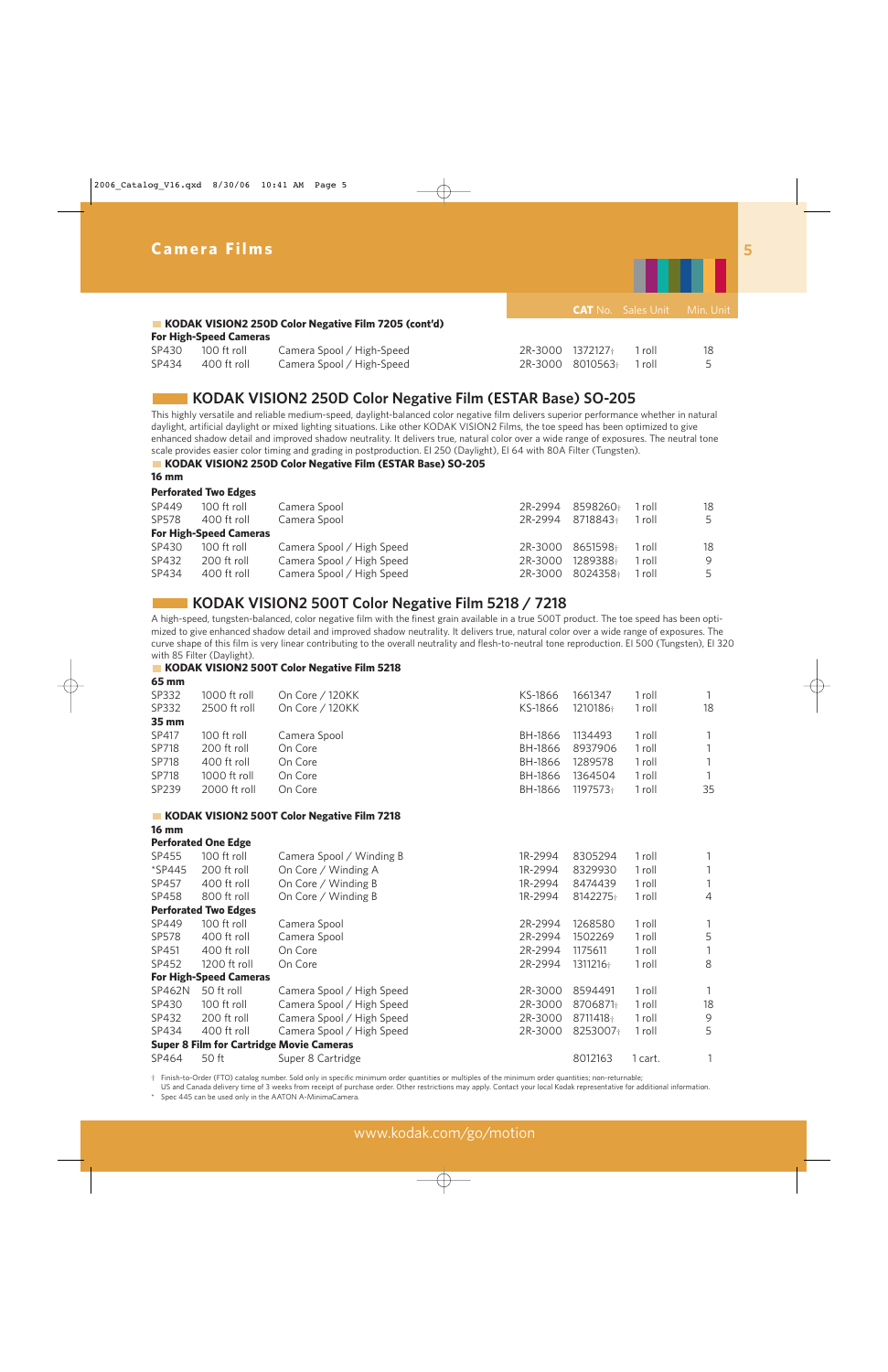

**CAT** No. Sales Unit Min. Unit

### **KODAK VISION2 500T Color Negative Film (ESTAR Base) SO-218**

A high-speed, tungsten-balanced, color negative film with the finest grain available in a true 500T product. The toe speed has been optimized to give enhanced shadow detail and improved shadow neutrality. It delivers true, natural color over a wide range of exposures. The curve shape of this film is very linear contributing to the overall neutrality and flesh-to-neutral tone reproduction. EI 500 (Tungsten), EI 320 with 85 Filter (Daylight).

#### **KODAK VISION2 500T Color Negative Film (ESTAR Base) SO-218**

| mm כס        |                               |                           |         |          |        |    |
|--------------|-------------------------------|---------------------------|---------|----------|--------|----|
| SP332        | 1100 ft roll                  | On Core / 120KK           | KS-1866 | 8585408+ | 1 roll | 18 |
| <b>16 mm</b> |                               |                           |         |          |        |    |
|              | <b>Perforated Two Edges</b>   |                           |         |          |        |    |
| SP449        | 100 ft roll                   | Camera Spool              | 2R-2994 | 8022618+ | 1 roll | 18 |
| SP578        | 400 ft roll                   | Camera Spool              | 2R-2994 | 1850692+ | 1 roll | 5  |
|              | <b>For High-Speed Cameras</b> |                           |         |          |        |    |
| SP430        | 100 ft roll                   | Camera Spool / High Speed | 2R-3000 | 1750942+ | 1 roll | 18 |
| SP432        | 200 ft roll                   | Camera Spool / High Speed | 2R-3000 | 8749327+ | 1 roll | 9  |
| SP434        | 400 ft roll                   | Camera Spool / High Speed | 2R-3000 | 1677525+ | 1 roll |    |
| SP435        | 1200 ft roll                  | On Core / High Speed      | 2R-3000 | 8995029+ | 1 roll | 8  |
|              |                               |                           |         |          |        |    |

### **KODAK VISION2 Expression 500T Color Negative Film 5229 / 7229**

A low-contrast, low-color film that provides a subtle image rendition with soft, smooth flesh tones and superb shadow detail. This film has more flexibility in post and cleaner images from under-to overexposure. The family of VISION2 Films is the first line of product designed specifically for both film and digital postproduction. VISION2 Films maintain neutrality through the full range of exposure. EI 500 (Tungsten), EI 320 with 85 Filter (Daylight).

#### **KODAK VISION2 Expression 500T Color Negative Film 5229**

| $35 \, \mathrm{mm}$ |                |              |                  |                  |        |  |
|---------------------|----------------|--------------|------------------|------------------|--------|--|
| SP417               | 100 ft roll    | Camera Spool | BH-1866 1283415. |                  | 1 roll |  |
| SP718               | 200 ft roll    | On Core      |                  | BH-1866 8568081• | 1 roll |  |
| SP718               | 400 ft roll    | On Core      |                  | BH-1866 1864040  | 1 roll |  |
| SP718               | $1000$ ft roll | On Core      |                  | BH-1866 8959645  | 1 roll |  |

#### **KODAK VISION2 Expression 500T Color Negative Film 7229**

#### **16 mm**

| <b>Perforated One Edge</b> |  |  |
|----------------------------|--|--|
|----------------------------|--|--|

| SP455 100 ft roll    | Camera Spool / Winding B | 1R-2994 8460438 1 roll       |     |
|----------------------|--------------------------|------------------------------|-----|
| $*SP445$ 200 ft roll | On Core / Winding A      | $1R-2994$ $8742561$ $1$ roll | - 9 |
| SP457 400 ft roll    | On Core / Winding B      | 1R-2994 1681543 1 roll       |     |

### **KODAK VISION2 HD Color Scan Film 5299 / 7299**

A color negative camera film designed for use exclusively with the KODAK VISION2 HD System. A medium- to high-speed, extended latitude film with fine grain and excellent sharpness. Created specifically for television production, this film allows you to match the tone and color of many KODAK color negative film stocks when transferred with the KODAK VISION2 HD Digital Processor. The film is intended for scanning applications only and is not printable through traditional optical printing methods. The film is designed to be transferred through the KODAK VISION2 HD Digital Processor hardware.

#### **KODAK VISION2 HD Color Scan Film 5299**

| $35 \, \text{mm}$ |              |                                       |         |          |        |                |
|-------------------|--------------|---------------------------------------|---------|----------|--------|----------------|
| SP718             | 400 ft roll  | On Core                               | BH-1866 | 1133479• | 1 roll | $\mathbf{1}$   |
| SP718             | 1000 ft roll | On Core                               | BH-1866 | 8801706• | 1 roll |                |
|                   |              | KODAK VISION2 HD Color Scan Film 7299 |         |          |        |                |
| <b>16 mm</b>      |              |                                       |         |          |        |                |
| SP457             | 400 ft roll  | On Core / Winding B                   | 1R-2994 | 8774788+ | 1 roll | 5              |
| SP458             | 800 ft roll  | Camera Spool / Winding B              | 1R-2994 | 8558710+ | 1 roll | $\overline{4}$ |

• Stocked in Hollywood Only.

† Finish-to-Order (FTO) catalog number. Sold only in specific minimum order quantities or multiples of the minimum order quantities; non-returnable;

US and Canada delivery time of 3 weeks from receipt of purchase order. Other restrictions may apply. Contact your local Kodak representative for additional information. Spec 445 can be used only in the AATON A-MinimaCamera.

**65 mm**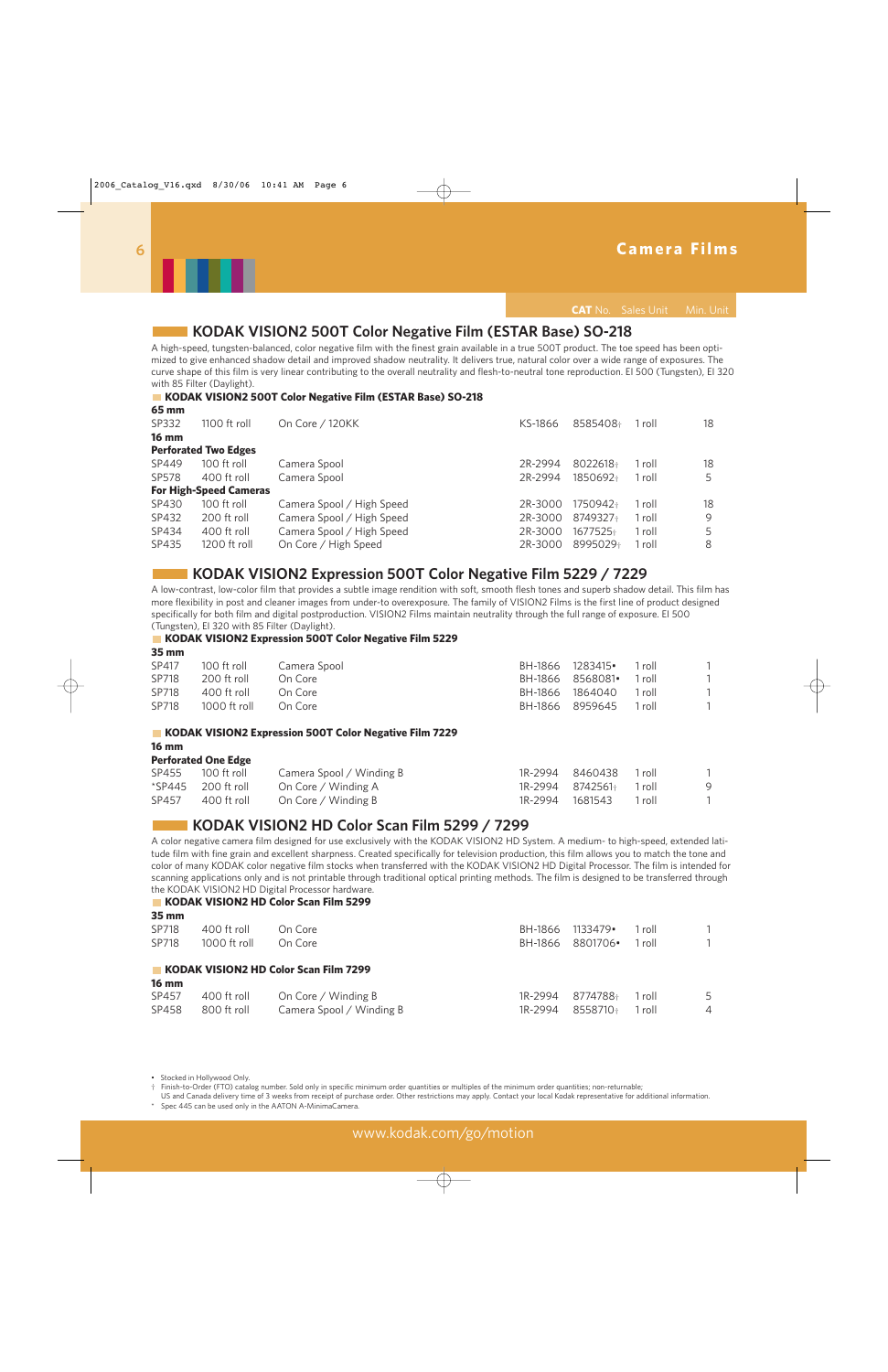

### **KODAK VISION 200T Color Negative Film 5274 / 7274**

This medium-speed tungsten film has fine grain and sharpness. VISION Films offer slightly higher color and contrast than VISION2 Films. This highly versatile film is ideal for capturing images in a variety of lighting situations. EI 200 (Tungsten), EI 125 with 85 Filter (Daylight). **KODAK VISION 200T Color Negative Film 5274** 

**35 mm** 

| VXM417 100 ft roll  | Camera Spool |                 | BH-1866 8857724+ 1 roll |        | 35 |
|---------------------|--------------|-----------------|-------------------------|--------|----|
| VXM718 200 ft roll  | On Core      |                 | BH-1866 8583403+ 1 roll |        | 35 |
| VXM718 400 ft roll  | On Core      |                 | BH-1866 1716984         | 1 roll |    |
| VXM718 1000 ft roll | On Core      | BH-1866 1861103 |                         | 1 roll |    |

#### **KODAK VISION 200T Color Negative Film 7274**

#### **16 mm**

#### **Perforated One Edge**

| VXM455 100 ft roll   | Camera Spool / Winding B | 1R-2994 8798985+ 1 roll | 18  |
|----------------------|--------------------------|-------------------------|-----|
| $*SP445$ 200 ft roll | On Core / Winding A      | 1R-2994 1787886+ 1 roll | - 9 |
| VXM457 400 ft roll   | On Core / Winding B      | 1R-2994 1409713• 1 roll |     |

### **KODAK VISION 500T Color Negative Film 5279 / 7279**

A high-speed, tungsten-balanced film with excellent grain and sharpness. VISION Films offer slightly higher color and contrast than VISION2 Films. Ideal for capturing all the detail in low light situations. EI 500 (Tungsten), EI 320 with 85 Filter (Daylight).

### **KODAK VISION 500T Color Negative Film 5279**

| $35 \, \mathrm{mm}$ |                     |                                            |         |                 |        |   |
|---------------------|---------------------|--------------------------------------------|---------|-----------------|--------|---|
| <b>VXF718</b>       | 400 ft roll         | On Core                                    | BH-1866 | 8198327         | 1 roll | 1 |
| <b>VXF718</b>       | 1000 ft roll        | On Core                                    | BH-1866 | 1377266         | 1 roll | 1 |
|                     | VXF239 2000 ft roll | On Core                                    |         | BH-1866 1504430 | 1 roll |   |
|                     |                     | KODAK VISION 500T Color Negative Film 7279 |         |                 |        |   |
| <b>16 mm</b>        |                     |                                            |         |                 |        |   |

#### **Perforated One Edge**

| VXF455 100 ft roll   | Camera Spool / Winding B | 1R-2994 8740599 <sup>+</sup> 1 roll | 18  |
|----------------------|--------------------------|-------------------------------------|-----|
| $VXF445$ 200 ft roll | On Core / Winding A      | 1R-2994 1593524+ 1 roll             | - 9 |
| $VXF457$ 400 ft roll | On Core / Winding B      | 1R-2994 1415066• 1 roll             |     |
|                      |                          |                                     |     |

### **Color Reversal Camera Films**

### **KODAK EKTACHROME 64T Color Reversal Film 7280**

Offers excellent color reproduction, fine grain and high sharpness. This new Super 8 format film is a 64-speed tungsten balanced film with outstanding reciprocity characteristics, which give consistent color balance over a wide range of exposures. EI 64 (Tungsten), EI 40 with 85 Filter (Daylight).

#### **KODAK EKTACHROME 64T Color Reversal Film 7280**

| SP464 50 ft |                                   | Super 8 Cartridge | 8033029 1 cart. |       |
|-------------|-----------------------------------|-------------------|-----------------|-------|
|             | -Low net, min/mult order quantity |                   |                 | 200-+ |

### **KODAK EKTACHROME 100D Color Reversal Film 5285 / 7285**

Whether you are shooting ads, music videos, documentaries, television, or features, this true 100-speed daylight color reversal motion picture film delivers intensely saturated color, plus a neutral gray scale and accurate skin tones. All with a sharpness you won't find in other 100-speed reversal films. EI 100 (Daylight), EI 25 with 80A Filter (Tungsten).

#### **KODAK EKTACHROME 100D Color Reversal Film 5285 35 mm**

| ээ шш |                             |  |                        |  |
|-------|-----------------------------|--|------------------------|--|
|       | KCR727 400 ft roll On Core  |  | BH-1866 8673741 1 roll |  |
|       | KCR727 1000 ft roll On Core |  | BH-1866 8747644 1 roll |  |

• Stocked in Hollywood Only.

† Finish-to-Order (FTO) catalog number. Sold only in specific minimum order quantities or multiples of the minimum order quantities; non-returnable;

US and Canada delivery time of 3 weeks from receipt of purchase order. Other restrictions may apply. Contact your local Kodak representative for additional information.

Spec 445 can be used only in the AATON A-MinimaCamera.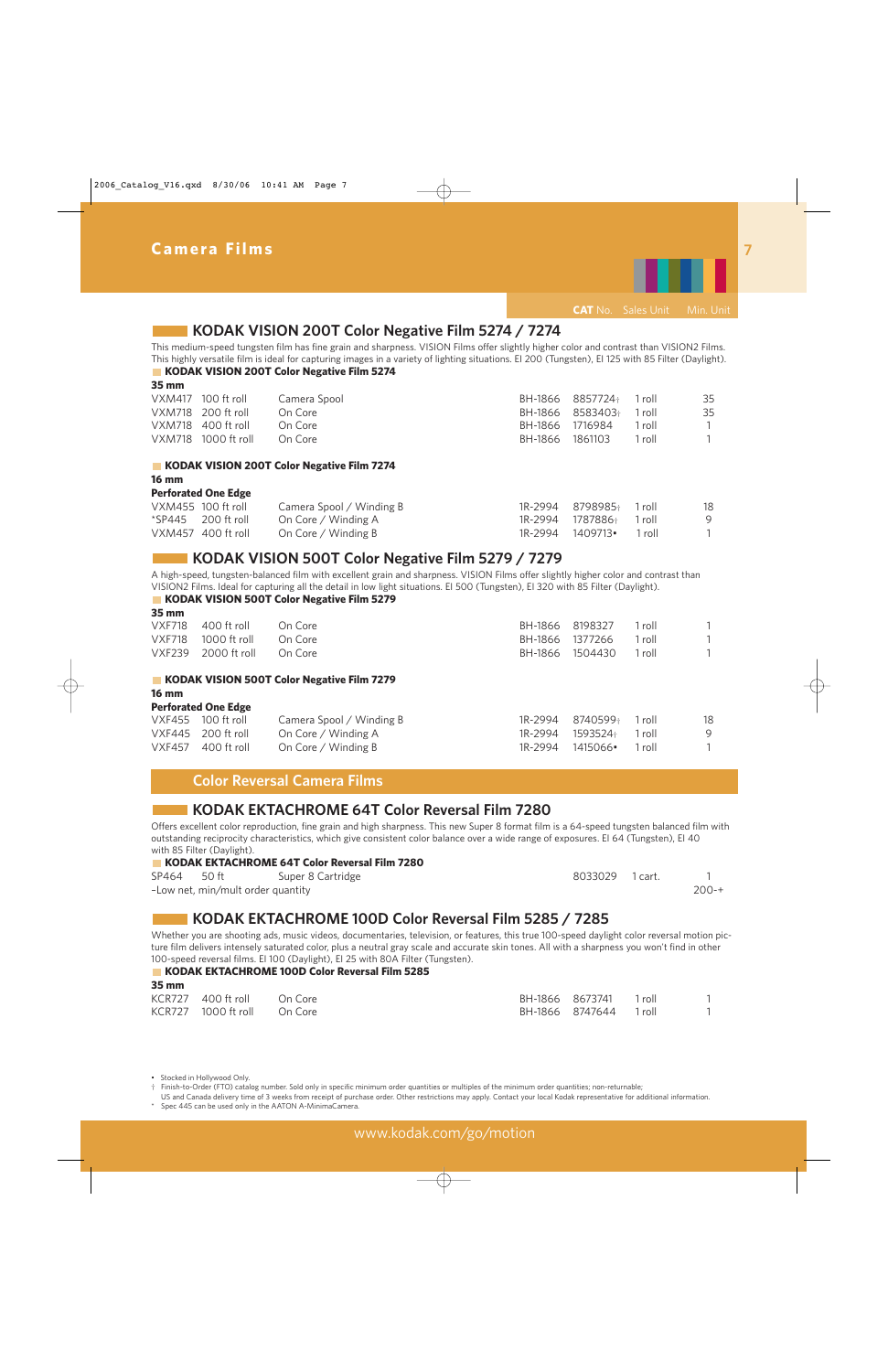|                        |                                                                                                                                                                                                                                                                                                                                                                                                                                                                                                                        |                                                 |                    | <b>CAT</b> No. Sales Unit |                  | Min. Unit |  |  |
|------------------------|------------------------------------------------------------------------------------------------------------------------------------------------------------------------------------------------------------------------------------------------------------------------------------------------------------------------------------------------------------------------------------------------------------------------------------------------------------------------------------------------------------------------|-------------------------------------------------|--------------------|---------------------------|------------------|-----------|--|--|
| $16 \text{ mm}$        | <b>KODAK EKTACHROME 100D Color Reversal Film 7285</b>                                                                                                                                                                                                                                                                                                                                                                                                                                                                  |                                                 |                    |                           |                  |           |  |  |
|                        | <b>Perforated One Edge</b>                                                                                                                                                                                                                                                                                                                                                                                                                                                                                             |                                                 |                    |                           |                  |           |  |  |
| SP455<br>SP457         | 100 ft roll<br>400 ft roll                                                                                                                                                                                                                                                                                                                                                                                                                                                                                             | Camera Spool / Winding B<br>On Core / Winding B | 1R-2994<br>1R-2994 | 8936619+<br>1263722       | 1 roll<br>1 roll |           |  |  |
|                        | <b>Black &amp; White Negative Camera Films</b>                                                                                                                                                                                                                                                                                                                                                                                                                                                                         |                                                 |                    |                           |                  |           |  |  |
|                        | <b>EASTMAN PLUS-X Negative Film 5231 / 7231</b><br>A high-speed, tungsten-balanced film with fine grain structure and very high sharpness. It features wide-, under- and overexposure latitude,<br>with whiter whites, accurate color, and flesh-to-neutral reproduction; enhanced shadow detail provides crisp, rich blacks. It also offers<br>improved shadow detail and blacks on telecine transfers. El 80 (Daylight) without Filter, El 64 (Tungsten) without Filter.<br><b>EASTMAN PLUS-X Negative Film 5231</b> |                                                 |                    |                           |                  |           |  |  |
| 35 mm<br><b>PXN718</b> | 400 ft roll                                                                                                                                                                                                                                                                                                                                                                                                                                                                                                            | On Core                                         | BH-1866            | 1677723                   | 1 roll           |           |  |  |
| <b>PXN718</b>          | 1000 ft roll                                                                                                                                                                                                                                                                                                                                                                                                                                                                                                           | On Core                                         | BH-1866            | 1116417                   | 1 roll           |           |  |  |
| <b>16 mm</b>           |                                                                                                                                                                                                                                                                                                                                                                                                                                                                                                                        | <b>EASTMAN PLUS-X Negative Film 7231</b>        |                    |                           |                  |           |  |  |

#### **Perforated One Edge**

| PXN455 100 ft roll                     | Camera Spool / Winding B | 1R-2994 1913508        | 1 roll |  |
|----------------------------------------|--------------------------|------------------------|--------|--|
| $\text{\textdegree}$ SP445 200 ft roll | On Core / Winding A      | 1R-2994 1383660 1 roll |        |  |
| PXN457 400 ft roll                     | On Core / Winding B      | 1R-2994 1739747        | 1 roll |  |

### **EASTMAN DOUBLE-X Negative Film 5222 / 7222**

A high-speed, camera negative film with excellent image structure characteristics designed for general production use both outdoors and in the studio. Improvements to this film include a scratch-resistant backing and a process-surviving top layer, which allow better camera transport characteristics, reduced noise in the camera, improved raw stock keeping and decreased risk of ferrotyping. EI 250 (Daylight) without Filter, EI 200 (Tungsten) without Filter. **EASTMAN DOUBLE-X Negative Film 5222** 

| 35 mm           |                                                |                          |         |         |        |  |  |  |
|-----------------|------------------------------------------------|--------------------------|---------|---------|--------|--|--|--|
| <b>DXN718</b>   | 400 ft roll                                    | On Core                  | BH-1866 | 1737279 | 1 roll |  |  |  |
| <b>DXN718</b>   | 1000 ft roll                                   | On Core                  | BH-1866 | 1982511 | 1 roll |  |  |  |
|                 | <b>EASTMAN DOUBLE-X Negative Film 7222</b>     |                          |         |         |        |  |  |  |
| $16 \text{ mm}$ |                                                |                          |         |         |        |  |  |  |
|                 | <b>Perforated One Edge</b>                     |                          |         |         |        |  |  |  |
|                 | DXN455 100 ft roll                             | Camera Spool / Winding B | 1R-2994 | 8469421 | 1 roll |  |  |  |
| DXN457          | 400 ft roll                                    | On Core / Winding B      | 1R-2994 | 1737543 | 1 roll |  |  |  |
|                 | <b>Black &amp; White Reversal Camera Films</b> |                          |         |         |        |  |  |  |

### **KODAK PLUS-X Reversal Film 7265**

KODAK PLUS-X Reversal Film 7265 is a medium-speed, panchromatic black-and-white film suitable for general exterior photography. It has a high degree of sharpness, good contrast, and tonal gradation. It can also be used in interior photography with ample artificial illumination. EI 100 (Daylight) without Filter, EI 80 (Tungsten) without Filter.

#### **KODAK PLUS-X Reversal Film 7265**

**16 mm** 

| <b>Perforated One Edge</b>  |                          |                                                 |          |         |              |
|-----------------------------|--------------------------|-------------------------------------------------|----------|---------|--------------|
| 100 ft roll                 | Camera Spool / Winding B | 1R-2994                                         | 1334713  | 1 roll  | $\mathbf{1}$ |
| 400 ft roll                 | On Core / Winding B      | 1R-2994                                         | 8140550  | l roll  |              |
| <b>Perforated Two Edges</b> |                          |                                                 |          |         |              |
| 100 ft roll                 | Camera Spool             | 2R-2994                                         | 1390723  | 1 roll  | $\mathbf{1}$ |
| 400 ft roll                 | On Core                  | 2R-1497                                         | 1719830+ | 1 roll  |              |
|                             |                          |                                                 |          |         |              |
| PXR464 50 ft                | Super 8 Cartridge        |                                                 | 1806439  | l cart. |              |
|                             |                          | <b>Super 8 Film for Cartridge Movie Cameras</b> |          |         |              |

◆ Stocked in New York City Only.<br>† Finish-to-Order (FTO) catalog r

† Finish-to-Order (FTO) catalog number. Sold only in specific minimum order quantities or multiples of the minimum order quantities; non-returnable;

US and Canada delivery time of 3 weeks from receipt of purchase order. Other restrictions may apply. Contact your local Kodak representative for additional information.

\* Spec 445 can be used only in the AATON A-MinimaCamera.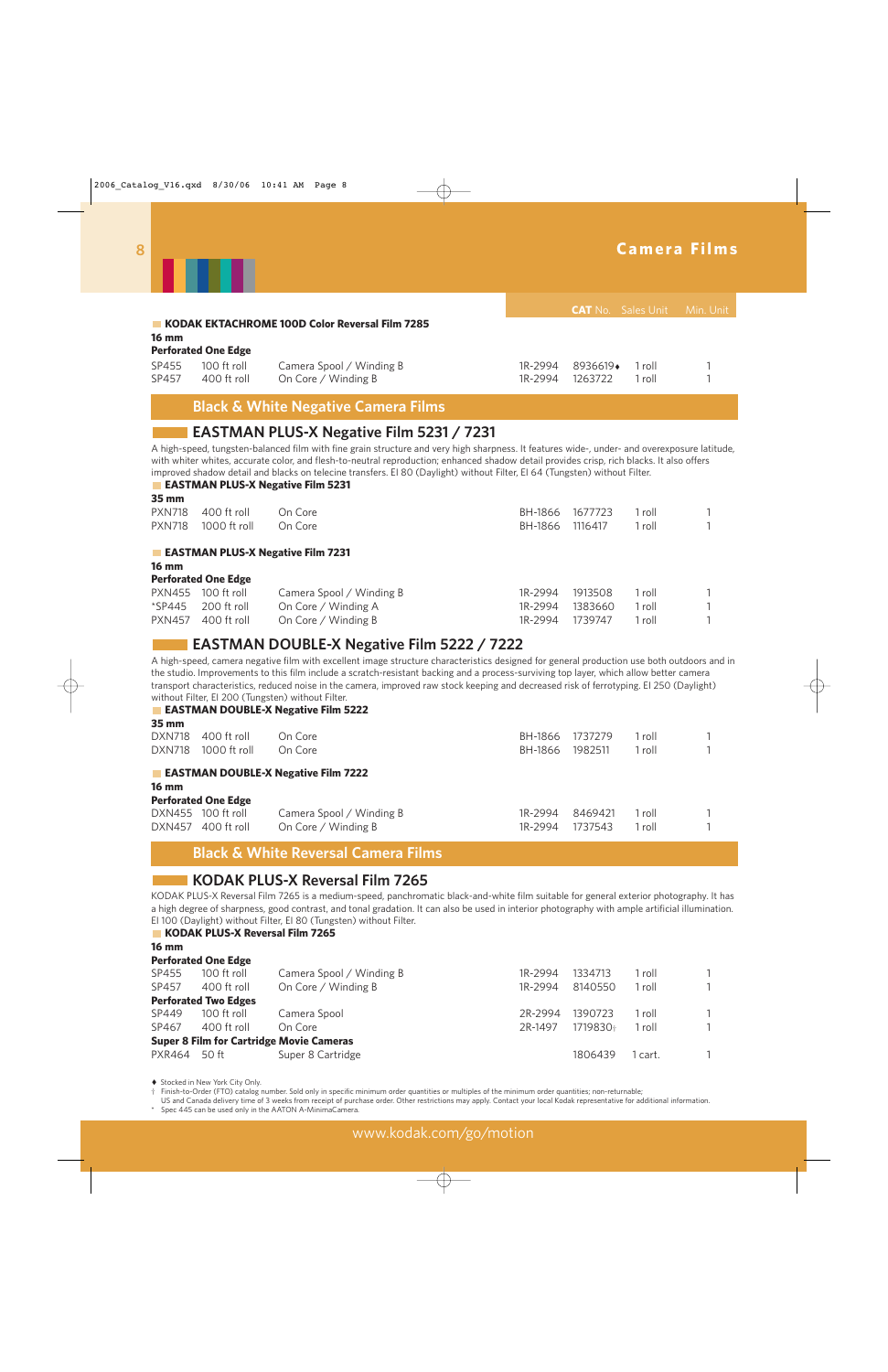

## **KODAK TRI-X Reversal Film 7266**

KODAK TRI-X Reversal Film 7266 is a high-speed, panchromatic black-and-white film suitable for general interior photography with artificial light. It can also be used in daylight and is particularly useful for sports pictures taken at regular speed or slow motion in weak light (overcast sky or late in the day). This film is characterized by excellent tonal gradation and sharpness. EI 200 (Daylight) without Filter, EI 160 (Tungsten) without Filter.

#### **KODAK TRI-X Reversal Film 7266**

**16 mm** 

|              | <b>Perforated One Edge</b>                      |                          |         |                              |         |              |  |
|--------------|-------------------------------------------------|--------------------------|---------|------------------------------|---------|--------------|--|
| SP455        | $100$ ft roll                                   | Camera Spool / Winding B | 1R-2994 | 8012270                      | roll    | $\mathbf{1}$ |  |
| $*$ SP445    | 200 ft roll                                     | On Core / Winding A      | 1R-2994 | 1037720                      | 1 roll  | $\mathbf{1}$ |  |
| SP457        | 400 ft roll                                     | On Core / Winding B      | 1R-2994 | 8602377                      | 1 roll  |              |  |
|              | <b>For High-Speed Cameras</b>                   |                          |         |                              |         |              |  |
| SP430        | 100 ft roll                                     | High Speed               |         | 2R-3000 8253072 <sup>+</sup> | 1 roll  | $\mathbf{1}$ |  |
|              | <b>Super 8 Film for Cartridge Movie Cameras</b> |                          |         |                              |         |              |  |
| TXR464 50 ft |                                                 | Super 8 Cartridge        |         | 1889575                      | 1 cart. |              |  |

† Finish-to-Order (FTO) catalog number. Sold only in specific minimum order quantities or multiples of the minimum order quantities; non-returnable;

US and Canada delivery time of 3 weeks from receipt of purchase order. Other restrictions may apply. Contact your local Kodak representative for additional information.

Spec 445 can be used only in the AATON A-MinimaCamera.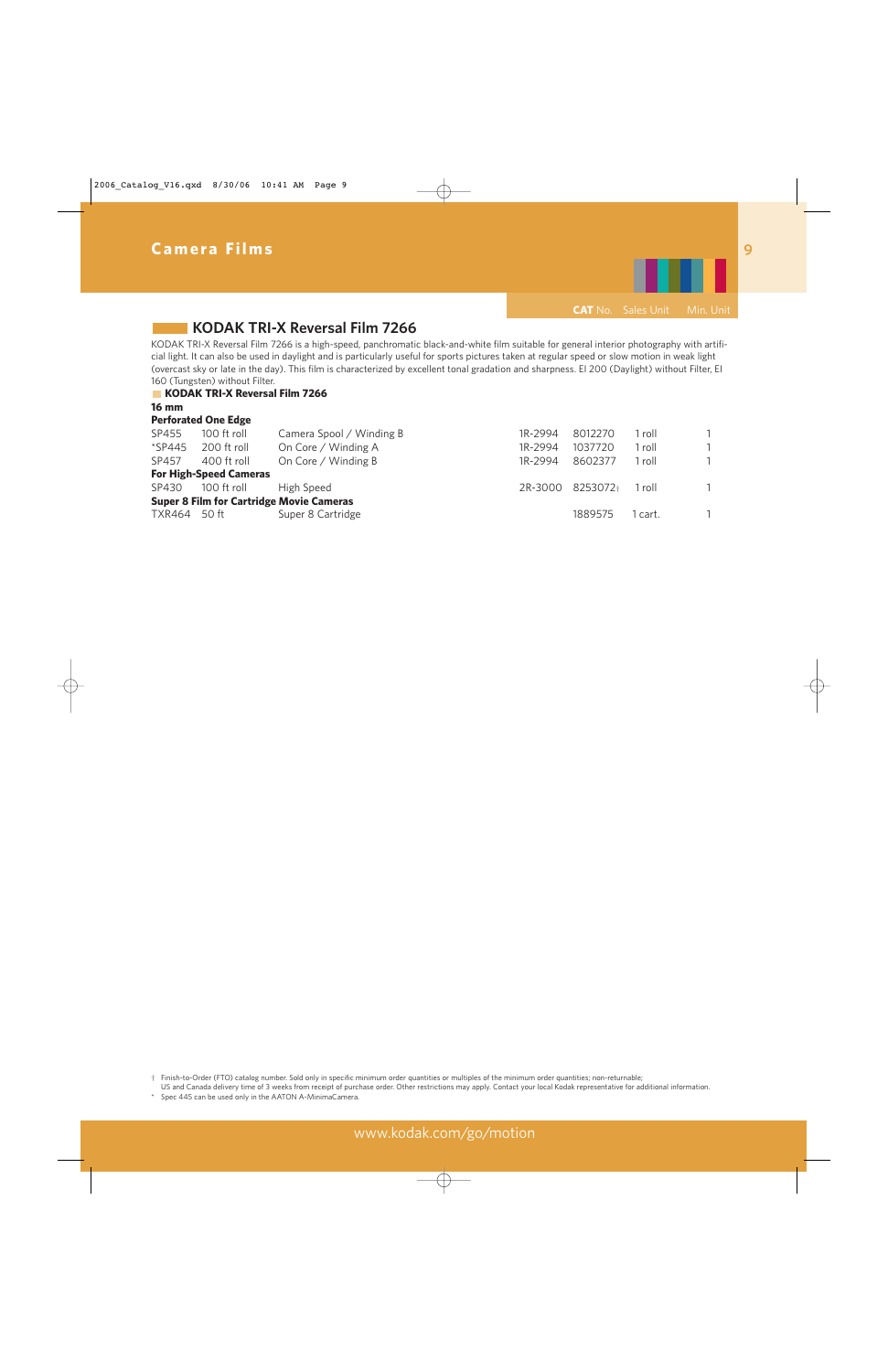

**CAT** No. Sales Unit Min. Unit

### **Color Intermediate Films**

### **KODAK VISION Color Intermediate Film 2242**

A color intermediate film for the preparation of color master positives from color negative originals for release printing. Also, for mastering videocassette, DVD, and digital cinema releases, and for making color duplicate negatives from the master positives. Offers excellent sharpness and cleaner prints.

#### **KODAK VISION Color Intermediate Film 2242 (ESTAR Base)**

| 2500 ft roll | On Core | KS-1866                                                                    | 1070556+ | 1 roll | 18 |
|--------------|---------|----------------------------------------------------------------------------|----------|--------|----|
|              |         |                                                                            |          |        |    |
| 1000 ft roll | On Core | BH-1866                                                                    | 1198696  | 1 roll |    |
| 1750 ft roll | On Core | BH-1866                                                                    | 1168020  | 1 roll |    |
| 2000 ft roll | On Core | BH-1866                                                                    | 1555309  | 1 roll |    |
| 2000 ft roll | On Core | KS-1866                                                                    | 1367010+ | 1 roll |    |
| 2250 ft roll | On Core | BH-1866                                                                    | 1392687+ | 1 roll |    |
|              |         |                                                                            |          |        |    |
| 2000 ft roll |         |                                                                            | 8337446  | 1 roll |    |
|              |         | 35 mm with 16 mm perforations<br>On Core $/$ 35 $/$ 32-2 Row $/$ Winding B |          |        |    |

### **KODAK VISION Color Intermediate Film 5242 / 7242**

A color intermediate film for the preparation of color master positives from color negative originals for release printing. Also, for mastering videocassette, DVD, and digital cinema releases, and for making color duplicate negatives from the master positives. Provides excellent sharpness and is available in remjet acetate.

#### **KODAK VISION Color Intermediate Film 5242**

**65 mm**

| SP332             | 1250 ft roll   | On Core / 120KK | KS-1866 | 1203157  | l roll | $\mathbf{1}$ |
|-------------------|----------------|-----------------|---------|----------|--------|--------------|
| SP332             | 2500 ft roll   | On Core / 120KK | KS-1866 | 1126309  | l roll | $\mathbf{1}$ |
| $35 \, \text{mm}$ |                |                 |         |          |        |              |
| SP718             | $1000$ ft roll | On Core         | BH-1866 | 1223197  | 1 roll | $\mathbf{1}$ |
| SP767             | $1000$ ft roll | On Core         |         | 1705557  | l roll | $\mathbf{1}$ |
| SP239             | $2000$ ft roll | On Core         | BH-1866 | 1021278  | 1 roll | $\mathbf{1}$ |
| SP241             | 2000 ft roll   | On Core         | DH-1870 | 1189836+ | roll   | $\mathbf{1}$ |
| SP239             | 2250 ft roll   | On Core         | BH-1866 | 8781320  | l roll | $\mathbf{1}$ |
| SP239             | 3000 ft roll   | On Core         | BH-1866 | 8809295  | l roll | $\mathbf{1}$ |
|                   |                |                 |         |          |        |              |

#### **KODAK VISION Color Intermediate Film 7242 35 mm with 16 mm perforations**

|              | <b>33 MIN WILL TO MIN DEFIORATIONS</b> |                                     |         |          |        |                 |
|--------------|----------------------------------------|-------------------------------------|---------|----------|--------|-----------------|
| SP258        | 1000 ft roll                           | V Spool / 32 / 16-2 Row / Winding B |         | 5271846+ | 1 roll | 38              |
| <b>16 mm</b> |                                        |                                     |         |          |        |                 |
|              | <b>Perforated One Edge</b>             |                                     |         |          |        |                 |
| SP458        | 1200 ft roll                           | On Core / Winding B                 | 1R-2994 | 1861152+ | 1 roll | 10              |
| SP618J       | 2000 ft roll                           | On Core / Winding A                 | 1R-3000 | 1162288  | 1 roll | 6               |
|              | <b>Perforated Two Edges</b>            |                                     |         |          |        |                 |
| SP452        | 1200 ft roll                           | On Core                             | 2R-2994 | 1791284+ | 1 roll | 10 <sup>°</sup> |
| SP452        | 2000 ft roll                           | On Core                             | 2R-2994 | 1689488  | 1 roll |                 |
|              |                                        |                                     |         |          |        |                 |

### **EASTMAN Color Internegative II Film 2272 / 3272**

This remjet backed, polyester base, color film is used for making internegatives from color reversal originals. The resulting color internegatives are processed using ECN-2 and then printed on KODAK VISION Color Print Film.

#### **EASTMAN Color Internegative II Film 2272 (ESTAR Base) 35 mm**

| ээ шш |                             |  |                        |  |
|-------|-----------------------------|--|------------------------|--|
|       | CIT239 2000 ft roll On Core |  | BH-1866 8689853 1 roll |  |

† Finish-to-Order (FTO) catalog number. Sold only in specific minimum order quantities or multiples of the minimum order quantities; non-returnable;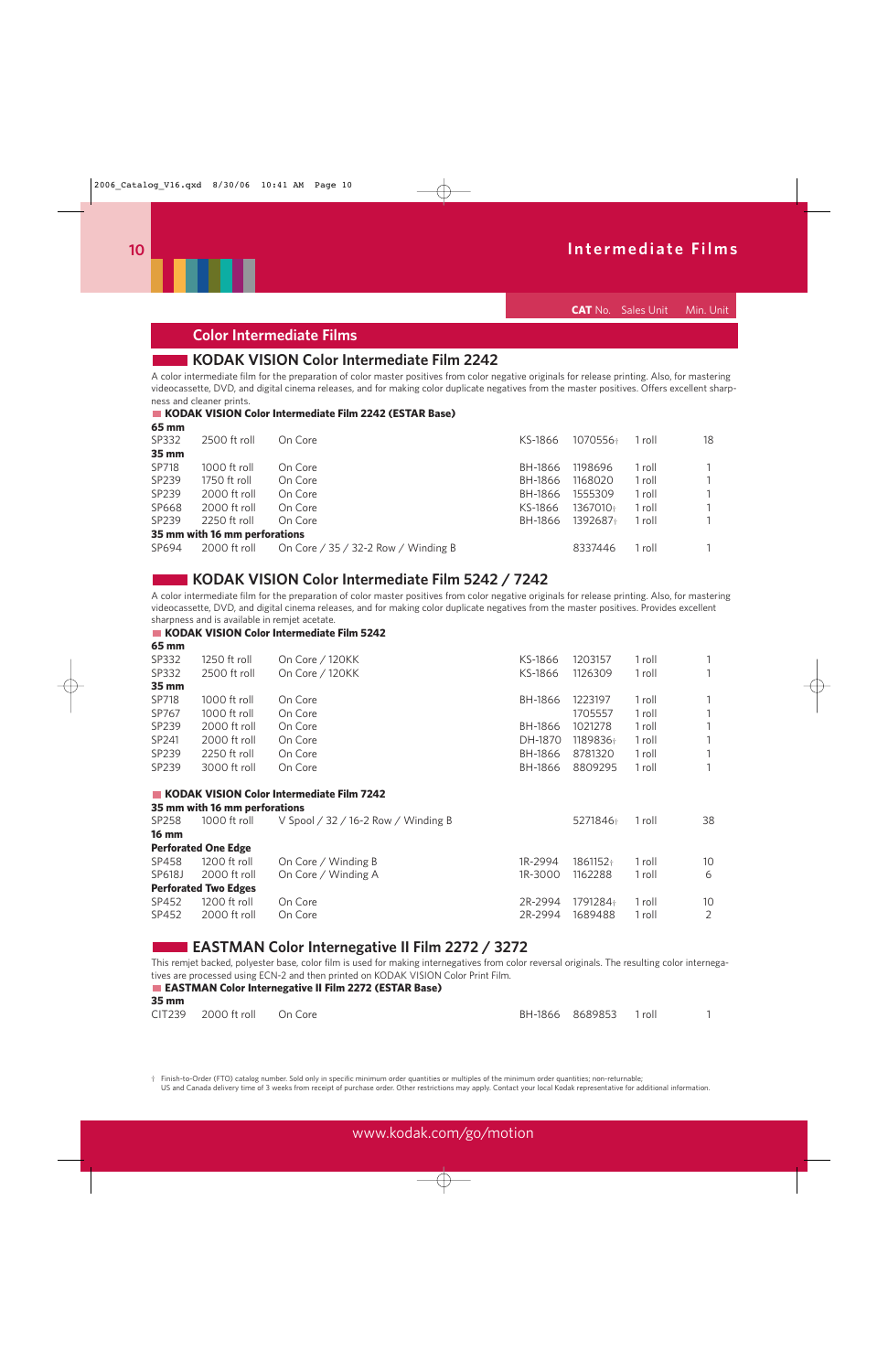|                                | Intermediate Films                                 |                                                                                                                                                        |                    |                     |                           |           |
|--------------------------------|----------------------------------------------------|--------------------------------------------------------------------------------------------------------------------------------------------------------|--------------------|---------------------|---------------------------|-----------|
|                                |                                                    |                                                                                                                                                        |                    |                     |                           |           |
|                                |                                                    |                                                                                                                                                        |                    |                     | <b>CAT</b> No. Sales Unit | Min. Unit |
|                                |                                                    | EASTMAN Color Internegative II Film 3272 (ESTAR Base)                                                                                                  |                    |                     |                           |           |
| <b>16 mm</b>                   | <b>Perforated One Edge</b>                         |                                                                                                                                                        |                    |                     |                           |           |
| CIT618                         | 1200 ft roll<br><b>Perforated Two Edges</b>        | On Core / Winding A                                                                                                                                    | 1R-2994            | 8313892             | 1 roll                    | 10        |
| CIT452                         | 2000 ft roll                                       | On Core                                                                                                                                                | 2R-2994            | 8392490             | 1 roll                    | 6         |
|                                |                                                    | <b>EASTMAN Color Internegative II Film 5272 / 7272</b>                                                                                                 |                    |                     |                           |           |
| Print Film.                    |                                                    | A color film for making internegatives from color reversal originals. The resulting color internegatives are then printed onto KODAK Color             |                    |                     |                           |           |
| 35 mm                          |                                                    | EASTMAN Color Internegative II Film 5272                                                                                                               |                    |                     |                           |           |
| <b>CIT239</b>                  | 2000 ft roll                                       | On Core                                                                                                                                                | BH-1866            | 1061084             | 1 roll                    | 1         |
| <b>16 mm</b>                   |                                                    | EASTMAN Color Internegative II Film 7272                                                                                                               |                    |                     |                           |           |
|                                | <b>Perforated Two Edges</b>                        |                                                                                                                                                        |                    |                     |                           |           |
| CIT452                         | 1200 ft roll                                       | On Core                                                                                                                                                | 2R-2994            | 1020718†            | 1 roll                    | 1         |
|                                |                                                    | <b>Black &amp; White Intermediate Films</b>                                                                                                            |                    |                     |                           |           |
|                                |                                                    | <b>EASTMAN Fine Grain Duplicating Panchromatic Negative Film 2234 / 3234</b>                                                                           |                    |                     |                           |           |
|                                |                                                    | A low-speed, panchromatic duplicating negative film. It produces duplicate negatives equal in tone rendering and print detail to the original          |                    |                     |                           |           |
| negatives.                     |                                                    | <b>EASTMAN Fine Grain Duplicating Panchromatic Negative Film 2234 (ESTAR Base)</b>                                                                     |                    |                     |                           |           |
| 35 mm                          | FDN239 2000 ft roll                                |                                                                                                                                                        |                    | 8436354             | 1 roll                    | 1         |
|                                |                                                    | On Core                                                                                                                                                | BH-1866            |                     |                           |           |
| <b>16 mm</b>                   |                                                    | <b>EXECUTE EASTMAN Fine Grain Duplicating Panchromatic Negative Film 3234 (ESTAR Base)</b>                                                             |                    |                     |                           |           |
|                                | <b>Perforated One Edge</b>                         |                                                                                                                                                        |                    |                     |                           |           |
| <b>FDN618</b>                  | 2000 ft roll                                       | On Core / Winding A                                                                                                                                    | 1R-2994            | 8568818+            | 1 roll                    | 6         |
|                                | <b>Perforated Two Edges</b><br>FDN452 1000 ft roll | On Core                                                                                                                                                | 2R-2994            | 8471534             | 1 roll                    | 10        |
|                                |                                                    |                                                                                                                                                        |                    |                     |                           |           |
|                                |                                                    | <b>EASTMAN Fine Grain Duplicating Panchromatic Negative Film 5234 / 7234</b>                                                                           |                    |                     |                           |           |
| negatives.                     |                                                    | A low-speed, panchromatic duplicating negative film. It produces duplicate negatives equal in tone rendering and print detail to the original          |                    |                     |                           |           |
|                                |                                                    | EASTMAN Fine Grain Duplicating Panchromatic Negative Film 5234                                                                                         |                    |                     |                           |           |
| 35 mm<br><b>FDN718</b>         |                                                    | On Core                                                                                                                                                |                    | 1154855             |                           |           |
| <b>FDN239</b>                  | 1000 ft roll<br>2000 ft roll                       | On Core                                                                                                                                                | BH-1866<br>BH-1866 | 1842020             | 1 roll<br>1 roll          | 1<br>1    |
|                                |                                                    | <b>EXECUTE:</b> EASTMAN Fine Grain Duplicating Panchromatic Negative Film 7234                                                                         |                    |                     |                           |           |
| <b>16 mm</b>                   |                                                    |                                                                                                                                                        |                    |                     |                           |           |
|                                | <b>Perforated Two Edges</b><br>FDN452 2000 ft roll | On Core                                                                                                                                                | 2R-2994            | 1959766             | 1 roll                    | 2         |
|                                |                                                    |                                                                                                                                                        |                    |                     |                           |           |
|                                |                                                    | <b>EASTMAN Fine Grain Duplicating Positive Film 5366 / 7366</b>                                                                                        |                    |                     |                           |           |
|                                |                                                    | A blue sensitive film intended for making master positives from black-and-white camera negatives.<br>EASTMAN Fine Grain Duplicating Positive Film 5366 |                    |                     |                           |           |
| 35 mm                          |                                                    |                                                                                                                                                        |                    |                     |                           |           |
| <b>FDP718</b>                  | 1000 ft roll                                       | On Core                                                                                                                                                | BH-1870            | 8472912             | 1 roll                    | 1         |
| <b>FDP727</b><br><b>FDP239</b> | 1000 ft roll<br>2000 ft roll                       | On Core<br>On Core                                                                                                                                     | BH-1866<br>BH-1870 | 1402270+<br>8423220 | 1 roll<br>1 roll          | 1<br>1    |
|                                |                                                    |                                                                                                                                                        |                    |                     |                           |           |

† Finish-to-Order (FTO) catalog number. Sold only in specific minimum order quantities or multiples of the minimum order quantities; non-returnable;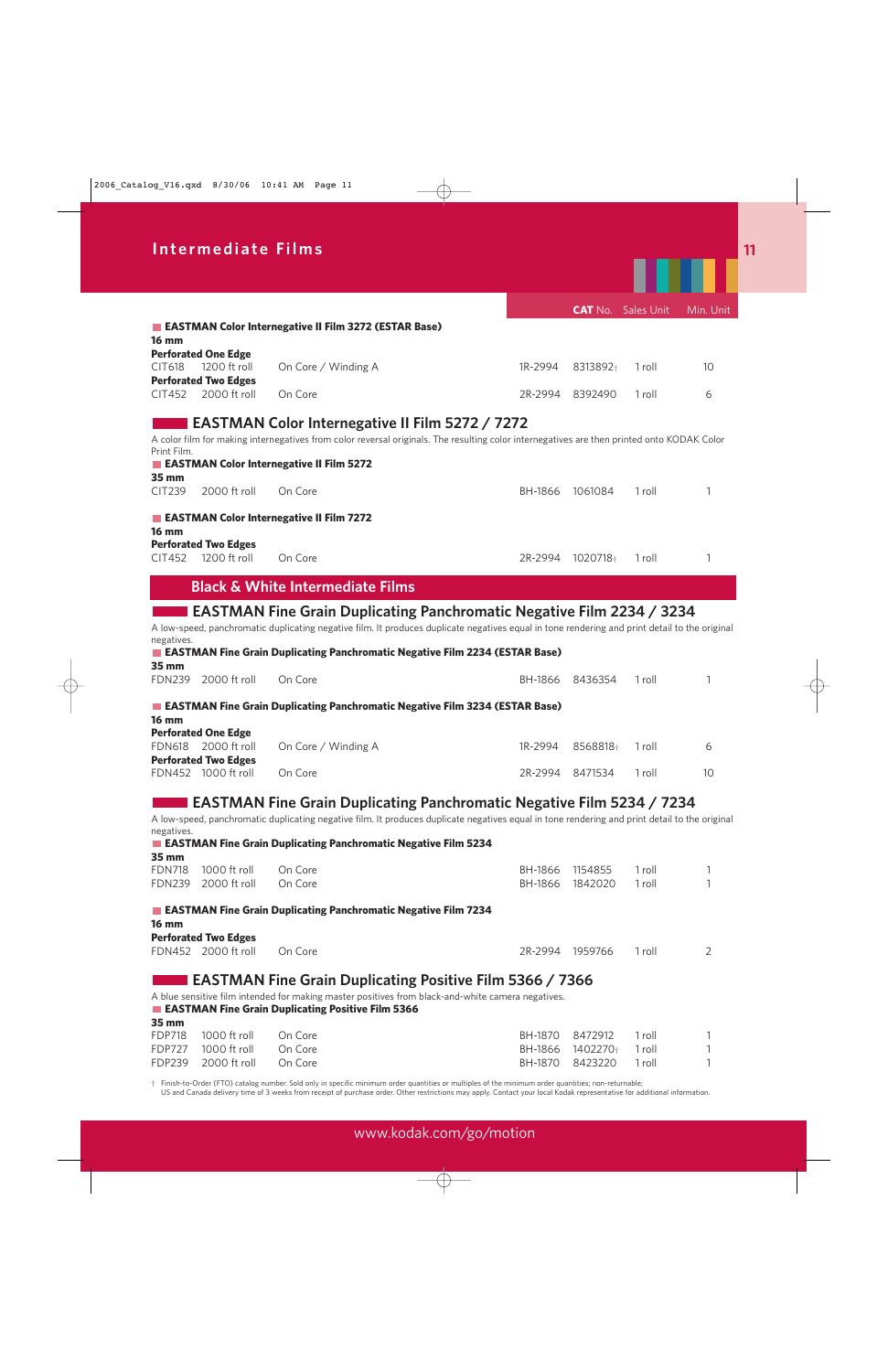

|               |                             |                                                                                                                                                 |         |                 | <b>CAT</b> No. Sales Unit | Min. Unit |
|---------------|-----------------------------|-------------------------------------------------------------------------------------------------------------------------------------------------|---------|-----------------|---------------------------|-----------|
|               |                             | EASTMAN Fine Grain Duplicating Positive Film 7366                                                                                               |         |                 |                           |           |
| <b>16 mm</b>  |                             |                                                                                                                                                 |         |                 |                           |           |
|               | <b>Perforated Two Edges</b> |                                                                                                                                                 |         |                 |                           |           |
| <b>FDP452</b> | 1000 ft roll                | On Core                                                                                                                                         |         | 2R-3000 8714453 | 1 roll                    | 2         |
|               |                             |                                                                                                                                                 |         |                 |                           |           |
|               |                             | KODAK Fine Grain Duplicating Positive Film 2366 / 3366                                                                                          |         |                 |                           |           |
|               |                             | A low-speed duplicating film intended for making master positives from black-and-white camera negatives.                                        |         |                 |                           |           |
| 35 mm         |                             | KODAK Fine Grain Duplicating Positive Film 2366 (ESTAR Clear Base)                                                                              |         |                 |                           |           |
| <b>FDP746</b> | 1000 ft roll                | On Core                                                                                                                                         | BH-1866 | 8550717         | 1 roll                    | 1         |
| <b>FDP746</b> | 2000 ft roll                | On Core                                                                                                                                         | BH-1866 | 1336361         | 1 roll                    | 1         |
|               |                             |                                                                                                                                                 |         |                 |                           |           |
|               |                             | KODAK Fine Grain Duplicating Positive Film 3366 (ESTAR Clear Base)                                                                              |         |                 |                           |           |
| <b>16 mm</b>  |                             |                                                                                                                                                 |         |                 |                           |           |
|               | <b>Perforated One Edge</b>  |                                                                                                                                                 |         |                 |                           |           |
| <b>FDP618</b> | 2000 ft roll                | On Core / Winding A                                                                                                                             | 1R-3000 | 1601780+        | 1 roll                    | 2         |
|               |                             |                                                                                                                                                 |         |                 |                           |           |
|               |                             | EASTMAN High-Contrast Positive Film II 5363 / 7363                                                                                              |         |                 |                           |           |
|               |                             | A medium-speed, black-and-white positive film suitable for making both positive and negative titles. It is also useful for production of print- |         |                 |                           |           |
|               |                             | er effects, such as silhouettes and traveling mattes.                                                                                           |         |                 |                           |           |
|               |                             | EASTMAN High-Contrast Positive Film II 5363                                                                                                     |         |                 |                           |           |
| 35 mm         |                             |                                                                                                                                                 |         |                 |                           |           |
| <b>HCP718</b> | 1000 ft roll                | On Core                                                                                                                                         | BH-1866 | 8724288         | 1 roll                    | 1         |
| <b>HCP441</b> | 2000 ft roll                | On Core                                                                                                                                         | BH-1866 | 1621408         | 1 roll                    | 35        |
|               |                             |                                                                                                                                                 |         |                 |                           |           |
| <b>16 mm</b>  |                             | EASTMAN High-Contrast Positive Film II 7363                                                                                                     |         |                 |                           |           |
|               | <b>Perforated Two Edges</b> |                                                                                                                                                 |         |                 |                           |           |
| <b>HCP451</b> | 400 ft roll                 | On Core                                                                                                                                         | 2R-2994 | 1704642         | 1 roll                    | 2         |
|               |                             |                                                                                                                                                 |         |                 |                           |           |
|               |                             | EASTMAN High-Contrast Panchromatic Film 2369 / 5369                                                                                             |         |                 |                           |           |
|               |                             | A high-contrast, black-and-white, intermediate film used in the production of printer effects such as silhouettes and traveling mattes with     |         |                 |                           |           |
|               | panchromatic sensitivity.   |                                                                                                                                                 |         |                 |                           |           |
|               |                             | EASTMAN High-Contrast Panchromatic Film 2369 (ESTAR Base)                                                                                       |         |                 |                           |           |
| 65 mm         |                             |                                                                                                                                                 |         |                 |                           |           |
| <b>HCF331</b> | 500 ft roll                 | On Core                                                                                                                                         | KS-1866 | 1850999+        | 1 roll                    | 18        |
| 35 mm         |                             |                                                                                                                                                 |         |                 |                           |           |
| <b>HCF718</b> | 1000 ft roll                | On Core                                                                                                                                         | BH-1866 | 1042076         | 1 roll                    | 1         |
|               |                             |                                                                                                                                                 |         |                 |                           |           |
|               |                             | EASTMAN High-Contrast Panchromatic Film 5369                                                                                                    |         |                 |                           |           |
| 35 mm         |                             |                                                                                                                                                 |         |                 |                           |           |
| <b>HCF718</b> | 400 ft roll                 | On Core                                                                                                                                         | BH-1866 | 1741750         | 1 roll                    | 1         |
| <b>HCF718</b> | 1000 ft roll                | On Core                                                                                                                                         | BH-1866 | 1083575         | 1 roll                    | 1         |
| <b>HCF718</b> | 2000 ft roll                | On Core                                                                                                                                         | BH-1866 | 1345826         | 1 roll                    | 1         |
|               |                             |                                                                                                                                                 |         |                 |                           |           |
|               |                             | <b>KODAK Panchromatic Separation Film 2238</b>                                                                                                  |         |                 |                           |           |
|               |                             | A film on polyester base designed for making black-and-white separation masters from color negatives.                                           |         |                 |                           |           |
| <b>70 mm</b>  |                             | KODAK Panchromatic Separation Film 2238 (ESTAR Base)                                                                                            |         |                 |                           |           |
| SP481         | 100 ft roll                 |                                                                                                                                                 |         |                 |                           |           |
| 65 mm         |                             | Camera Spool                                                                                                                                    |         | 1510544         | 1 roll                    | 18        |
| <b>SEP333</b> | 1250 ft roll                | On Core                                                                                                                                         | KS-1866 | 8693327+        | 1 roll                    | 18        |
| 35 mm         |                             |                                                                                                                                                 |         |                 |                           |           |
| <b>SEP242</b> | 1750 ft roll                | On Core                                                                                                                                         | BH-1866 | 1208297         | 1 roll                    | 1         |
| <b>SEP242</b> | 2000 ft roll                | On Core                                                                                                                                         | BH-1866 | 1471358         | 1 roll                    | 1         |
| SP242         | 2250 ft roll                | On Core                                                                                                                                         | BH-1866 | 8625758         | 1 roll                    | 35        |

† Finish-to-Order (FTO) catalog number. Sold only in specific minimum order quantities or multiples of the minimum order quantities; non-returnable;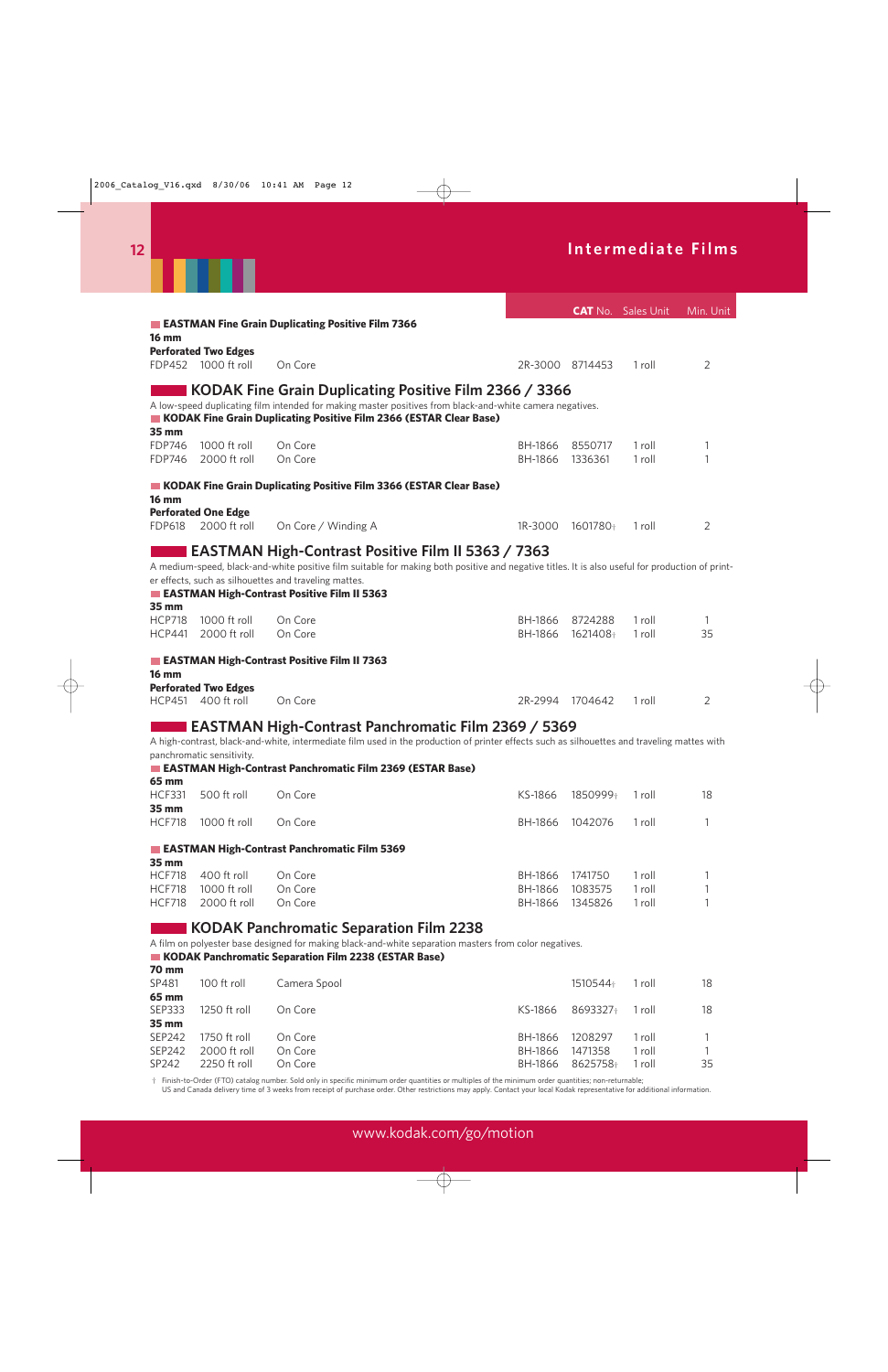

### **KODAK Panchromatic Sound Recording Film 2374 / 2376 / 3374**

A process-surviving, anti-static, gray ESTAR base reduces the propensity for dirt and static marks, which improves the yield of high quality sound negatives at sound transfer facilities and increases productivity at labs. Improved acutance and sharpness of the film yields better signal to noise performance, improved high frequency response and improved sound quality in both digital and analog tracks.

**KODAK Panchromatic Sound Recording Film 2374 (ESTAR Gray Base)** 

| 35 mm               |                            |                                                                        |         |          |        |   |
|---------------------|----------------------------|------------------------------------------------------------------------|---------|----------|--------|---|
| <b>PSR683</b>       | 2050 ft roll               | On Core                                                                | KS-1866 | 8253593  | 1 roll |   |
| <b>PSR683</b>       | 2150 ft roll               | On Core                                                                | KS-1866 | 8857625  | 1 roll |   |
| <b>PSR683</b>       | 2180 ft roll               | On Core                                                                | KS-1866 | 1961473  | 1 roll |   |
|                     |                            | <b>KODAK Panchromatic Sound Recording Film 2376 (ESTAR Clear Base)</b> |         |          |        |   |
| $35 \, \mathrm{mm}$ |                            |                                                                        |         |          |        |   |
| <b>PSR683</b>       | 2050 ft                    | On Core                                                                | KS-1866 | 8913832  | 1 roll |   |
|                     |                            | KODAK Panchromatic Sound Recording Film 3374 (ESTAR Gray Base)         |         |          |        |   |
| <b>16 mm</b>        |                            |                                                                        |         |          |        |   |
|                     | <b>Perforated One Edge</b> |                                                                        |         |          |        |   |
| <b>PSR457</b>       | 1050 ft roll               | On Core / Winding B                                                    | 1R-2994 | 1124924+ | 1 roll | 2 |

### **EASTMAN EXR Sound Recording Film 2378 / 3378**

This black-and-white film is orthochromatic to accept both analog and digital sound. Its faster speed and higher contrast provide more recording latitude. Designed for the familiar D-97 process, this film's D-min (base + fog) is less sensitive to process variations, and the constant low D-min makes it easier to use in a standard printer setup.

**EASTMAN EXR Sound Recording Film 2378 (ESTAR Base)** 

| $35 \text{ mm}$ |                     |                                                           |         |          |        |    |
|-----------------|---------------------|-----------------------------------------------------------|---------|----------|--------|----|
| SRF683          | 2050 ft roll        | On Core                                                   | KS-1866 | 1591650  | 1 roll |    |
| SRF668          | 2150 ft roll        | On Core                                                   | KS-1866 | 1209154  | 1 roll |    |
|                 | 35 mm (Multi-row)   |                                                           |         |          |        |    |
|                 | SRF694 2050 ft roll | On Core / 35 / 32-2 Row                                   |         | 8482879+ | 1 roll | 35 |
|                 |                     | <b>EASTMAN EXR Sound Recording Film 3378 (ESTAR Base)</b> |         |          |        |    |
| <b>16 mm</b>    |                     |                                                           |         |          |        |    |
| <b>SRF458</b>   | 1200 ft roll        | On Core / Winding B                                       | 1R-2994 | 8629818  | 1 roll |    |
|                 |                     |                                                           |         |          |        |    |

† Finish-to-Order (FTO) catalog number. Sold only in specific minimum order quantities or multiples of the minimum order quantities; non-returnable; US and Canada delivery time of 3 weeks from receipt of purchase order. Other restrictions may apply. Contact your local Kodak representative for additional information.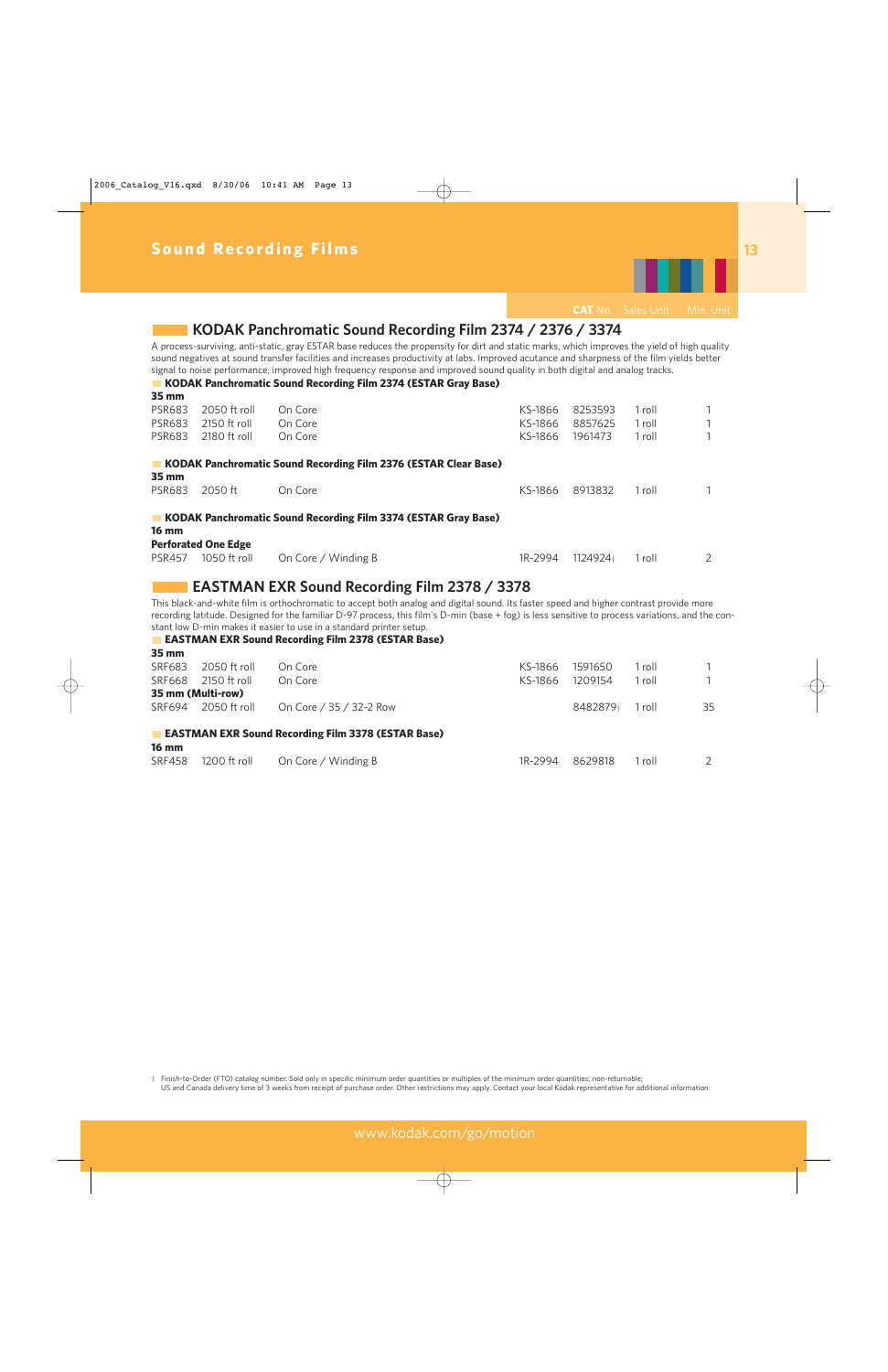

**CAT** No. Sales Unit Min. Unit

### **Color Print Films**

### **KODAK VISION Color Print Film 2383**

The non-remjet polyester base with a process surviving anti-static layer reduces dirt attraction and a scratch resistant backing improves projection life. This film has slightly richer blacks and more neutral highlights, and is intended for general release printing from color negatives or color intermediates.

#### **KODAK VISION Color Print Film 2383 70 mm**

| $\sim$ $\sim$ $\sim$ |              |         |                |          |        |         |
|----------------------|--------------|---------|----------------|----------|--------|---------|
| <b>VCP512</b>        | 2500 ft roll | On Core | KS-1866        | 8170474+ | 1 roll | 18      |
| <b>VCP542</b>        | 2500 ft roll | On Core | KS-1870        | 8467862  | 1 roll |         |
| 35 mm                |              |         |                |          |        |         |
| <b>VCP767</b>        | 2000 ft roll | On Core |                | 1660463+ | 1 roll |         |
| <b>VCP242</b>        | 2000 ft roll | On Core | BH-1866        | 8523581  | 1 roll |         |
| <b>VCP666</b>        | 2000 ft roll | On Core | KS-1870        | 8274037  | 1 roll |         |
| <b>VCP701</b>        | 2000 ft roll | On Core | <b>BH-1870</b> | 1246883+ | 1 roll |         |
| <b>VCP779</b>        | 2000 ft roll | On Core | KS-1870        | 1872241  | 1 foot | 152000* |
| <b>VCP666</b>        | 3000 ft roll | On Core | KS-1870        | 1402569+ | 1 roll | 2       |
| <b>VCP779</b>        | 3000 ft roll | On Core | KS-1870        | 1246016  | 1 foot | 228000* |
| <b>VCP779</b>        | 4000 ft roll | On Core | KS-1870        | 1236751  | 1 foot | 152000* |
| <b>VCP779</b>        | 4000 ft roll | On Core | KS-1870        | 1885920  | 1 foot | 304000* |
| <b>VCP789</b>        | 6000 ft roll | On Core | KS-1870        | 1993534  | 1 foot | 228000* |
| <b>VCP789</b>        | 6000 ft roll | On Core | KS-1870        | 8739773  | 1 foot | 114000* |
|                      |              |         |                |          |        |         |

### **KODAK VISION Color Print Film 3383**

The non-remjet polyester base with a process surviving anti-static layer reduces dirt attraction and a scratch resistant backing improves projection life. This film has slightly richer blacks and more neutral highlights, and is intended for general release printing from color negatives or color intermediates.

#### **KODAK VISION Color Print Film 3383**

**35 mm (Multi-row)** 

|                          | <b>16 mm Perforations</b>        |                                       |         |          |        |         |
|--------------------------|----------------------------------|---------------------------------------|---------|----------|--------|---------|
| <b>VCP730</b>            | 3000 ft roll                     | On Core / 35 / 32-2 Row               |         | 1376888  | 1 foot | 228000* |
| <b>VCP733</b>            | 3000 ft roll                     | On Core / $35$ / 16-3 Row / Winding B |         | 8443079+ | 1 foot | 105000* |
| <b>VCP256</b>            | 3000 ft roll                     | On Core / 35 / 32-4 Row               |         | 1278399+ | 1 roll | 35      |
| <b>8 mm Perforations</b> |                                  |                                       |         |          |        |         |
| <b>VCP780</b>            | 1200 ft roll                     | On Core / 35 / 8-2 Row / Winding A    |         | 8975179+ | 1 roll | 35      |
| <b>16 mm</b>             |                                  |                                       |         |          |        |         |
|                          | <b>Perforated One Edge</b>       |                                       |         |          |        |         |
| <b>VCP458</b>            | 2000 ft roll                     | On Core / Winding B                   | 1R-3000 | 1081231+ | 1 roll | 6       |
| <b>VCP618</b>            | 2000 ft roll                     | On Core / Winding A                   | 1R-3000 | 8889230+ | 1 roll | 6       |
| <b>VCP565</b>            | 3000 ft roll                     | On Core / Winding A                   | 1R-3000 | 8133654+ | 1 foot | 126000* |
| <b>VCP618</b>            | 3000 ft roll                     | On Core / Winding A                   | 1R-3000 | 1524537  | 1 roll | 2       |
|                          | <b>Perforated Two Edges</b>      |                                       |         |          |        |         |
| <b>VCP452</b>            | 3000 ft roll                     | On Core / 2R-3000                     |         | 1465988  | 1 roll | 2       |
|                          | 16 mm with Super 8 Perforations  |                                       |         |          |        |         |
| <b>VCP628</b>            | 2000 ft roll                     | On Core / Super 8 (1-3)               | 2R-1667 | 1807858+ | 1 roll | 79      |
|                          | <b>16 mm with 8 Perforations</b> |                                       |         |          |        |         |
| VCP637                   | 2000 ft roll                     | On Core / Winding A                   | 1R-1500 | 1048032  | 1 foot | 166000* |

### **KODAK VISION Premier Color Print Film 2393**

This film features a non-remjet polyester base with a process surviving anti-static layer to reduce dirt attraction and a scratch resistant backing to improve projection life. It offers very rich blacks and very saturated colors, more neutral highlights, and is intended for general release printing from color negatives or color intermediates.

| <b>70 mm</b> |                             | <b>KODAK VISION Premier Color Print Film 2393</b> |                   |         |
|--------------|-----------------------------|---------------------------------------------------|-------------------|---------|
|              | VPP542 2500 ft roll On Core |                                                   | KS-1870 1088475 1 | $1 - +$ |

† Finish-to-Order (FTO) catalog number. Sold only in specific minimum order quantities or multiples of the minimum order quantities; non-returnable; US and Canada delivery time of 3 weeks from receipt of purchase order. Other restrictions may apply. Contact your local Kodak representative for additional information.

❃ Available only in master order quantities, priced by the foot.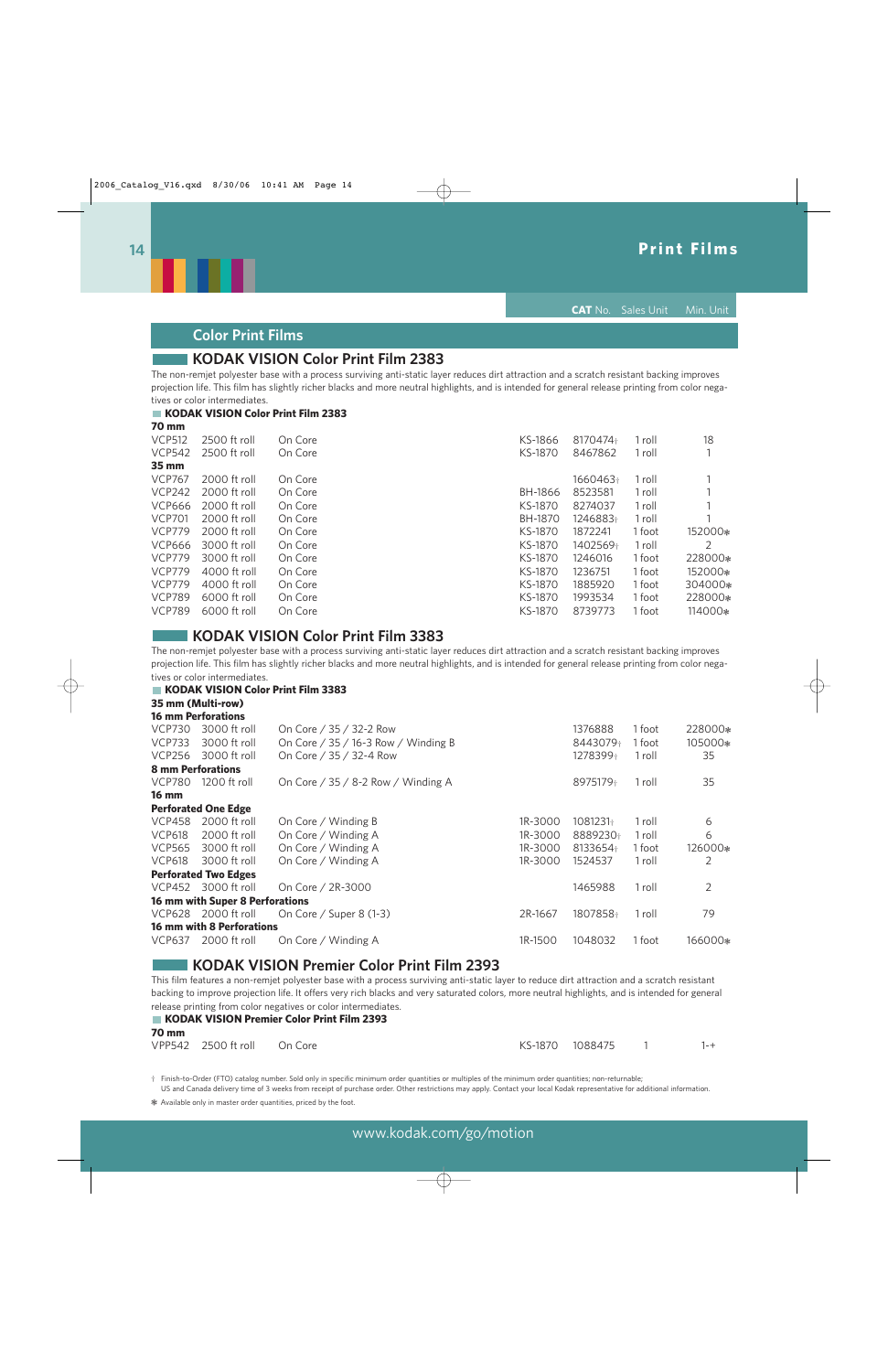

**CAT** No. Sales Unit Min. Unit

#### **KODAK VISION Premier Color Print Film 2393 (cont'd) 35 mm**

| VPP242 2000 ft roll | On Core |         |         | 1 roll            | 35          |
|---------------------|---------|---------|---------|-------------------|-------------|
| VPP666 2000 ft roll | On Core | KS-1870 | 8720799 | 1 roll            |             |
| VPP779 4000 ft roll | On Core | KS-1870 | 1887462 | <sup>1</sup> foot | 152000*     |
| VPP779 4000 ft roll | On Core | KS-1870 | 1498930 | 1 foot            | 278871.391* |
| 6000 ft roll        | On Core | KS-1870 | 1689330 | l foot.           | 114000*     |
| VPP789 6000 ft roll | On Core | KS-1870 | 1816487 | 1 foot            | 228000*     |
|                     |         |         |         | BH-1866 1931559+  |             |

### **KODAK VISION Color Teleprint Film 2395 / 3395**

An ultra-low, contrast print film, created specifically for easier, excellent looking telecine transfers. These color teleprint films feature a nonremjet polyester base with a process surviving anti-static layer and a scratch-resistant backing for cleaner, more durable prints and telecine transfers. **KODAK VISION Color Teleprint Film 2395** 

|                     | KODAK VISION Color Teleprint Film 2395 |  |  |
|---------------------|----------------------------------------|--|--|
| $35 \, \mathrm{mm}$ |                                        |  |  |

|                           |                                            | <b>Black &amp; White Print Films</b>   |         |          |        |         |
|---------------------------|--------------------------------------------|----------------------------------------|---------|----------|--------|---------|
| $16 \text{ mm}$<br>VTP618 | <b>Perforated One Edge</b><br>3000 ft roll | On Core / Winding A                    | 1R-3000 | 8503211+ | 1 roll | 6       |
|                           |                                            | KODAK VISION Color Teleprint Film 3395 |         |          |        |         |
| VTP779                    | 4000 ft roll                               | On Core                                | KS-1870 | 1529916  | 1 foot | 304000* |
| --- -----<br>VTP666       | 2000 ft roll                               | On Core                                | KS-1870 | 8977621  | 1 roll |         |

### **KODAK Black-and-White Print Film 2302 / 3302**

Coated on a proprietary, polyester base providing benefits to archivists, laboratories, exhibitors, creatives and distributors. It is a cleaner, more durable print stock and has a clearer, longer lasting sound performance.

|              |                            | KODAK Black-and-White Print Film 2302 (ESTAR Base) |         |          |        |         |
|--------------|----------------------------|----------------------------------------------------|---------|----------|--------|---------|
| 35 mm        |                            |                                                    |         |          |        |         |
| SP718        | 1000 ft roll               | On Core                                            | BH-1870 | 1279470  | 1 roll |         |
| SP739        | 1000 ft roll               | On Core                                            | BH-1866 | 1202274  | 1 roll |         |
| SP666        | 2000 ft roll               | On Core                                            | KS-1870 | 8906422  | 1 roll |         |
| SP739        | 2000 ft roll               | On Core                                            | BH-1866 | 1637107+ | 1 roll | 35      |
| SP779        | 4000 ft roll               | On Core                                            | KS-1870 | 8895856+ | 1 foot | 304000* |
| SP789        | 6000 ft roll               | On Core                                            | KS-1870 | 8905523+ | 1 foot | 456000* |
|              | 35 mm (Multi-row)          |                                                    |         |          |        |         |
| SP694        | 2000 ft rol                | On Core / 35 / 32-2 Row                            |         | 1016526+ | 1 roll | 35      |
|              |                            | KODAK Black-and-White Print Film 3302 (ESTAR Base) |         |          |        |         |
| <b>16 mm</b> |                            |                                                    |         |          |        |         |
|              | <b>Perforated One Edge</b> |                                                    |         |          |        |         |
| SP618        | 2000 ft roll               | On Core / Winding A                                | 1R-3000 | 8559148  | 1 roll | 2       |

### **EASTMAN Fine Grain Release Positive Film 5302 / 7302**

A film for general, black-and-white production release printing. Also useful for making negative and positive titles, dubbing prints for sound, and kinescope recording from negative tube images.

|       |                             | EASTMAN Fine Grain Release Positive Film 5302 |                         |  |
|-------|-----------------------------|-----------------------------------------------|-------------------------|--|
| 65 mm |                             |                                               |                         |  |
|       | FRP333 1000 ft roll On Core |                                               | KS-1866 8234601+ 1 roll |  |

† Finish-to-Order (FTO) catalog number. Sold only in specific minimum order quantities or multiples of the minimum order quantities; non-returnable; US and Canada delivery time of 3 weeks from receipt of purchase order. Other restrictions may apply. Contact your local Kodak representative for additional information.

❃ Available only in master order quantities, priced by the foot.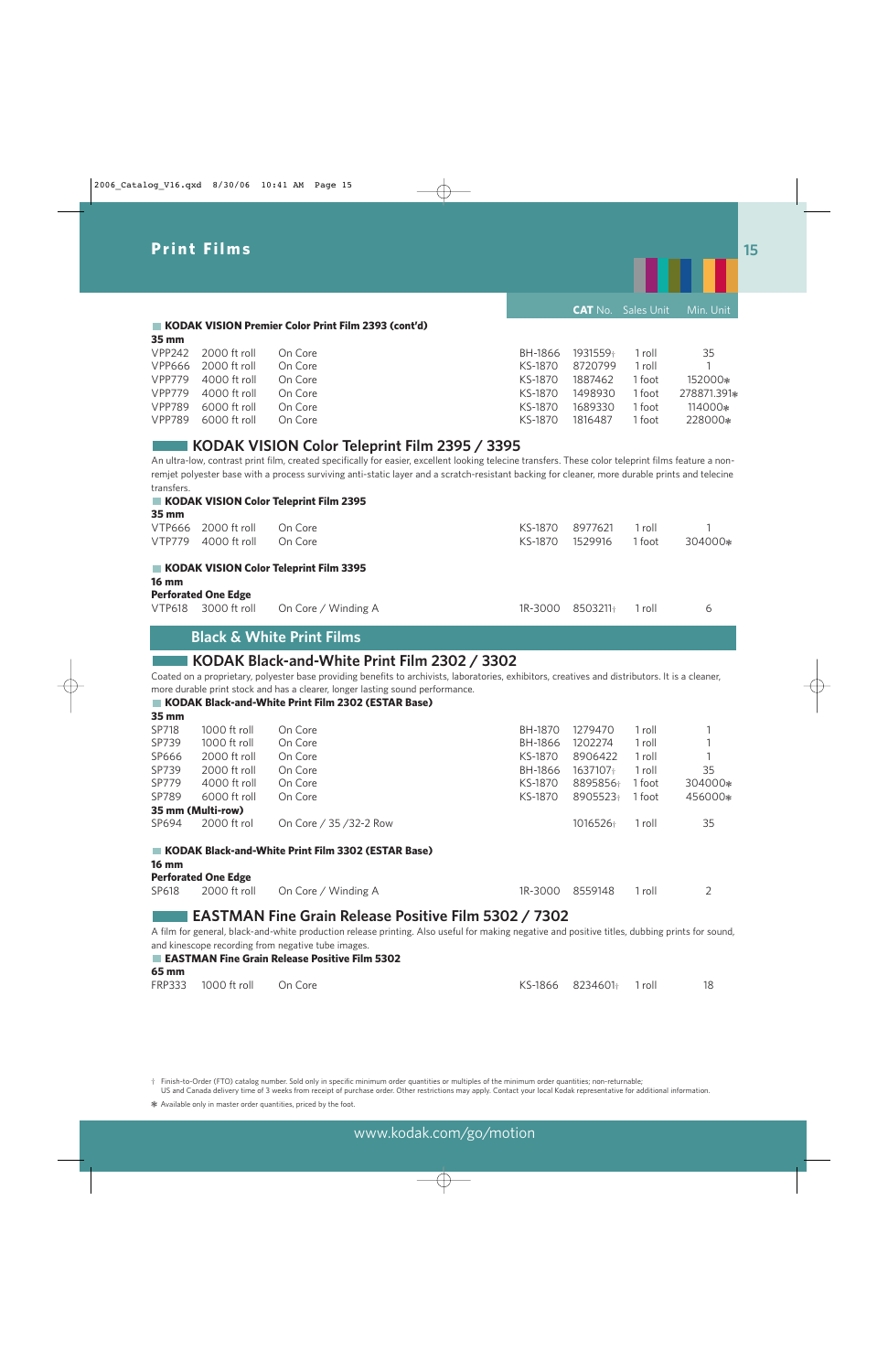

|               |                             |                                                          |         | <b>CAT No.</b> | <b>Sales Unit</b> | Min. Unit |
|---------------|-----------------------------|----------------------------------------------------------|---------|----------------|-------------------|-----------|
|               |                             | ■ EASTMAN Fine Grain Release Positive Film 5302 (cont'd) |         |                |                   |           |
| 35 mm         |                             |                                                          |         |                |                   |           |
| <b>FRP651</b> | 100 ft roll                 | On Core                                                  | KS-1870 | 1667229+       | 1 roll            | 35        |
| <b>FRP666</b> | 1000 ft roll                | On Core                                                  | KS-1870 | 1928795        | 1 roll            |           |
| <b>FRP718</b> | 1000 ft roll                | On Core                                                  | BH-1870 | 1326354        | 1 roll            |           |
| <b>FRP666</b> | 2000 ft roll                | On Core                                                  | KS-1870 | 8441644        | 1 roll            |           |
| <b>FRP739</b> | 2000 ft roll                | On Core                                                  | BH-1866 | 1433713+       | 1 roll            | 35        |
|               |                             | <b>EASTMAN Fine Grain Release Positive Film 7302</b>     |         |                |                   |           |
| <b>16 mm</b>  |                             |                                                          |         |                |                   |           |
|               | <b>Perforated One Edge</b>  |                                                          |         |                |                   |           |
| <b>FRP618</b> | 2000 ft roll                | On Core / Winding A                                      | 1R-3000 | 1387331        | 1 roll            | 2         |
|               | <b>Perforated Two Edges</b> |                                                          |         |                |                   |           |
| <b>FRP452</b> | 2000 ft roll                | On Core                                                  | 2R-3000 | 1138940        | 1 roll            | 2         |

† Finish-to-Order (FTO) catalog number. Sold only in specific minimum order quantities or multiples of the minimum order quantities; non-returnable; US and Canada delivery time of 3 weeks from receipt of purchase order. Other restrictions may apply. Contact your local Kodak representative for additional information.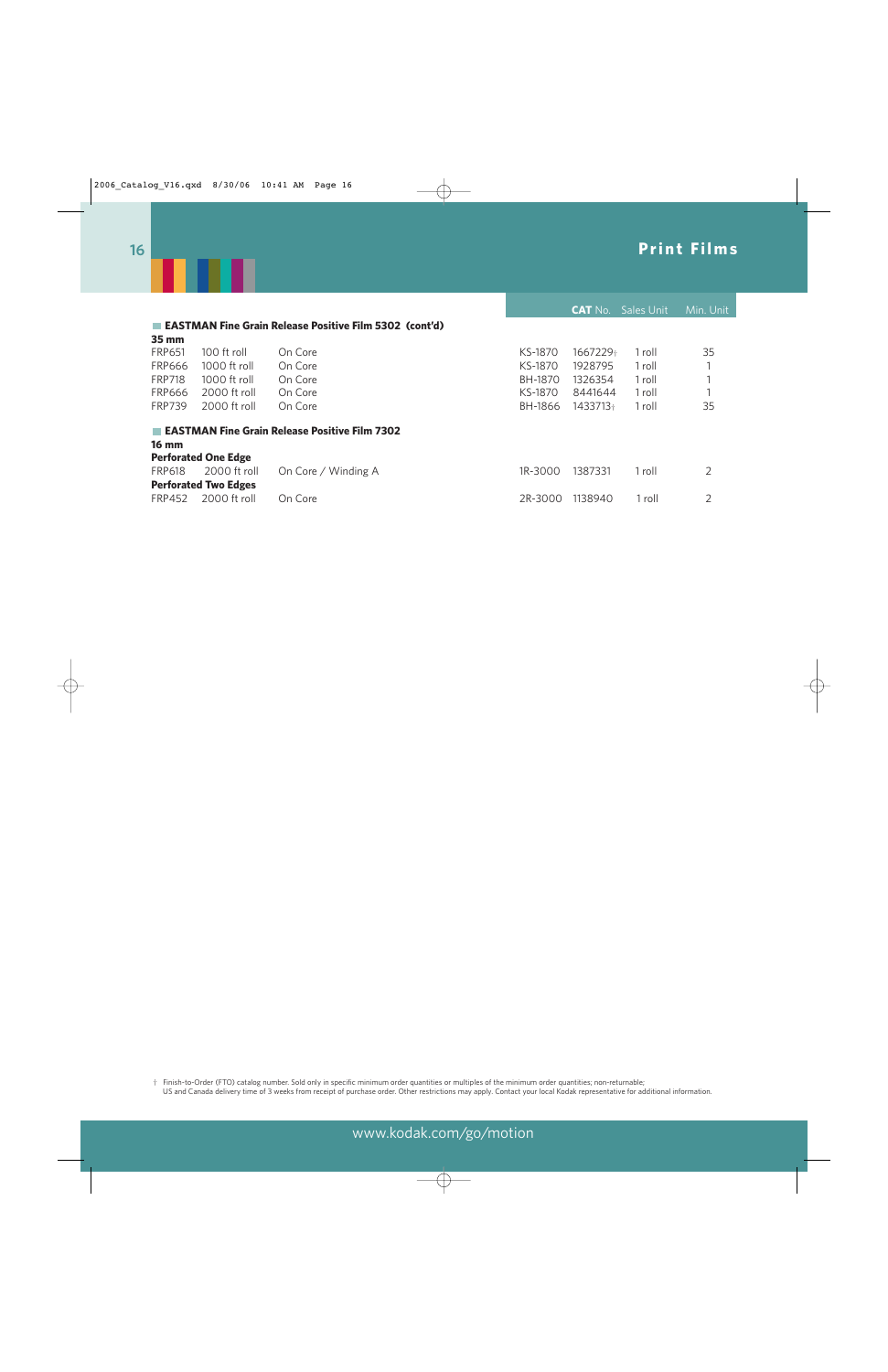

▲ Contact Eastman Kodak Company, Worldwide Transportation Services at (585) 722-2400 for reshipping requirements.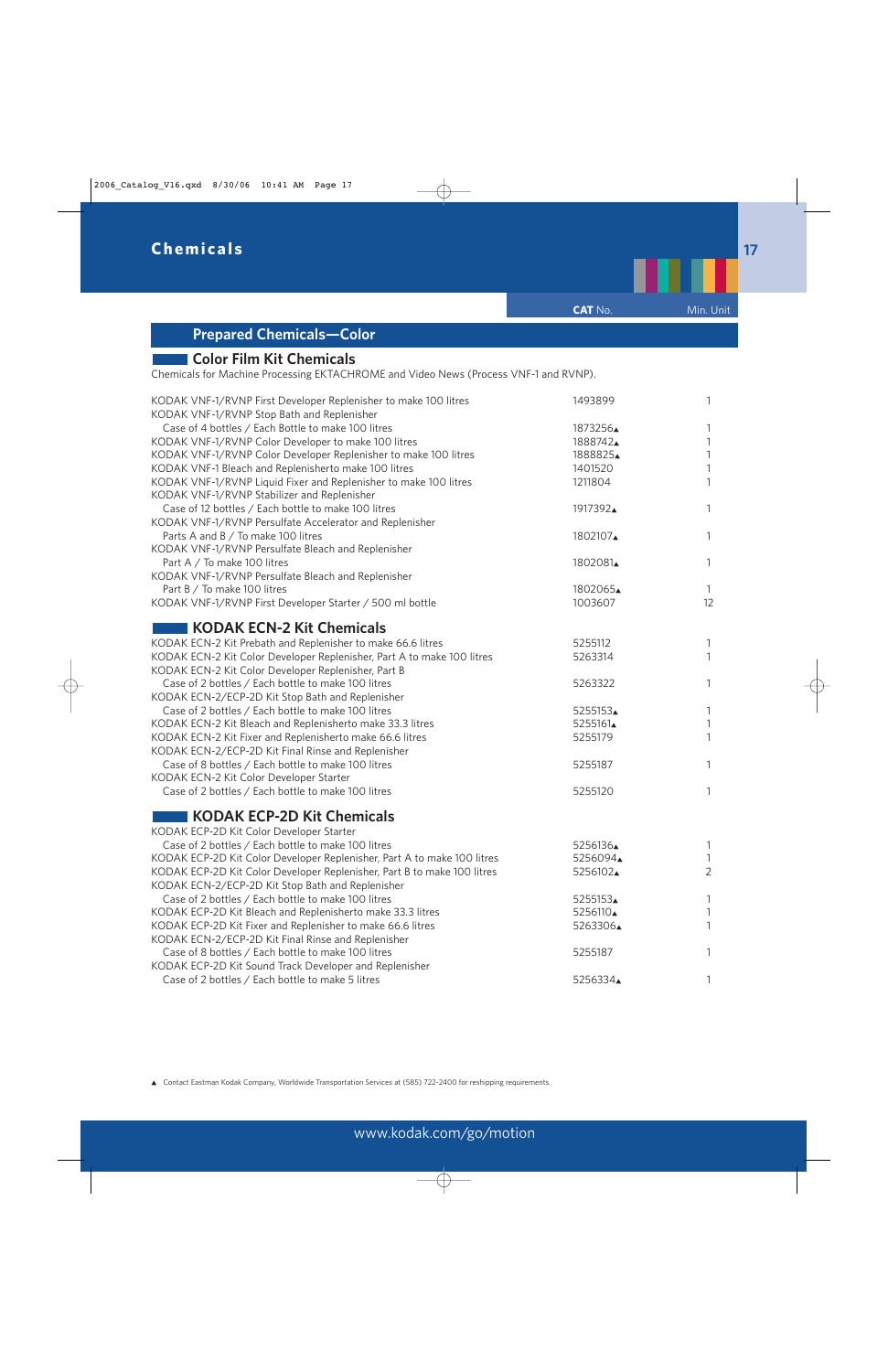|                                                                                                                                                                                                                                                                                                                                                                                                                                                                                                                                                                                               | <b>CAT No.</b>                                                 | Min. Unit                                         |
|-----------------------------------------------------------------------------------------------------------------------------------------------------------------------------------------------------------------------------------------------------------------------------------------------------------------------------------------------------------------------------------------------------------------------------------------------------------------------------------------------------------------------------------------------------------------------------------------------|----------------------------------------------------------------|---------------------------------------------------|
| KODAK ECP-2D Regeneration Kits<br>MUST use ECP-2D Kit Color Developer Regenerators, Parts A1 and A2, (CAT Nos. 5264486 and 5264494) and ECP-2D Kit<br>Color Developer Replenisher, Part B, (CAT No. 5256102) to reconstitute color developer.                                                                                                                                                                                                                                                                                                                                                 |                                                                |                                                   |
| KODAK ECP-2D Kit Color Developer Regenerator, Part A1 / 20 L Cubitainer<br>KODAK ECP-2D Kit Color Developer Regenerator, Part A2 / Case of 2 bottles                                                                                                                                                                                                                                                                                                                                                                                                                                          | 5264486<br>5264494                                             | 1<br>1                                            |
| <b>Prepared Chemicals-Black-and-White</b>                                                                                                                                                                                                                                                                                                                                                                                                                                                                                                                                                     |                                                                |                                                   |
| <b>Black-and-White Reversal Kit Chemicals</b>                                                                                                                                                                                                                                                                                                                                                                                                                                                                                                                                                 |                                                                |                                                   |
| Reversal Liquid Chemicals<br>KODAK B&W Reversal First Developer Starter / 1 qt concentrate<br>KODAK B&W Reversal First Developer Replenisher to make 15 gal<br>KODAK Reversal Redeveloper and Replenisherto make 15 gal<br>KODAK Reversal Clearing Bath and Replenisher to make 15 gal<br>KODAK B&W Reversal Bleach and Replenisher Parts A and B<br>Case of 2 bottles Part A and 2 bottles Part B<br>KODAK B&W Reversal Bleach and Replenisher / Part C / Case of 4 bottles                                                                                                                  | 1368364<br>8822652<br>1866201<br>1866227<br>8080913<br>1891886 | 1<br>1<br>1<br>1<br>1<br>1                        |
|                                                                                                                                                                                                                                                                                                                                                                                                                                                                                                                                                                                               |                                                                |                                                   |
| <b>Fixing Baths</b><br>Mix 1 bottle of Part A and 1 bottle of Part B with 2 bottles Part C to make 20 gallons of Bleach replenisher.<br>KODAK Rapid Fixer / Complete fixer                                                                                                                                                                                                                                                                                                                                                                                                                    |                                                                |                                                   |
| 5 qt bottle A fixer and 18 oz bottle B hardener to make 5 gal<br>KODAK PROFESSIONAL Rapid Fixer / Solution A Fixer / 5 gal<br>KODAK PROFESSIONAL Rapid Fixer / Part B Hardener                                                                                                                                                                                                                                                                                                                                                                                                                | 1464114<br>1973247                                             | 2<br>1                                            |
| Conc Solution / 72 oz Bottle<br>-Low net, min/mult order quantity                                                                                                                                                                                                                                                                                                                                                                                                                                                                                                                             | 1733013                                                        | ò,<br>4                                           |
| <b>Black-and-White Film Chemicals</b>                                                                                                                                                                                                                                                                                                                                                                                                                                                                                                                                                         |                                                                |                                                   |
| <b>Film Developers</b><br>KODAK Developer D-19 / Packet of powder to make 1 gal<br>KODAK PROFESSIONAL D-76 Developer Packet of powder to make 10 gal<br>-Low net, min/mult order quantity<br>KODAK PROFESSIONAL Replenisher D-76R Packet of powder to make 1 gal<br>-Low net, min/mult order quantity                                                                                                                                                                                                                                                                                         | 1464593<br>1464825<br>1464833                                  | 20<br>$\overline{2}$<br>$4 - +$<br>10<br>$20 - +$ |
| <b>Silver Recovery Products</b>                                                                                                                                                                                                                                                                                                                                                                                                                                                                                                                                                               |                                                                |                                                   |
| KODAK Chemical Recovery Cartridge, Junior Model II<br>Improved chemical recovery cartridge. For use when at least 2.5 gal of fixer are discharged per week. Unlike the previous car-<br>tridge, this product comes with fittings for both inflow and outflow although no tubing is included. Recessed cover has a dou-<br>ble seal gasket and hot melt adhesive system that snap locks in place for corrosion proof security and triple reinforcing rings.<br>Same features as the KODAK Chemical Recovery Cartridge, Model II.<br>KODAK Chemical Recovery Cartridge, Junior Model II 3.5 gal | 1669431                                                        | 1                                                 |
| KODAK Chemical Recovery Cartridge, Model II                                                                                                                                                                                                                                                                                                                                                                                                                                                                                                                                                   |                                                                |                                                   |
| Improved chemical recovery cartridge. For use when at least 5 gal of fixer are discharged per week. Recessed cover has a dou-<br>ble seal gasket and hot melt adhesive system that snap locks in place for corrosion proof security and triple reinforcing rings.<br>Cartridges are shipped in individual cartons, shrink wrapped on a non-returnable pallet.                                                                                                                                                                                                                                 |                                                                |                                                   |
| KODAK Chemical Recovery Cartridge, Model II / 5 gal<br>-Low net, min/mult order quantity                                                                                                                                                                                                                                                                                                                                                                                                                                                                                                      | 1734953▲                                                       | 1<br>$18 - +$                                     |
| Silver Recovery Products (available from parts services in Rochester)<br>*Plastic Tubing (3/4-inch ID with 1/8-inch wall thickness) Per Foot Part No. 760477                                                                                                                                                                                                                                                                                                                                                                                                                                  |                                                                |                                                   |

\*Plastic Tubing (3/4-inch ID with 1/8-inch wall thickness), Per Foot, Part No. 760477 \*Extra Plastic Shipping Cap Part No. 764773

▲ Contact Eastman Kodak Company, Worldwide Transportation Services at (585) 722-2400 for reshipping requirements. \* Available from Parts Services (PS) in Rochester. Call 800-431-7278 for pricing information.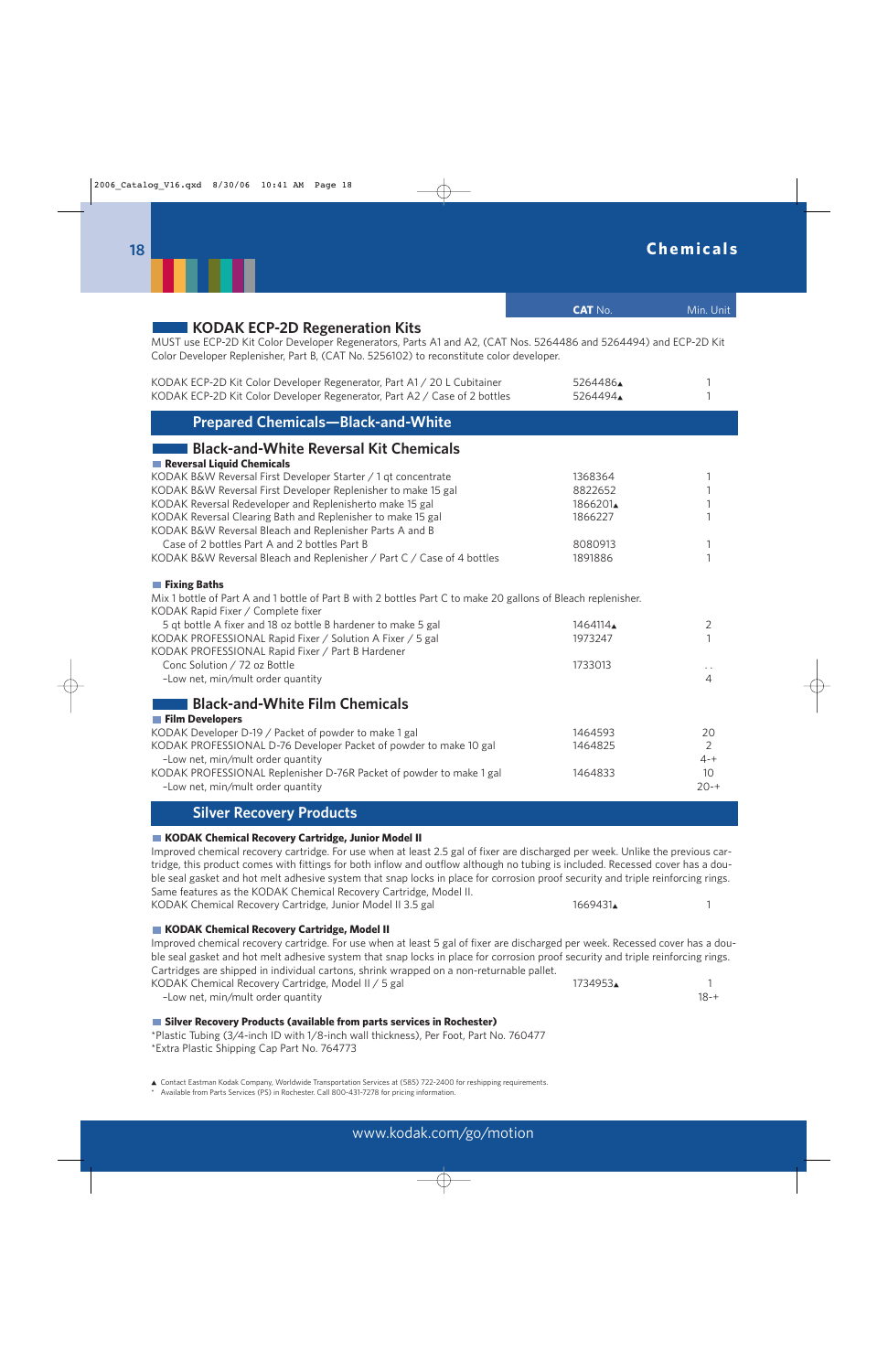|                                                                                                    | <b>CAT No.</b>      | Min. Unit                        |
|----------------------------------------------------------------------------------------------------|---------------------|----------------------------------|
| <b>Miscellaneous Prepared Chemicals</b>                                                            |                     |                                  |
| KODAK Anti-Calcium, No. 4 / 1.25 gal<br>-Low net, min/mult order quantity                          | 1890797▲            | $\sim$ $\sim$<br>$4 - +$         |
| KODAK Antifoggant AF-2000 / Two 5 L bottles                                                        | 1273291             | 1                                |
| KODAK Antifoggant AF-2000 / 55 gal                                                                 | 1247360             | 1                                |
| KODAK Chelating Agent, No. 1 / 100 kilo drum                                                       | 1397314             | 1                                |
| KODAK Color Developing Agent CD-2 / 25 kilo drum                                                   |                     |                                  |
| (4-N, N-Diethyl-2-methylphenylenediamine Monochloride)                                             | 1959543             | 1                                |
| EASTMAN Color Developing Agent CD-3 / 25 kilo drum                                                 |                     |                                  |
| (4-[N, N-Diethyl-2-methanesulfonylaminoethyl]                                                      |                     |                                  |
| -2-Methylphenylenediamine Sesquisulfate Monohydrate)                                               | 8808255             | 1                                |
| EASTMAN Color Developing Agent CD-3 / 200 lb drum                                                  | 1868611             | 1                                |
| -Low net, min/mult order quantity                                                                  |                     | $4 - +$                          |
| KODAK PBA-1 Liquid Persulfate Bleach Accelerator / 20 L                                            | 1206713             | 1                                |
| KODAK PBA-1 Liquid Persulfate Bleach Accelerator / 55 gal                                          | 1994961             | 1                                |
| KODAK Developer System Cleaner and Neutralizer / To make 10 gal                                    | 1500719▲<br>1464254 | 1                                |
| KODAK PROFESSIONAL Hypo Clearing Agent / Packet to make 5 gal<br>-Low net, min/mult order quantity |                     | $\ddot{\phantom{0}}$<br>$20 - +$ |
| KODAK PHOTO-FLO 200 Solution / 4 oz                                                                | 1464502             | 12                               |
| -Low net, min/mult order quantity                                                                  |                     | $24 - +$                         |
| KODAK PHOTO-FLO 200 Solution / 16 oz                                                               | 1464510             | 6                                |
| -Low net, min/mult order quantity                                                                  |                     | $12 - +$                         |
| KODAK PHOTO-FLO 600 Solution / 1 gal concentrate                                                   | 1464528             | $\overline{2}$                   |
| KODAK Stabilizer Additive / 1 qt                                                                   | 1847722             | 4                                |
| <b>Tested Laboratory Chemicals</b>                                                                 |                     |                                  |
| KODAK 58% Ammonium Thiosulfate Solution / 54.5 gal                                                 | 1805829             | 1                                |
| KODAK ELON Developing Agent / 55 lb drum                                                           | 8218240             | 1                                |
| KODAK Glacial Acetic Acid / 1 gal jug                                                              | 1462845             |                                  |
| KODAK Glacial Acetic Acid / Six 1 gal jugs                                                         | 1462852             | 1                                |
| KODAK Hydroquinone / 25 kilo drum                                                                  | 1412279             | 1                                |
| KODAK Hydroquinone / 220 lb fiber drum                                                             | 8876864             | 1                                |
| -Low net, min/mult order quantity                                                                  |                     | $4 - +$                          |
| KODAK Sodium Hydroxide / 1 lb bottle                                                               | 1463470             | $\mathbf{1}$                     |
| - Low net, min/mult order quantity                                                                 |                     | $12 - +$                         |
| KODAK Sodium Thiosulfate (Hypo) Prismatic Type (Pentahydrated) / 100 lb drum                       | 1401124             | 1                                |

## **KODAK Motion Picture Services Chemical Analysis**

| 8474397 |  |
|---------|--|
|         |  |
| 8834665 |  |
| 1599786 |  |
|         |  |
| 8971970 |  |
| 8674863 |  |
| 1647783 |  |
| 8118101 |  |
|         |  |

▲ Contact Eastman Kodak Company, Worldwide Transportation Services at (585) 722-2400 for reshipping requirements.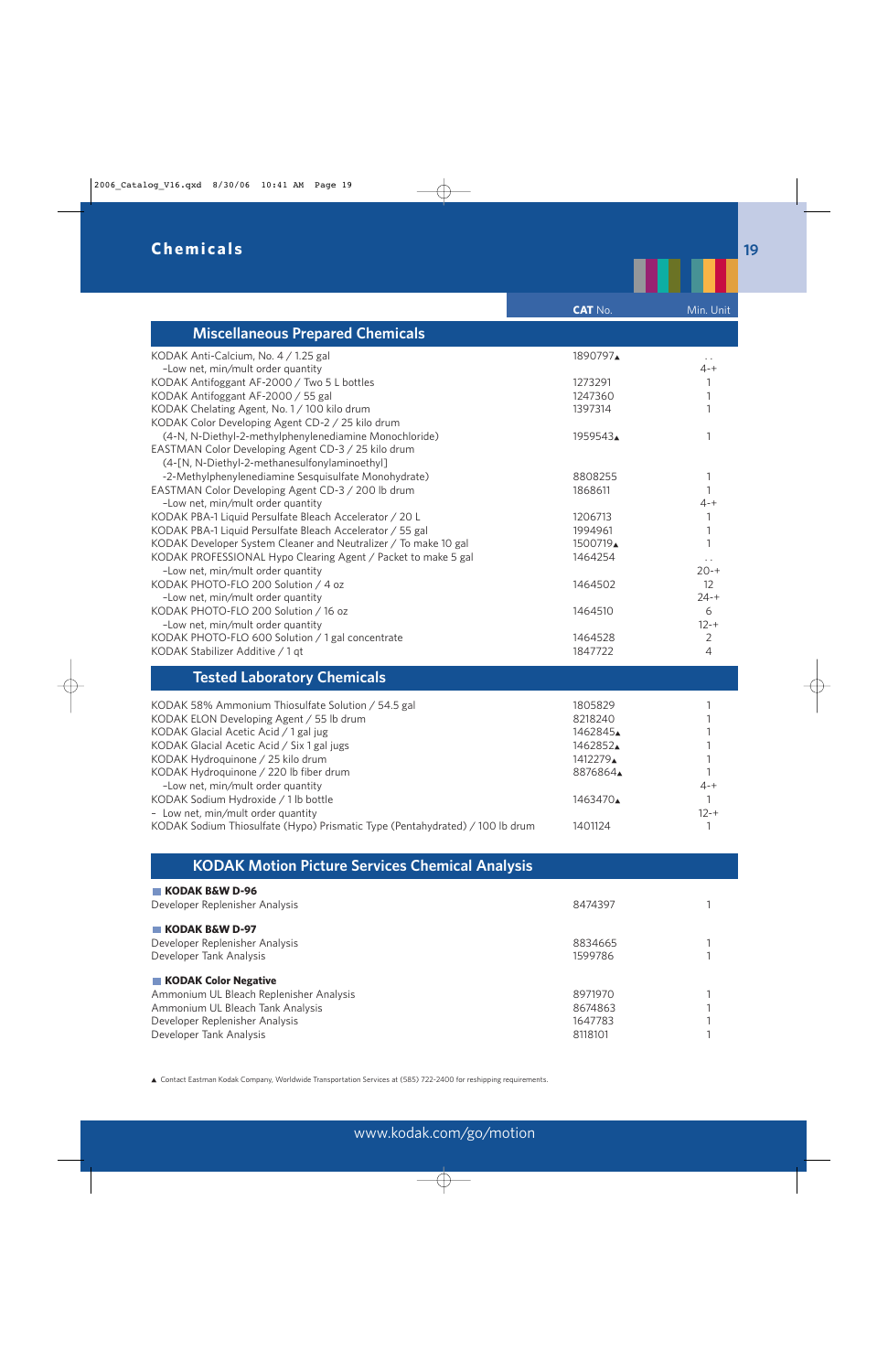

|                                                  | <b>CAT No.</b> | Min. Unit |
|--------------------------------------------------|----------------|-----------|
| <b>KODAK Color Print</b>                         |                |           |
| Ammonium UL Bleach Tank Analysis                 | 1724939        |           |
| Developer Replenisher Analysis                   | 8635724        |           |
| Developer Tank Analysis                          | 1266956        |           |
| <b>KODAK VNF</b><br>KODAK Water Quality Analysis | 1604370        |           |

Note: Other analytical services can be ordered in the future as "custom" analytical services. Please contact your local Customer Service Representative for price and availability in your area.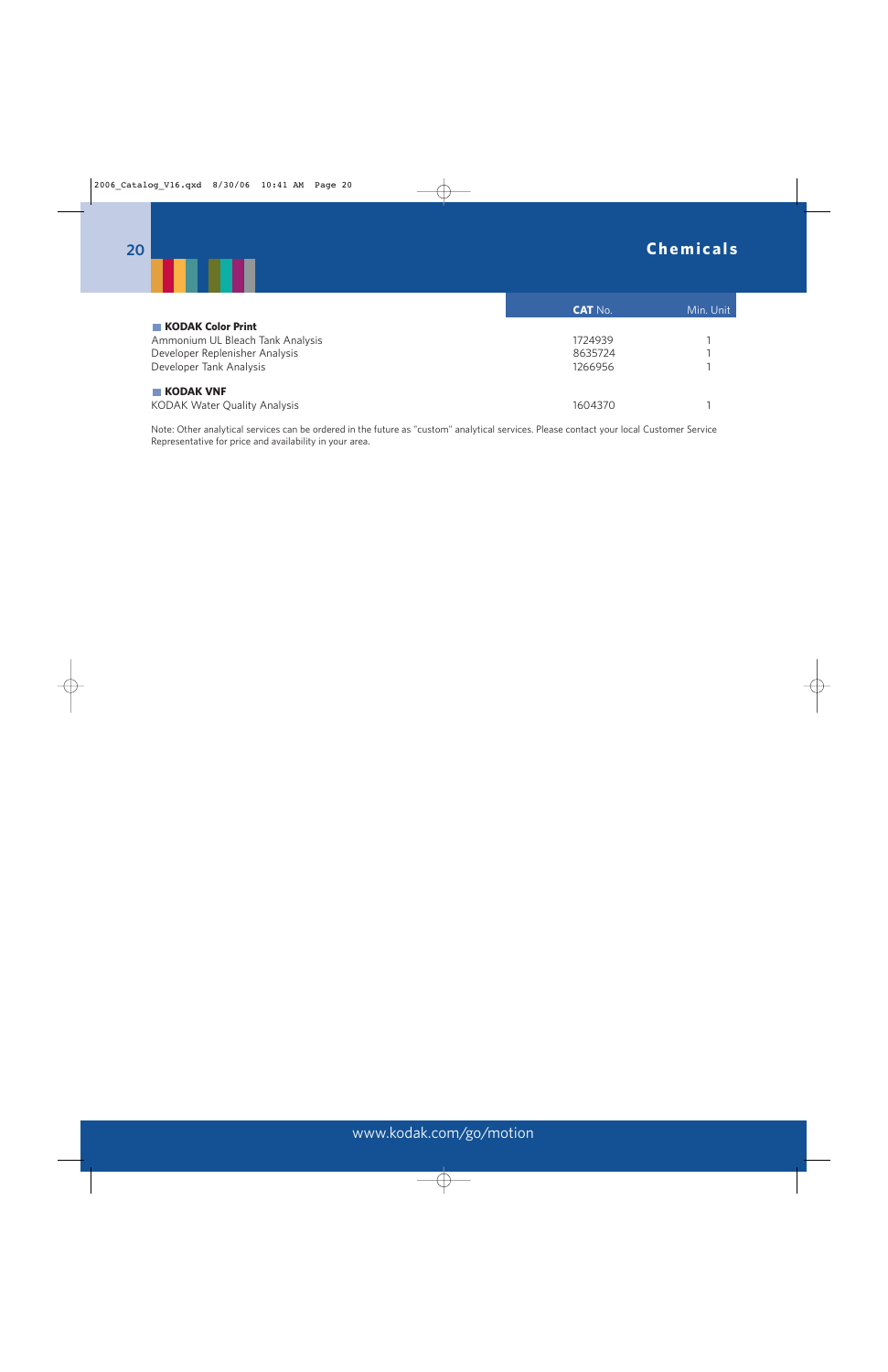

### **KODAK Look Manager System Version 2.1**

The KODAK Look Manager System leverages KODAK Color Science Technology to make it easier for cinematographers to collaborate with labs and post houses-and everyone else on the team. Key Benefits: Supports creative vision from pre- to post-production; Lets all members of the production and post production collaborate-even from remote locations; Enables dailies colorist and print timers to match the exact look of a scene; Makes it easy to share looks; Allows for the exact look to be applied in post, via 3DLUT exportation. There have been vast improvements made to KODAK Look Manager System since its inception. The biggest change and a benefit to our customer is the new user interface, which addresses ease-of-use. Another feature is the enhanced project orientation of the software. The result: An invaluable, intuitive tool to use for seamless communication from pre-production to post.

#### ■ KODAK Look Manager System Software CD / V2.1

This item is for the CD that contains the actual software. There is No Charge (N/C) to the customer for it. To activate the software, the customer needs a License Key.<br>KODAK Look Manager System

| KODAK Look Manager System Software CD / V2.1                                                                                          | 8227605 | 1 |
|---------------------------------------------------------------------------------------------------------------------------------------|---------|---|
| KODAK Look Manager System Trial Edition License Key<br>The customer goes on the internet for the trial key. Key is valid for 14 days. |         |   |
| KODAK Display Manager Lite License Key / 5 year term<br>KODAK Display Manager Lite License Key / 5 year term                          | 1063718 | 1 |
| KODAK Look Manager Software License Key / Variable term<br>KODAK Look Manager Software Production Edition License Key                 |         |   |
| Variable term/per week                                                                                                                | 1091438 | 1 |
| KODAK Look Manager Software Production Edition License Key<br>Variable/per month                                                      | 1682962 | 1 |
| KODAK Look Manager Software Cinematographer's Edition License Key<br>Five-year term                                                   | 8468415 | 1 |
| KODAK Look Manager Software License Key / Three-year term                                                                             |         |   |
| KODAK Look Manager Software Production Edition License Key / Three-year term                                                          | 8637282 | 1 |
| KODAK Look Manager System Service Agreements / One-year term<br>KODAK Look Manager System Service Agreement / Production Edition      |         |   |
| One-year term/per month                                                                                                               | 1670926 | 1 |
| KODAK Look Manager System Service Agreement / Cinematographer Edition<br>One-year term                                                | 1393644 | 1 |
| KODAK Look Manager System Service Agreements / Three-year term<br>KODAK Look Manager System Service Agreement / Production Edition    |         |   |
| Three-year term                                                                                                                       | 8752883 | 1 |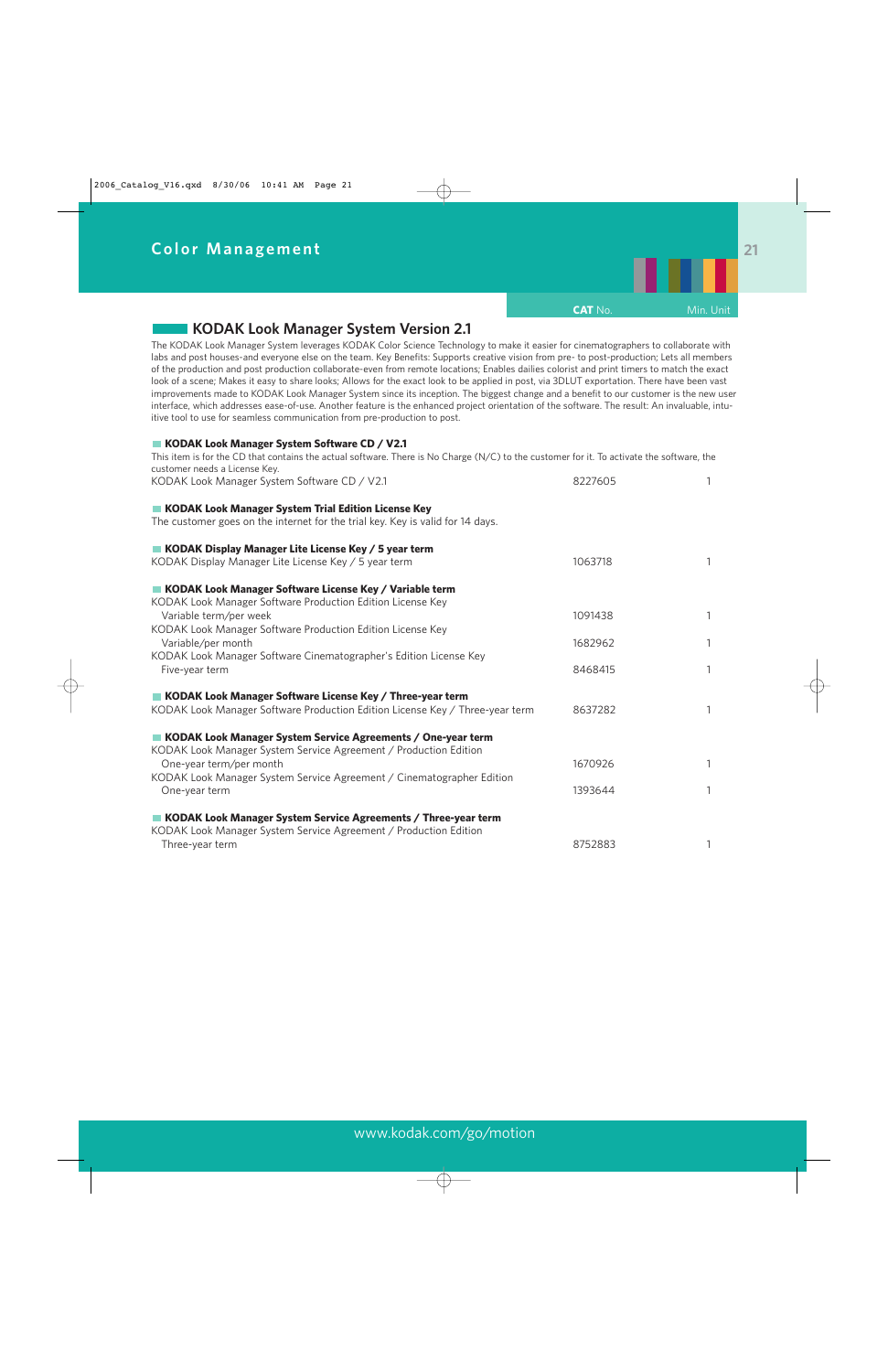# **Color Management**

**CAT** No. **Min. Unit** 



| <b>KODAK Display Manager System Version 4.1</b>                                                                                                                                                                                                                                                                                                                                                                                                                                                                                                                                                                                                                                                                                                                                                                                                                                                                                                                            |         |   |
|----------------------------------------------------------------------------------------------------------------------------------------------------------------------------------------------------------------------------------------------------------------------------------------------------------------------------------------------------------------------------------------------------------------------------------------------------------------------------------------------------------------------------------------------------------------------------------------------------------------------------------------------------------------------------------------------------------------------------------------------------------------------------------------------------------------------------------------------------------------------------------------------------------------------------------------------------------------------------|---------|---|
| By leveraging KODAK Color Science, Kodak continues to maintain the premier position in the marketplace for color management tools.<br>This system is an easy-to-use way to display an accurate simulation of projected print film. It calibrates, characterizes and transforms<br>from print density to device-specific code values - enabling a consistent view across all displays in a facility. Provides consistent viewing<br>across multiple CRT/LCD, monitors, HD/SD monitors and digital projectors, improves process efficiency; and reduces need for reprints.<br>The new Version 4.1 builds upon KODAK Display Manager System 4.0 and includes these enhancements: Updated sensor communication<br>to enable newer Linux platforms (kernel 2.6); Availability of KODAK Display Manager Lite which is intended to provide color management<br>for the KLMS Cinematographer Edition, and non critical viewing seats/low end applications in the digital workflow. |         |   |
| KODAK Display Manager System Software / V4.1<br>This item is for the CD that contains the actual software. There is No Charge (N/C) to the customer for it. To activate the software, the<br>customer needs the KODAK Display Manager Software Trial License Key. The customer goes on the Internet for the trial key. Key is valid for                                                                                                                                                                                                                                                                                                                                                                                                                                                                                                                                                                                                                                    |         |   |
| 14 days.<br>KODAK Display Manager System Software / V4.1                                                                                                                                                                                                                                                                                                                                                                                                                                                                                                                                                                                                                                                                                                                                                                                                                                                                                                                   | 8133142 | 1 |
| KODAK Display Manager Software Trial License Key<br>The customer goes on the internet for the trial key. Key is valid for 14 days.                                                                                                                                                                                                                                                                                                                                                                                                                                                                                                                                                                                                                                                                                                                                                                                                                                         |         |   |
| KODAK Display Manager Lite License Key / 5 year term<br>KODAK Display Manager Lite License Key / 5 year term                                                                                                                                                                                                                                                                                                                                                                                                                                                                                                                                                                                                                                                                                                                                                                                                                                                               | 1063718 | 1 |
| KODAK Display Manager One-Year License<br>KODAK Display Manager One-Year License / Per seat / Per term                                                                                                                                                                                                                                                                                                                                                                                                                                                                                                                                                                                                                                                                                                                                                                                                                                                                     | 1541705 | 1 |
| KODAK Display Manager Three-Year License<br>KODAK Display Manager Three-Year License / Per seat / Per term                                                                                                                                                                                                                                                                                                                                                                                                                                                                                                                                                                                                                                                                                                                                                                                                                                                                 | 8695793 | 1 |
| KODAK Display Manager Annual Service Agreements (1 year)<br>KODAK Display Manager Annual Service Agreement / Single Seat License<br>1 year / Per seat / Per term<br>KODAK Display Manager Annual Service Agreement / 2-10 Seat Licenses                                                                                                                                                                                                                                                                                                                                                                                                                                                                                                                                                                                                                                                                                                                                    | 8888240 | 1 |
| 1 year / Per seat / Per term                                                                                                                                                                                                                                                                                                                                                                                                                                                                                                                                                                                                                                                                                                                                                                                                                                                                                                                                               | 8960742 | 1 |
| KODAK Display Manager Service Agreement / 11-19 Seats<br>1 year / Flat rate / Per term                                                                                                                                                                                                                                                                                                                                                                                                                                                                                                                                                                                                                                                                                                                                                                                                                                                                                     | 8830051 | 1 |
| KODAK Display Manager Service Agreement / 20+ Seats<br>1 year / Flat rate / Per term                                                                                                                                                                                                                                                                                                                                                                                                                                                                                                                                                                                                                                                                                                                                                                                                                                                                                       | 8788895 | 1 |
| <b>KODAK Display Manager Annual Service Agreements (3 year)</b><br>KODAK Display Manager Annual Service Agreement / Single Seat License                                                                                                                                                                                                                                                                                                                                                                                                                                                                                                                                                                                                                                                                                                                                                                                                                                    |         |   |
| 3 year / Per seat / Per term<br>KODAK Display Manager Annual Service Agreement / 2-10 Seat Licenses                                                                                                                                                                                                                                                                                                                                                                                                                                                                                                                                                                                                                                                                                                                                                                                                                                                                        | 8901472 |   |
| 3 year / Per seat / Per term<br>KODAK Display Manager Service Agreement / 11-19 Seats                                                                                                                                                                                                                                                                                                                                                                                                                                                                                                                                                                                                                                                                                                                                                                                                                                                                                      | 1239052 |   |
| 3 year / Flat rate / Per term<br>KODAK Display Manager Service Agreement / 20+ Seats                                                                                                                                                                                                                                                                                                                                                                                                                                                                                                                                                                                                                                                                                                                                                                                                                                                                                       | 1854017 |   |
| 3 year / Flat rate / Per term                                                                                                                                                                                                                                                                                                                                                                                                                                                                                                                                                                                                                                                                                                                                                                                                                                                                                                                                              | 1230523 |   |

## **22**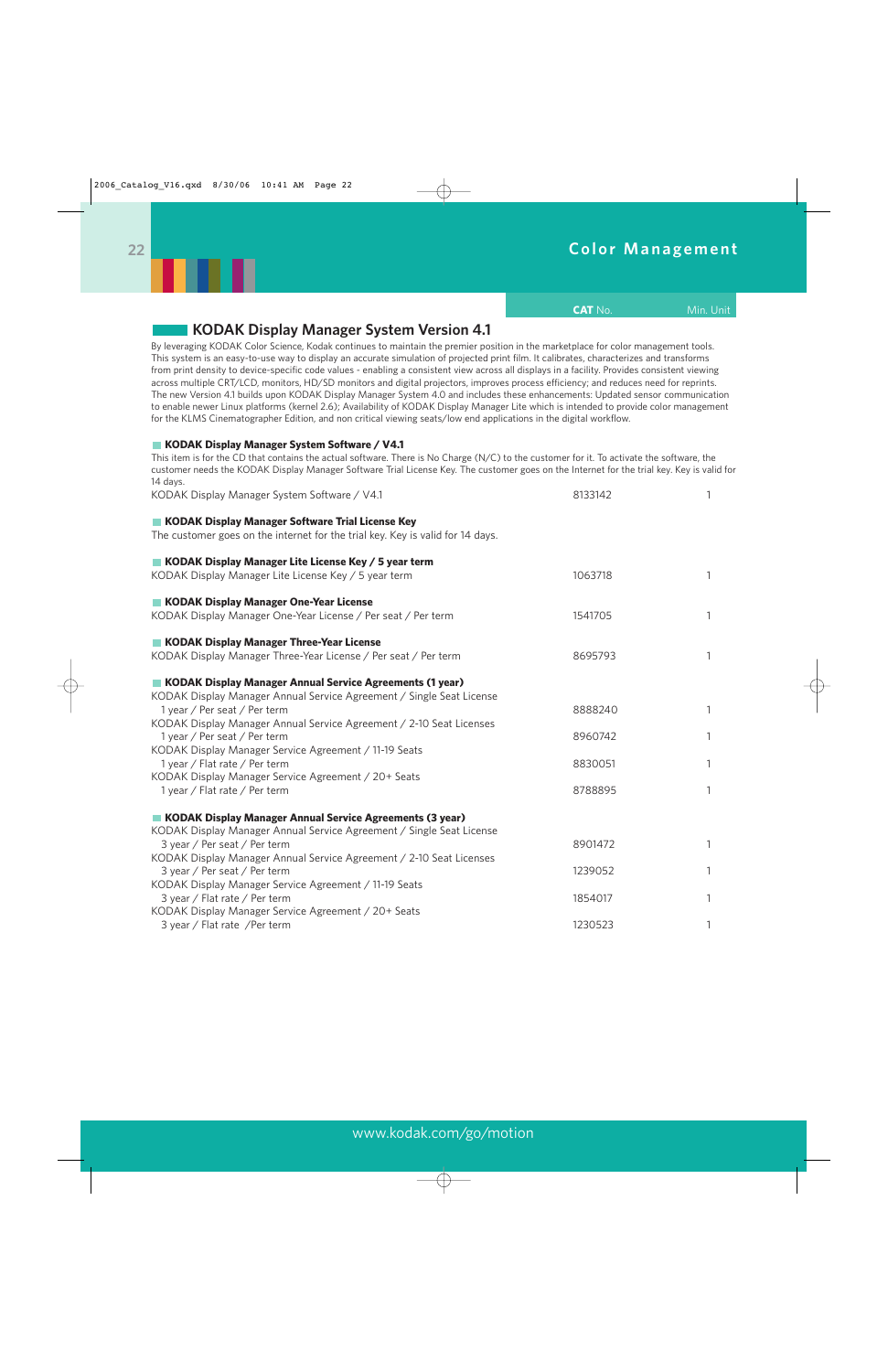|                                                                                       | <b>CAT No.</b> | Min. Unit |
|---------------------------------------------------------------------------------------|----------------|-----------|
| <b>KODAK Motion Picture Services</b>                                                  |                |           |
| <b>Engineering Consultancy</b>                                                        |                |           |
| KODAK IMAGECARE Program Sign-on Fee                                                   | 8378911        |           |
| KODAK IMAGECARE Program Annual Service Fee                                            | 1745298        |           |
| KODAK On-site Consulting Services (Clean Room Technology) / Per hour                  | 1299411        |           |
| KODAK On-site Consulting Services (Lab Productivity Assessment) / Per hour            | 8354797        |           |
|                                                                                       |                |           |
| KODAK On-site Consulting Services (Process Lighting) / Per hour                       | 1456946        |           |
| KODAK Motion Picture Printer Spectral Characterization Consulting Services / Per hour | 8286023        |           |
| <b>Health, Safety, and Environmental</b>                                              |                |           |
| KODAK Environmental Assessment Review / On-site Consulting Services / Per hour        | 8590432        |           |
| KODAK On-site HSE Consulting Services / Per hour                                      | 1702109        |           |
| KODAK Indoor Air Quality and Noise Assessment                                         |                |           |
| On-site Consulting Services / Per hour                                                | 1916014        |           |
| KODAK Silver Management Assessment / On-site Consulting Services / Per hour           | 1994276        |           |
| KODAK Solid Waste and Pollution Prevention Review                                     |                |           |
| On-site Consulting Services / Per hour                                                | 8982142        |           |
|                                                                                       |                |           |
| KODAK Wastewater Pretreatment Permit / On-site Consulting Services / Per hour         | 8212292        |           |
| KODAK Workplace Safety Review / On-site Consulting Services / Per hour                | 1408764        |           |
| KODAK Train-the-Trainer HSE Seminar / On-site Consulting Services / Per hour          | 1439447        |           |
| <b>Product Services</b>                                                               |                |           |
| <b>Control Tools</b>                                                                  |                |           |
| KODAK Densitometry Reference / 5-Step                                                 | 8280224        |           |
| KODAK Densitometry Reference / 1-Step                                                 | 1297761        |           |
| KODAK Color Negative Film LAD / 35 mm / 50 foot (15.2 m)                              | 8709644        |           |
| KODAK Color Negative Film LAD / 16 mm / 50 foot (15.2 M)                              | 8137416        |           |
| KODAK Telecine Tool Kit / H-801                                                       | 8930828        |           |
|                                                                                       |                |           |
| KODAK Telecine Analysis Film / TAF / 35 mm Color Negative Film                        | 1733237        |           |
| KODAK VISION2 Color Negative Control Strips / ECN-2 / for Negative Type Films         |                |           |
| 16 mm x 100 ft roll                                                                   | 1520444        |           |
| KODAK VISION2 Color Negative Control Strips / ECN-2 / for Negative Type Films         |                |           |
| 35 mm x 100 ft roll                                                                   | 1520469        |           |
| KODAK VISION Color Print Control Strips / ECP-2D / for Positive Type Films            |                |           |
| 16 mm x 100 ft roll                                                                   | 8208498        |           |
| KODAK VISION Color Print Control Strips / ECP-2D / for Positive Type Films            |                |           |
| 35 mm x 100 ft roll                                                                   | 1561323        |           |
| KODAK Control Strips, Process VNF-1 / RVNP / for Reversal Type Films                  |                |           |
| 16 mm x 100 ft roll                                                                   | 1227263        |           |
| KODAK TRI-X Reversal Control Strips / for Black-and-White Film Processing             |                |           |
| 16 mm x 100 ft roll                                                                   | 1378595        |           |
| KODAK Process Uniformity Test / 35 mm Projection Analysis                             |                |           |
|                                                                                       | 1664747        |           |
| <b>■ Filters</b>                                                                      |                |           |
| KODAK Contact Printer Filter Kit / 3 in / 75 mm                                       | 1934827        |           |
| KODAK Printer Heat Absorber                                                           | 1787282        |           |
|                                                                                       |                |           |

## **KODAK Sensitometry Filters for Color Negative, Color Intermediate and Print Films**

| KODAK Sensitometry Filter / C-1 Tungsten / 3 in / 75 mm | 1723451 |  |
|---------------------------------------------------------|---------|--|
| KODAK Sensitometry Filter / 0.2ND                       | 1813286 |  |
| KODAK Sensitometry Filter / 0.4ND                       | 8777286 |  |
| KODAK Sensitometry Filter / 0.8ND                       | 1230259 |  |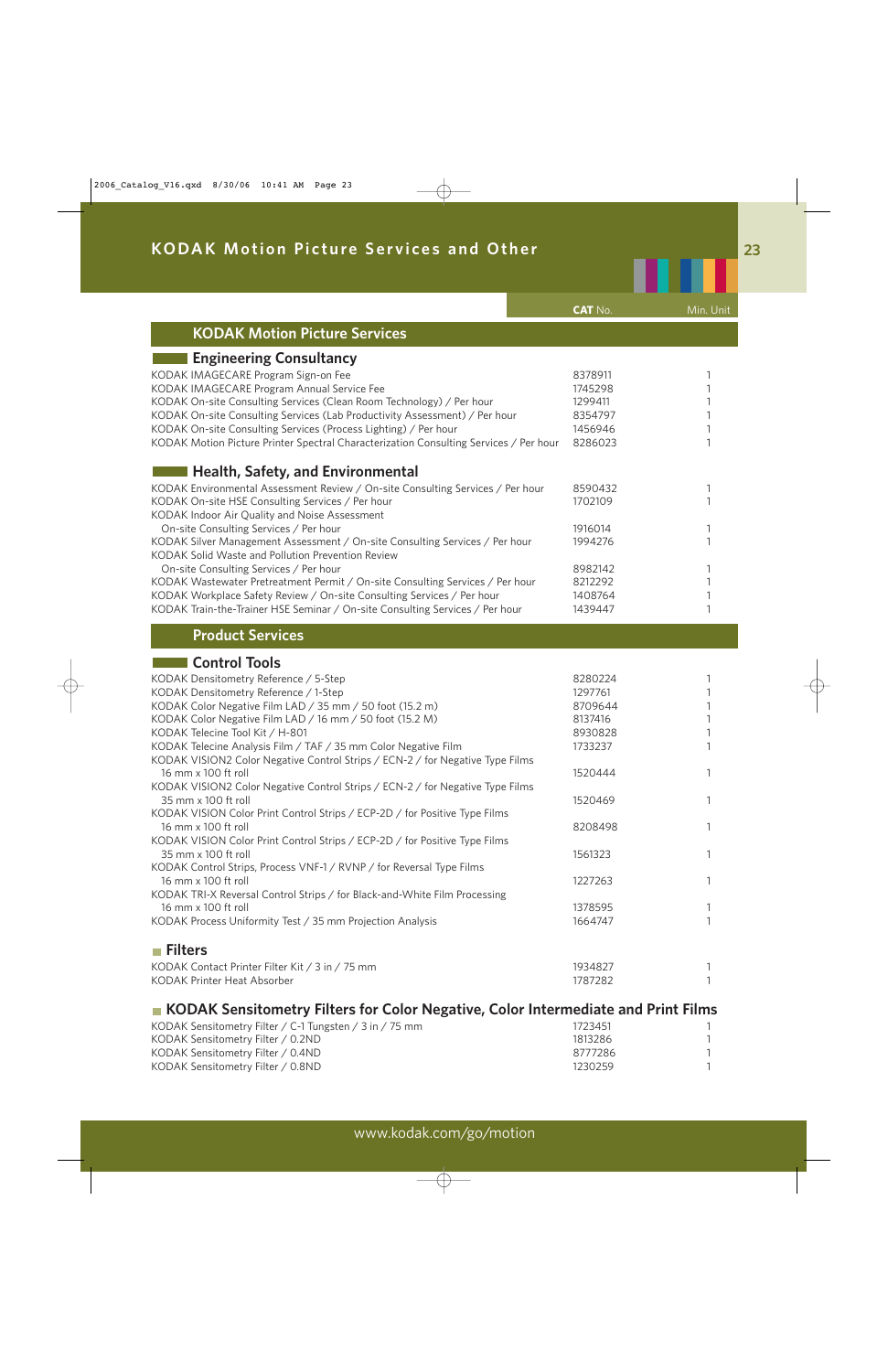

|    |                                                                          |        |      |        | <b>CAT No.</b> | Min. Unit |
|----|--------------------------------------------------------------------------|--------|------|--------|----------------|-----------|
|    | <b>Product Services (cont'd)</b>                                         |        |      |        |                |           |
|    | <b>KODAK Sensitometry Filters for Color Negative, Color Intermediate</b> |        |      |        |                |           |
|    | and Print Films (cont'd)                                                 |        |      |        |                |           |
|    | KODAK Sensitometry Filter / 1.0ND / 3 in / 75 mm                         |        |      |        | 1369594        | 1         |
|    | KODAK Sensitometry Filter / 2.0ND / 3 in / 75 mm                         |        |      |        | 8313645        | 1         |
|    | KODAK Sensitometry Filters for Color Intermediate and Print Films        |        |      |        |                |           |
|    | KODAK Sensitometry Filter / C32A Heat Absorber / 3 in / 75 mm            |        |      |        | 1737238        |           |
|    | KODAK Sensitometry Filter / CC-20M                                       |        |      |        | 8729196        |           |
|    | KODAK Sensitometry Filter / C-3307                                       |        |      |        | 1654516        |           |
|    | <b>Test Kits and Tool Kits</b>                                           |        |      |        |                |           |
|    | <b>KODAK Printer Steadiness Test Kit</b>                                 |        |      |        | 1586726        | 1         |
|    | KODAK Uniformity Test Kit / for 35 mm ECN-2 Intermediate Process         |        |      |        | 8461139        |           |
|    | KODAK Uniformity Test Kit / for 35 mm ECN-2 Origination Process          |        |      |        | 8322679        |           |
|    | KODAK Uniformity Test Kit / for 65 mm ECN-2 Origination Process          |        |      |        | 8494429        | 1         |
|    | <b>KODAK WRATTEN Gelatin Filters</b>                                     |        |      |        |                |           |
|    | <b>Basic Color Filters</b>                                               |        |      |        |                |           |
| 2A | Pale yellow                                                              | Square | 3 in | 75 mm  | 1703909        | 1         |
| 2B | Pale yellow                                                              | Square | 3 in | 75 mm  | 1495431        |           |
| 2E | Pale yellow                                                              | Square | 3 in | 75 mm  | 1760875        |           |
| 8  | Yellow                                                                   | Square | 3 in | 75 mm  | 1495498        |           |
| 11 | Yellowish green                                                          | Square | 3 in | 75 mm  | 1495514        |           |
| 12 | Deep yellow                                                              | Square | 3 in | 75 mm  | 1495522        |           |
| 15 | Deep yellow                                                              | Square | 3 in | 75 mm  | 1495548        |           |
| 16 | Yellow orange                                                            | Square | 3 in | 75 mm  | 1495555•       |           |
| 22 | Deep orange                                                              | Square | 3 in | 75 mm  | 1495571•       |           |
| 24 | Red                                                                      | Square | 3 in | 75 mm  | 1495597•       |           |
| 25 | Red tricolor                                                             | Square | 3 in | 75 mm  | 1495605        |           |
| 29 | Red                                                                      | Square | 3 in | 75 mm  | 1495621        |           |
| 47 | Blue tricolor                                                            | Square | 3 in | 75 mm  | 1495787        |           |
| 58 | Green tricolor                                                           | Square | 3 in | 75 mm  | 1495860        | 1         |
| 90 | Dark grayish amber                                                       | Square | 3 in | 75 mm  | 1496280•       |           |
| 99 | Green                                                                    | Square | 3 in | 75 mm  | 1496306        |           |
| 2A | Pale yellow                                                              | Square | 4 in | 100 mm | 1704386•       |           |
| 2B | Pale yellow                                                              | Square | 4 in | 100 mm | 1496918•       |           |
| 2E | Pale yellow                                                              | Square | 4 in | 100 mm | 1765114        |           |
| 8  | Yellow                                                                   | Square | 4 in | 100 mm | 1496967.       |           |
| 11 | Yellowish green                                                          | Square | 4 in | 100 mm | 1496983•       |           |
| 12 | Deep yellow                                                              | Square | 4 in | 100 mm | 1496991•       |           |
| 15 | Deep yellow                                                              | Square | 4 in | 100 mm | 1497015•       |           |
| 16 | Yellow orange                                                            | Square | 4 in | 100 mm | 1497023•       |           |
| 22 | Deep orange                                                              | Square | 4 in | 100 mm | 1497049.       |           |
| 24 | Red                                                                      | Square | 4 in | 100 mm | 1497064•       |           |
| 25 | Red tricolor                                                             | Square | 4 in | 100 mm | 1497072.       |           |
| 29 | Red                                                                      | Square | 4 in | 100 mm | 1497098.       |           |
| 47 | Blue tricolor                                                            | Square | 4 in | 100 mm | 1497205•       |           |
| 58 | Green tricolor                                                           | Square | 4 in | 100 mm | 1497395•       |           |
| 90 | Dark grayish amber                                                       | Square | 4 in | 100 mm | 1497783•       |           |
| 99 | Green                                                                    | Square | 4 in | 100 mm | 1740901•       | 1         |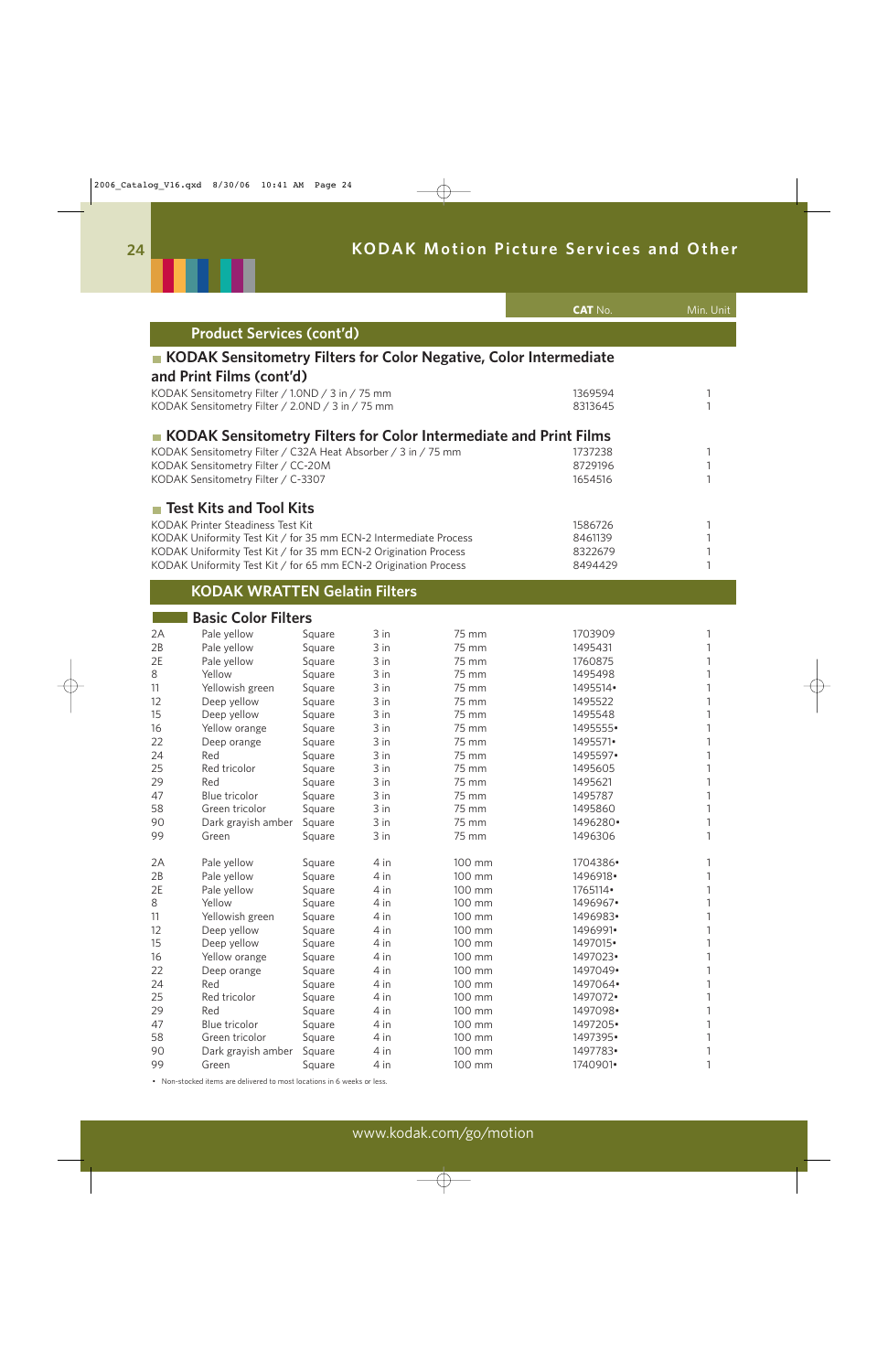|     |                                               |           |                  |              | <b>CAT No.</b> | Min. Unit    |
|-----|-----------------------------------------------|-----------|------------------|--------------|----------------|--------------|
|     | <b>KODAK WRATTEN Gelatin Filters (cont'd)</b> |           |                  |              |                |              |
|     | <b>Basic Color Filters (cont'd)</b>           |           |                  |              |                |              |
| 2B  | Pale yellow                                   | Rectangle | $4 \times 12$ in | 100 x 300 mm | 1163195        | 5            |
| 2A  | Pale yellow                                   | Rectangle | $4 \times 12$ in | 100 x 300 mm | 1547389        | 5            |
| 2E  | Pale yellow                                   | Rectangle | $4 \times 12$ in | 100 x 300 mm | 8122053        | 5            |
| 8   | Yellow                                        | Rectangle | $4 \times 12$ in | 100 x 300 mm | 1959493        | 5            |
| 12  | Deep yellow                                   | Rectangle | $4 \times 12$ in | 100 x 300 mm | 8131641        | 5            |
| 15  | Deep yellow                                   | Rectangle | $4 \times 12$ in | 100 x 300 mm | 1035617        | 5            |
| 16  | Yellow orange                                 | Rectangle | $4 \times 12$ in | 100 x 300 mm | 1382761        | 5            |
| 22  | Deep orange                                   | Rectangle | $4 \times 12$ in | 100 x 300 mm | 1183052        | 5            |
| 25  | Red tricolor                                  | Rectangle | $4 \times 12$ in | 100 x 300 mm | 1924067        | 5            |
| 29  | Red                                           | Rectangle | $4 \times 12$ in | 100 x 300 mm | 1505213        | 5            |
| 47  | <b>Blue tricolor</b>                          | Rectangle | $4 \times 12$ in | 100 x 300 mm | 8192767        | 5            |
| 58  | Green tricolor                                | Rectangle | $4 \times 12$ in | 100 x 300 mm | 1213040        | 5            |
| 99  | Green                                         | Rectangle | $4 \times 12$ in | 100 x 300 mm | 8203572        | 5            |
|     | <b>Special Dye Color Filters</b>              |           |                  |              |                |              |
| 3   | Light yellow                                  | Square    | 3 in             | 75 mm        | 1495464        | 1            |
| 9   | Deep yellow                                   | Square    | 3 in             | 75 mm        | 1495506·       | 1            |
| 21  | Orange                                        | Square    | 3 in             | 75 mm        | 1495563        | 1            |
| 26  | Red                                           | Square    | 3 in             | 75 mm        | 1495613        | 1            |
| 32  | Magenta                                       | Square    | 3 in             | 75 mm        | 1495654        | 1            |
| 34A | Violet                                        | Square    | 3 in             | 75 mm        | 1495688        | 1            |
| 38A | Blue                                          | Square    | 3 in             | 75 mm        | 1495720.       | 1            |
| 44  | Light blue green                              | Square    | 3 in             | 75 mm        | 1495746.       | 1            |
| 44A | Light blue green                              | Square    | 3 in             | 75 mm        | 1495753•       | 1            |
| 47A | Light blue                                    | Square    | 3 in             | 75 mm        | 1755776        | 1            |
| 47B | Deep blue tricolor                            | Square    | 3 in             | 75 mm        | 1495795        | 1            |
| 61  | Deep green tricolor                           | Square    | 3 in             | 75 mm        | 1495894•       | 1            |
| 70  | Dark red                                      | Square    | 3 in             | 75 mm        | 1034537        | 1            |
| 92  | Red                                           | Square    | 3 in             | 75 mm        | 1769348.       | 1            |
| 98  | Blue                                          | Square    | 3 in             | 75 mm        | 1496298        | $\mathbf{1}$ |
| 102 | Yellow green                                  | Square    | 3 in             | 75 mm        | 1704048.       | 1            |
| 106 | Amber                                         | Square    | 3 in             | 75 mm        | 1704055•       | 1            |
|     |                                               |           |                  |              |                |              |
| 3   | Light yellow                                  | Square    | 4 in             | 100 mm       | 1496926·       | 1            |
| 9   | Deep yellow                                   | Square    | 4 in             | 100 mm       | 1496975•       | 1            |
| 21  | Orange                                        | Square    | 4 in             | 100 mm       | 1497031•       | 1            |
| 26  | Red                                           | Square    | 4 in             | 100 mm       | 1497080•       | 1            |
| 32  | Magenta                                       | Square    | 4 in             | 100 mm       | 1497122.       | 1            |
| 34A | Violet                                        | Square    | 4 in             | 100 mm       | 1497155•       | 1            |
| 38A | Blue                                          | Square    | 4 in             | 100 mm       | 1497197•       | 1            |
| 44  | Light blue green                              | Square    | 4 in             | 100 mm       | 1497213•       | 1            |
| 44A | Light blue green                              | Square    | 4 in             | 100 mm       | 1497221•       | 1            |
| 47A | Light blue                                    | Square    | 4 in             | 100 mm       | 1763945.       | 1            |
| 47B | Deep blue tricolor                            | Square    | 4 in             | 100 mm       | 1497270.       | 1            |
| 61  | Deep green tricolor                           | Square    | 4 in             | 100 mm       | 1497445.       | 1            |
| 92  | Red                                           | Square    | 4 in             | 100 mm       | 1780121•       | 1            |
| 98  | Blue                                          | Square    | 4 in             | 100 mm       | 1740893.       | $\mathbf 1$  |
| 102 | Yellow green                                  | Square    | 4 in             | 100 mm       | 1877034        | 1            |
| 106 | Amber                                         | Square    | 4 in             | 100 mm       | 1877042.       | 1            |
| 3   | Light yellow                                  | Rectangle | $4 \times 12$ in | 100 x 300 mm | 8262479        | 5            |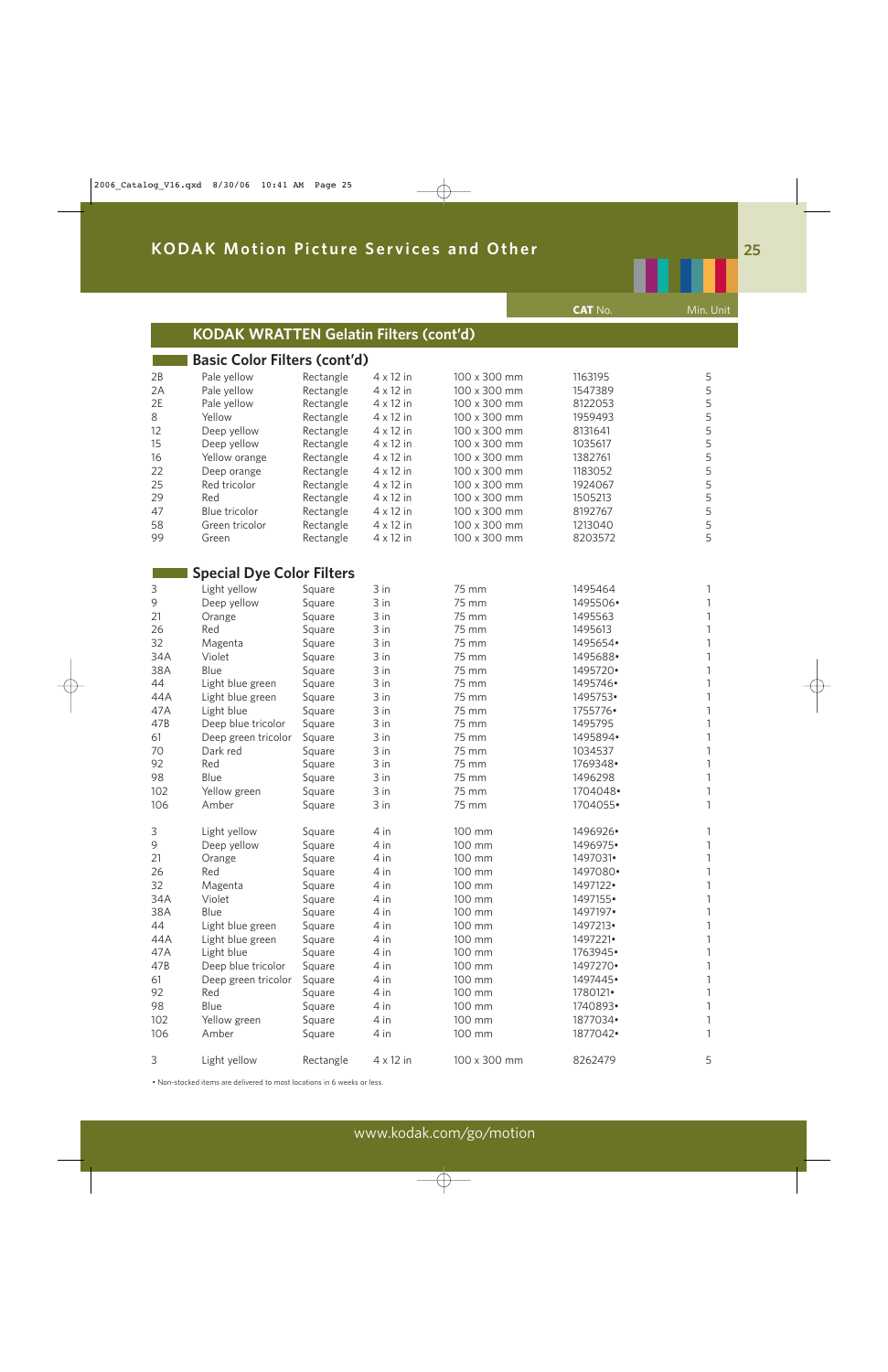

|                    |                                               |           |                  |              | <b>CAT No.</b> | Min. Unit    |
|--------------------|-----------------------------------------------|-----------|------------------|--------------|----------------|--------------|
|                    | <b>KODAK WRATTEN Gelatin Filters (cont'd)</b> |           |                  |              |                |              |
|                    | <b>Special Dye Color Filters (cont'd)</b>     |           |                  |              |                |              |
| 9                  | Deep yellow                                   | Rectangle | $4 \times 12$ in | 100 x 300 mm | 8287096        | 5            |
| 21                 | Orange                                        | Rectangle | $4 \times 12$ in | 100 x 300 mm | 8015109        | 5            |
| 26                 | Red                                           | Rectangle | $4 \times 12$ in | 100 x 300 mm | 1760982        | 5            |
| 32                 |                                               |           | $4 \times 12$ in | 100 x 300 mm | 8270399        | 5            |
|                    | Magenta                                       | Rectangle |                  |              |                | 5            |
| 34A                | Violet                                        | Rectangle | $4 \times 12$ in | 100 x 300 mm | 8115073        |              |
| 38A                | Blue                                          | Rectangle | $4 \times 12$ in | 100 x 300 mm | 1861293        | 5            |
| 44                 | Light blue green                              | Rectangle | $4 \times 12$ in | 100 x 300 mm | 1589910        | 5            |
| 44A                | Light blue green                              | Rectangle | $4 \times 12$ in | 100 x 300 mm | 8945727        | 5            |
| 47A                | Light blue                                    | Rectangle | $4 \times 12$ in | 100 x 300 mm | 1716372        | 5            |
| 47B                | Deep blue tricolor                            | Rectangle | $4 \times 12$ in | 100 x 300 mm | 1681659        | 5            |
| 48A                | Deep blue                                     | Rectangle | $4 \times 12$ in | 100 x 300 mm | 8032377        | 5            |
| 61                 | Deep green tricolor                           | Rectangle | $4 \times 12$ in | 100 x 300 mm | 1876598        | 5            |
| 66                 | Very light green                              | Rectangle | $4 \times 12$ in | 100 x 300 mm | 8698482        | 5            |
| 70                 | Deep Red                                      | Rectangle | $4 \times 12$ in | 100 x 300 mm | 8022071        | 5            |
| 92                 | Red                                           | Rectangle | $4 \times 12$ in | 100 x 300 mm | 8745085        | 5            |
| 93                 | Green                                         | Rectangle | $4 \times 12$ in | 100 x 300 mm | 1276401        | 5            |
| 98                 | Blue                                          | Rectangle | $4 \times 12$ in | 100 x 300 mm | 8416992        | 5            |
| 102                | Yellow green                                  | Rectangle | $4 \times 12$ in | 100 x 300 mm | 1010149        | 5            |
|                    |                                               |           |                  |              |                |              |
|                    | <b>Color Conversion Filters</b>               |           |                  |              |                |              |
| 80A                | Blue                                          | Square    | 3 in             | 75 mm        | 1840867        | 1            |
| 80B                | Blue                                          | Square    | 3 in             | 75 mm        | 1496041        | 1            |
|                    |                                               |           |                  |              |                | $\mathbf{1}$ |
| 80C                | Blue                                          | Square    | 3 in             | 75 mm        | 1535707        |              |
| 80D                | Blue                                          | Square    | 3 in             | 75 mm        | 1840883        | $\mathbf{1}$ |
| 85                 | Amber                                         | Square    | 3 in             | 75 mm        | 1496165        | $\mathbf{1}$ |
| 85N3               | Amber                                         | Square    | 3 in             | 75 mm        | 1496199        | $\mathbf{1}$ |
| 85N6               | Amber                                         | Square    | 3 in             | 75 mm        | 1496207        | $\mathbf{1}$ |
| 85N9               | Amber                                         | Square    | 3 in             | 75 mm        | 1021401        | $\mathbf{1}$ |
| 85B                | Amber                                         | Square    | 3 in             | 75 mm        | 1496173        | 1            |
| 85C                | Amber                                         | Square    | 3 in             | 75 mm        | 1496181        | 1            |
| 80A                | Blue                                          | Square    | 4 in             | 100 mm       | 1843663.       |              |
| 80B                | Blue                                          | Square    | 4 in             | 100 mm       | 1497536        |              |
| 80C                | Blue                                          | Square    | 4 in             | 100 mm       | 1776475.       |              |
| 80D                | Blue                                          | Square    | 4 in             | 100 mm       | 1843689.       |              |
| 85                 | Amber                                         | Square    | 4 in             | 100 mm       | 1497692.       |              |
| 85N3               | Amber                                         | Square    | 4 in             | 100 mm       | 1839141•       |              |
| 85N6               | Amber                                         | Square    | 4 in             | 100 mm       | 1839158        |              |
|                    |                                               |           |                  |              |                |              |
| 85N9               | Amber                                         | Square    | 4 in             | 100 mm       | 1023027•       |              |
| 85B                | Amber                                         | Square    | 4 in             | 100 mm       | 1497700•       |              |
| 85C                | Amber                                         | Square    | 4 in             | 100 mm       | 1497718•       | 1            |
|                    | <b>Color Compensating Filters</b>             |           |                  |              |                |              |
| CC025C             |                                               | Square    | 3 in             | 75 mm        | 1704089        | 1            |
| CC05C              |                                               | Square    | 3 in             | 75 mm        | 1496520•       | 1            |
| CC10C              |                                               | Square    | 3 in             | 75 mm        | 1496538        | 1            |
| CC <sub>2</sub> 0C |                                               | Square    | 3 in             | 75 mm        | 1496546        | 1            |
| CC30C              |                                               | Square    | 3 in             | 75 mm        | 1496553        |              |
|                    |                                               |           |                  | 75 mm        | 1496561        |              |
| CC40C              |                                               | Square    | 3 in             |              |                |              |
| CC50C              |                                               | Square    | 3 in             | 75 mm        | 1496579.       | 1            |
| <b>CC025M</b>      |                                               | Square    | 3 in             | 75 mm        | 1704105        | 1            |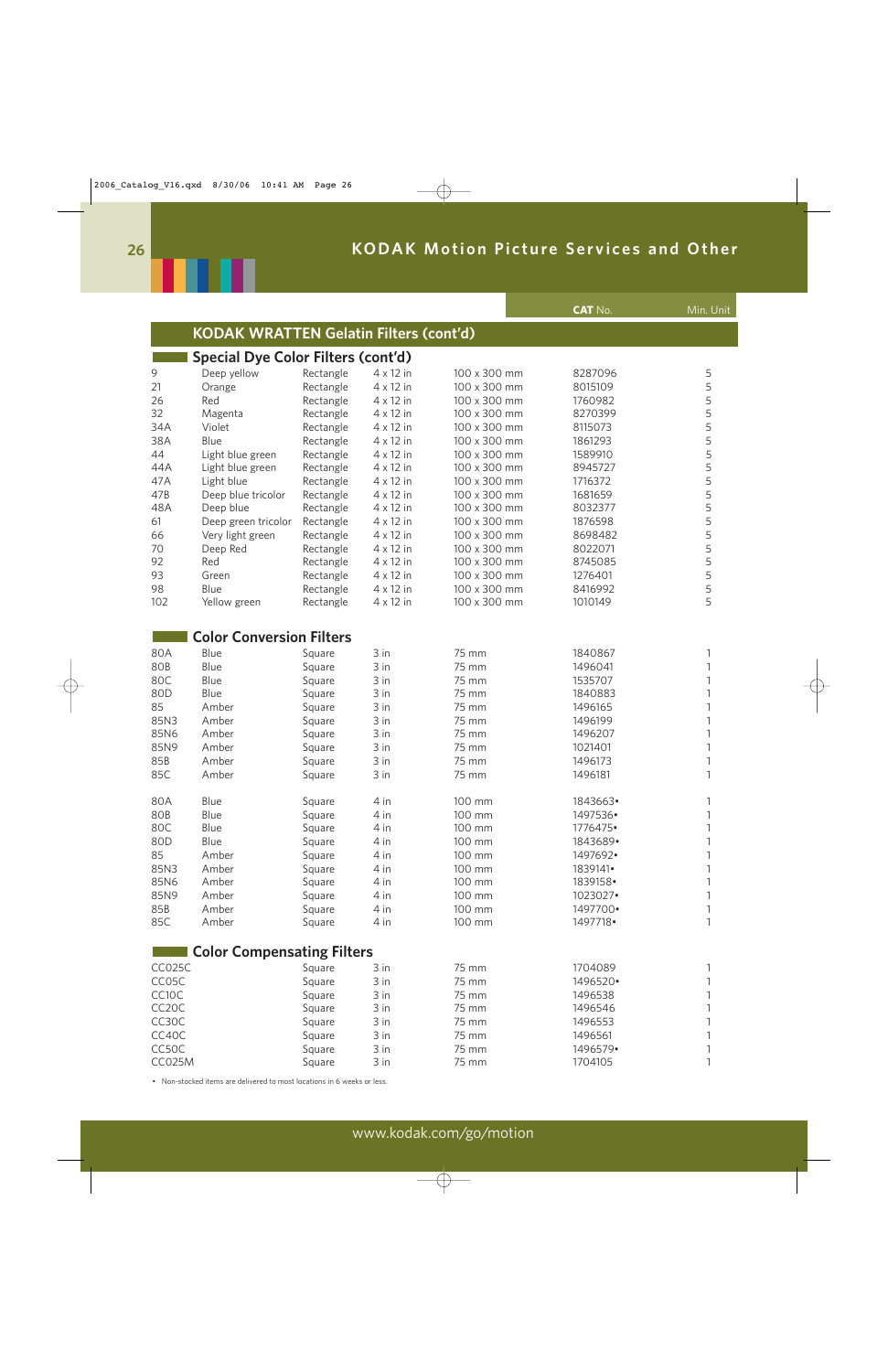|                    |                                               |      |        | <b>CAT No.</b> | Min. Unit |
|--------------------|-----------------------------------------------|------|--------|----------------|-----------|
|                    | <b>KODAK WRATTEN Gelatin Filters (cont'd)</b> |      |        |                |           |
|                    | <b>Color Compensating Filters (cont'd)</b>    |      |        |                |           |
| CC05M              | Square                                        | 3 in | 75 mm  | 1496645        | 1         |
| CC10M              | Square                                        | 3 in | 75 mm  | 1496652        | 1         |
| CC <sub>20</sub> M | Square                                        | 3 in | 75 mm  | 1496660        | 1         |
| CC30M              | Square                                        | 3 in | 75 mm  | 1496678        | 1         |
| CC40M              | Square                                        | 3 in | 75 mm  | 1496686        | 1         |
| CC50M              | Square                                        | 3 in | 75 mm  | 1496694•       | 1         |
| CC025Y             | Square                                        | 3 in | 75 mm  | 1704121        | 1         |
| CC05Y              | Square                                        | 3 in | 75 mm  | 1496769        | 1         |
| CC10Y              | Square                                        | 3 in | 75 mm  | 1496777        | 1         |
| CC20Y              | Square                                        | 3 in | 75 mm  | 1496785        | 1         |
| CC30Y              | Square                                        | 3 in | 75 mm  | 1496793        | 1         |
| CC40Y              | Square                                        | 3 in | 75 mm  | 1496801•       | 1         |
| CC50Y              | Square                                        | 3 in | 75 mm  | 1496819•       | 1         |
| CC025R             | Square                                        | 3 in | 75 mm  | 1401215        | 1         |
| CC05R              | Square                                        | 3 in | 75 mm  | 1496702.       | 1         |
| CC10R              | Square                                        | 3 in | 75 mm  | 1496710        | 1         |
| CC20R              | Square                                        | 3 in | 75 mm  | 1496728.       | 1         |
| CC30R              | Square                                        | 3 in | 75 mm  | 1496736        | 1         |
| CC40R              | Square                                        | 3 in | 75 mm  | 1496744.       | 1         |
| CC50R              | Square                                        | 3 in | 75 mm  | 1496751•       | 1         |
| <b>CC025G</b>      | Square                                        | 3 in | 75 mm  | 1482983        | 1         |
| CC05G              | Square                                        | 3 in | 75 mm  | 1496587        | 1         |
| CC10G              | Square                                        | 3 in | 75 mm  | 1496595        | 1         |
| CC <sub>20</sub> G | Square                                        | 3 in | 75 mm  | 1496603        | 1         |
| CC30G              | Square                                        | 3 in | 75 mm  | 1496611        | 1         |
| CC40G              | Square                                        | 3 in | 75 mm  | 1496629.       | 1         |
| CC50G              | Square                                        | 3 in | 75 mm  | 1496637.       | 1         |
| CC025B             | Square                                        | 3 in | 75 mm  | 1428788        | 1         |
| CC05B              | Square                                        | 3 in | 75 mm  | 1496462        | 1         |
| CC10B              | Square                                        | 3 in | 75 mm  | 1496470        | 1         |
| CC20B              | Square                                        | 3 in | 75 mm  | 1496488        | 1         |
| CC30B              | Square                                        | 3 in | 75 mm  | 1496496        | 1         |
| CC40B              | Square                                        | 3 in | 75 mm  | 1496504        | 1         |
| CC50B              | Square                                        | 3 in | 75 mm  | 1496512.       | 1         |
| CC025C             | Square                                        | 4 in | 100 mm | 1704550•       | 1         |
| CC05C              | Square                                        | 4 in | 100 mm | 1497908•       | 1         |
| CC10C              | Square                                        | 4 in | 100 mm | 1497916•       | 1         |
| CC <sub>20</sub> C | Square                                        | 4 in | 100 mm | 1497924        | 1         |
| CC30C              | Square                                        | 4 in | 100 mm | 1497932•       | 1         |
| CC40C              | Square                                        | 4 in | 100 mm | 1497940.       | 1         |
| CC50C              | Square                                        | 4 in | 100 mm | 1497957.       | 1         |
| CC025M             | Square                                        | 4 in | 100 mm | 1704568.       | 1         |
| CC05M              | Square                                        | 4 in | 100 mm | 1498021.       | 1         |
| CC10M              | Square                                        | 4 in | 100 mm | 1498039.       | 1         |
| CC20M              | Square                                        | 4 in | 100 mm | 1498047.       | 1         |
| CC30M              | Square                                        | 4 in | 100 mm | 1498054        | 1         |
| CC40M              | Square                                        | 4 in | 100 mm | 1498062.       | 1         |
| CC50M              | Square                                        | 4 in | 100 mm | 1498070.       | 1         |
| <b>CC025Y</b>      | Square                                        | 4 in | 100 mm | 1843911•       | 1         |
| CC05Y              | Square                                        | 4 in | 100 mm | 1498146        | 1         |
| CC10Y              | Square                                        | 4 in | 100 mm | 1498153•       | 1         |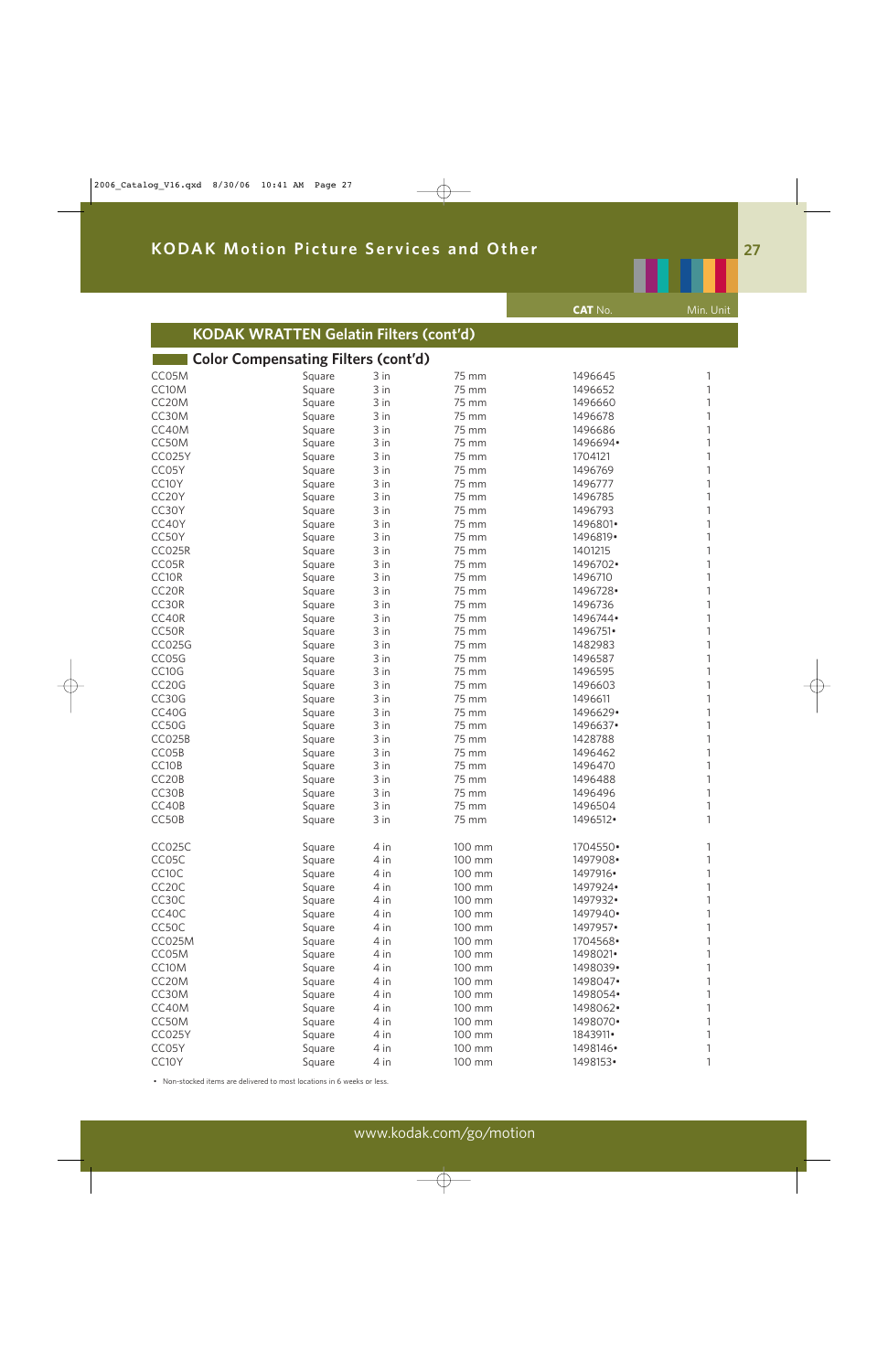

|                    |                                               |                  |              | <b>CAT No.</b> | Min. Unit |
|--------------------|-----------------------------------------------|------------------|--------------|----------------|-----------|
|                    | <b>KODAK WRATTEN Gelatin Filters (cont'd)</b> |                  |              |                |           |
|                    | <b>Color Compensating Filters (cont'd)</b>    |                  |              |                |           |
| CC20Y              | Square                                        | 4 in             | 100 mm       | 1498161•       | 1         |
| CC30Y              | Square                                        | 4 in             | 100 mm       | 1498179.       | 1         |
| CC40Y              | Square                                        | 4 in             | 100 mm       | 1498187•       |           |
| CC50Y              | Square                                        | 4 in             | 100 mm       | 1498195•       |           |
| CC025R             | Square                                        | 4 in             | 100 mm       | 1403641•       |           |
| CC05R              | Square                                        | 4 in             | 100 mm       | 1498088        | 1         |
| CC10R              | Square                                        | 4 in             | 100 mm       | 1498096·       |           |
| CC20R              | Square                                        | 4 in             | 100 mm       | 1498104•       | 1         |
| CC30R              | Square                                        | 4 in             | 100 mm       | 1498112.       |           |
| CC40R              | Square                                        | 4 in             | 100 mm       | 1498120•       |           |
| CC50R              | Square                                        | 4 in             | 100 mm       | 1498138        | 1         |
| <b>CC025G</b>      | Square                                        | 4 in             | 100 mm       | 1018886        |           |
| CC05G              | Square                                        | 4 in             | 100 mm       | 1497965•       | 1         |
| CC10G              | Square                                        | 4 in             | 100 mm       | 1497973•       |           |
| CC20G              | Square                                        | 4 in             | 100 mm       | 1497981•       | 1         |
| CC30G              | Square                                        | 4 in             | 100 mm       | 1497999•       |           |
| CC40G              |                                               | 4 in             | 100 mm       | 1498005·       | 1         |
| CC50G              | Square                                        | 4 in             | 100 mm       | 1498013.       | 1         |
| CC025B             | Square                                        |                  |              |                |           |
|                    | Square                                        | 4 in             | 100 mm       | 1436484        | 1         |
| CC05B              | Square                                        | 4 in             | 100 mm       | 1497841•       |           |
| CC10B              | Square                                        | 4 in             | 100 mm       | 1497858        | 1         |
| CC <sub>20</sub> B | Square                                        | 4 in             | 100 mm       | 1497866•       | 1         |
| CC30B              | Square                                        | 4 in             | 100 mm       | 1497874        |           |
| CC40B              | Square                                        | 4 in             | 100 mm       | 1497882•       | 1         |
| CC50B              | Square                                        | 4 in             | 100 mm       | 1497890.       | 1         |
| CC025C             | Rectangle                                     | 4 x 12 in        | 100 x 300 mm | 1316678        | 5         |
| CC10C              | Rectangle                                     | $4 \times 12$ in | 100 x 300 mm | 1780063        | 5         |
| CC <sub>2</sub> 0C | Rectangle                                     | $4 \times 12$ in | 100 x 300 mm | 1560929        | 5         |
| CC40C              | Rectangle                                     | $4 \times 12$ in | 100 x 300 mm | 8000721        | 5         |
| CC30C              | Rectangle                                     | $4 \times 12$ in | 100 x 300 mm | 8287427        | 5         |
| CC50C              | Rectangle                                     | $4 \times 12$ in | 100 x 300 mm | 8303976        | 5         |
| CC05M              | Rectangle                                     | $4 \times 12$ in | 100 x 300 mm | 1578491        | 5         |
| <b>CC025M</b>      | Rectangle                                     | $4 \times 12$ in | 100 x 300 mm | 1500073        | 5         |
| CC05C              | Rectangle                                     | $4 \times 12$ in | 100 x 300 mm | 8930422        | 5         |
| CC20M              | Rectangle                                     | $4 \times 12$ in | 100 x 300 mm | 1104116        | 5         |
| CC30M              | Rectangle                                     | $4 \times 12$ in | 100 x 300 mm | 1518505        | 5         |
| CC025Y             | Rectangle                                     | $4 \times 12$ in | 100 x 300 mm | 8405318        | 5         |
| CC50M              | Rectangle                                     | $4 \times 12$ in | 100 x 300 mm | 8324089        | 5         |
| CC05Y              | Rectangle                                     | $4 \times 12$ in | 100 x 300 mm | 8329245        | 5         |
| CC10Y              | Rectangle                                     | $4 \times 12$ in | 100 x 300 mm | 8608945        | 5         |
| CC10M              | Rectangle                                     | $4 \times 12$ in | 100 x 300 mm | 1092618        | 5         |
| CC20Y              | Rectangle                                     | $4 \times 12$ in | 100 x 300 mm | 8211112        | 5         |
| CC40Y              | Rectangle                                     | $4 \times 12$ in | 100 x 300 mm | 1810969        | 5         |
| CC50Y              | Rectangle                                     | $4 \times 12$ in | 100 x 300 mm | 1103183        | 5         |
| CC05R              | Rectangle                                     | $4 \times 12$ in | 100 x 300 mm | 1315670        | 5         |
| CC025R             | Rectangle                                     | $4 \times 12$ in | 100 x 300 mm | 8926594        | 5         |
| CC10R              | Rectangle                                     | $4 \times 12$ in | 100 x 300 mm | 1775212        | 5         |
| CC50R              | Rectangle                                     | $4 \times 12$ in | 100 x 300 mm | 8097594        | 5         |
| CC <sub>20R</sub>  | Rectangle                                     | $4 \times 12$ in | 100 x 300 mm | 8622151        | 5         |
| CC30Y              | Rectangle                                     | $4 \times 12$ in | 100 x 300 mm | 1414804        | 5         |
|                    |                                               |                  |              |                |           |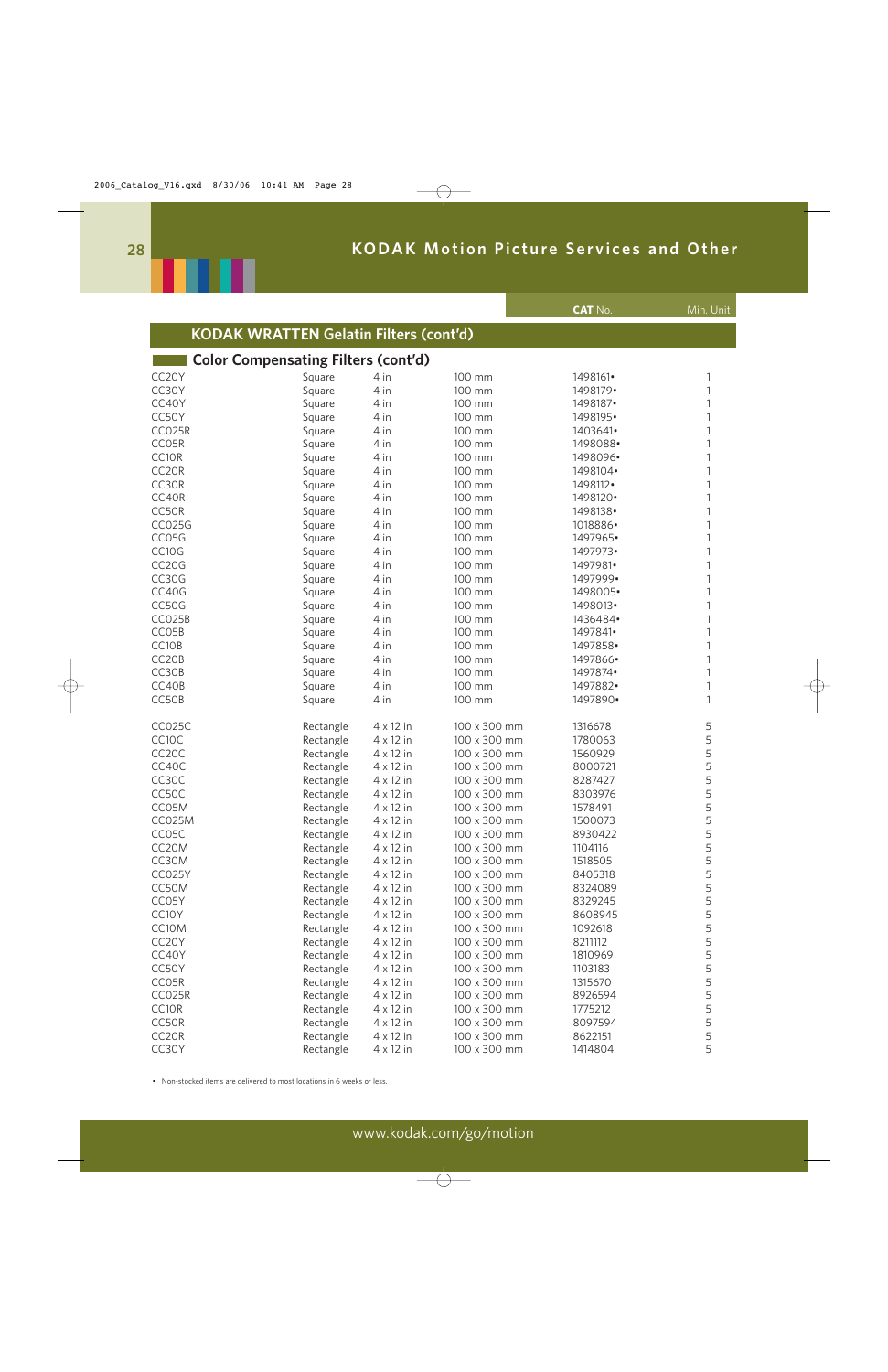|                    |                                               |                  |                  |                | <b>CAT No</b>        | Min. Unit |
|--------------------|-----------------------------------------------|------------------|------------------|----------------|----------------------|-----------|
|                    | <b>KODAK WRATTEN Gelatin Filters (cont'd)</b> |                  |                  |                |                      |           |
|                    | <b>Color Compensating Filters (cont'd)</b>    |                  |                  |                |                      |           |
| CC05G              |                                               | Rectangle        | $4 \times 12$ in | 100 x 300 mm   | 1552256              | 5         |
| <b>CC025G</b>      |                                               | Rectangle        | 4 x 12 in        | 100 x 300 mm   | 8963399              | 5         |
| CC10G              |                                               | Rectangle        | $4 \times 12$ in | 100 x 300 mm   | 8789067              | 5         |
| CC <sub>20</sub> G |                                               | Rectangle        | $4 \times 12$ in | 100 x 300 mm   | 1519990              | 5         |
| CC40G              |                                               | Rectangle        | $4 \times 12$ in | 100 x 300 mm   | 8972986              | 5         |
| CC50G              |                                               | Rectangle        | $4 \times 12$ in | 100 x 300 mm   | 1195577              | 5         |
| CC05B              |                                               | Rectangle        | $4 \times 12$ in | 100 x 300 mm   | 1811538              | 5         |
| CC10B              |                                               | Rectangle        | $4 \times 12$ in | 100 x 300 mm   | 8078164              | 5         |
| CC30B              |                                               | Rectangle        | 4 x 12 in        | 100 x 300 mm   | 1308832              | 5         |
| CC20B              |                                               | Rectangle        | $4 \times 12$ in | 100 x 300 mm   | 1617042              | 5         |
| CC40B              |                                               | Rectangle        | 4 x 12 in        | 100 x 300 mm   | 1353572              | 5         |
| CC50B              |                                               | Rectangle        | 4 x 12 in        | 100 x 300 mm   | 8189003              | 5         |
| CC025B             |                                               | Rectangle        | 4 x 12 in        | 100 x 300 mm   | 8990566              | 5         |
|                    | <b>Light Balancing Filters</b>                |                  |                  |                |                      |           |
| 81<br>81A          | Yellowish<br>Yellowish                        | Square           | 3 in<br>3 in     | 75 mm<br>75 mm | 1496058<br>1496066   | 1         |
| 81B                | Yellowish                                     | Square<br>Square | 3 in             | 75 mm          | 1496074              | 1         |
| 81C                | Yellowish                                     | Square           | 3 in             | 75 mm          | 1496082              |           |
| 81D                | Yellowish                                     | Square           | 3 in             | 75 mm          | 1496090              | 1         |
| 81EF               | Yellowish                                     | Square           | 3 in             | 75 mm          | 1496108              | 1         |
| 82                 | Bluish                                        | Square           | 3 in             | 75 mm          | 1496116              | 1         |
| 82A                | Bluish                                        | Square           | 3 in             | 75 mm          | 1496124              | 1         |
| 82B                | Bluish                                        | Square           | 3 in             | 75 mm          | 1496132              | 1         |
| 82C                | Bluish                                        | Square           | 3 in             | 75 mm          | 1496140              | 1         |
| 81                 | Yellowish                                     | Square           | 4 in             | 100 mm         | 1497551•             | 1         |
| 81A                | Yellowish                                     | Square           | 4 in             | 100 mm         | 1497569.             |           |
| 81B                | Yellowish                                     | Square           | 4 in             | 100 mm         | 1497577•             |           |
| 81C                | Yellowish                                     | Square           | 4 in             | 100 mm         | 1497585•             |           |
| 81D                | Yellowish                                     | Square           | 4 in             | 100 mm         | 1497593•             | 1         |
| 81EF               | Yellowish                                     | Square           | 4 in             | 100 mm         | 1497601•             | 1         |
| 82                 | Bluish                                        | Square           | 4 in             | 100 mm         | 1497619.             | 1         |
| 82A                | Bluish                                        | Square           | 4 in             | 100 mm         | 1497627•             | 1         |
| 82B                | Bluish                                        | Square           | 4 in             | 100 mm         | 1497635.             | 1         |
| 82C                | Bluish                                        | Square           | 4 in             | 100 mm         | 1497643.             | 1         |
|                    | <b>Infrared Filters</b>                       |                  |                  |                |                      |           |
| 87                 | Visibly opaque                                | Square           | 3 in             | 75 mm          | 1496256·             | 1         |
| 87B<br>87C         | Visibly opaque                                | Square           | 3 in             | 75 mm<br>75 mm | 1743970•<br>1704030• | 1         |
| 89B                | Visibly opaque<br>Visibly opaque              | Square           | 3 in<br>3 in     | 75 mm          | 1496272.             |           |
|                    |                                               | Square           |                  |                |                      |           |
| 87                 | Visibly opaque                                | Square           | 4 in             | 100 mm         | 1497759•             | 1         |
| 87C                | Visibly opaque                                | Square           | 4 in             | 100 mm         | 1704543.             | 1         |
| 89B                | Visibly opaque                                | Square           | 4 in             | 100 mm         | 1497775•             | 1         |
| 87                 | Visibly opaque                                | Rectangle        | $4 \times 12$ in | 100 x 300 mm   | 1623768              | 5         |
| 87A                | Visibly opaque                                | Rectangle        | $4 \times 12$ in | 100 x 300 mm   | 8752370              | 5         |
| 87B                | Visibly opaque                                | Rectangle        | $4 \times 12$ in | 100 x 300 mm   | 1040518              | 5         |
| 87C                | Visibly opaque                                | Rectangle        | $4 \times 12$ in | 100 x 300 mm   | 1929603              | 5         |
| 89B                | Visibly opaque                                | Rectangle        | $4 \times 12$ in | 100 x 300 mm   | 1297670              | 5         |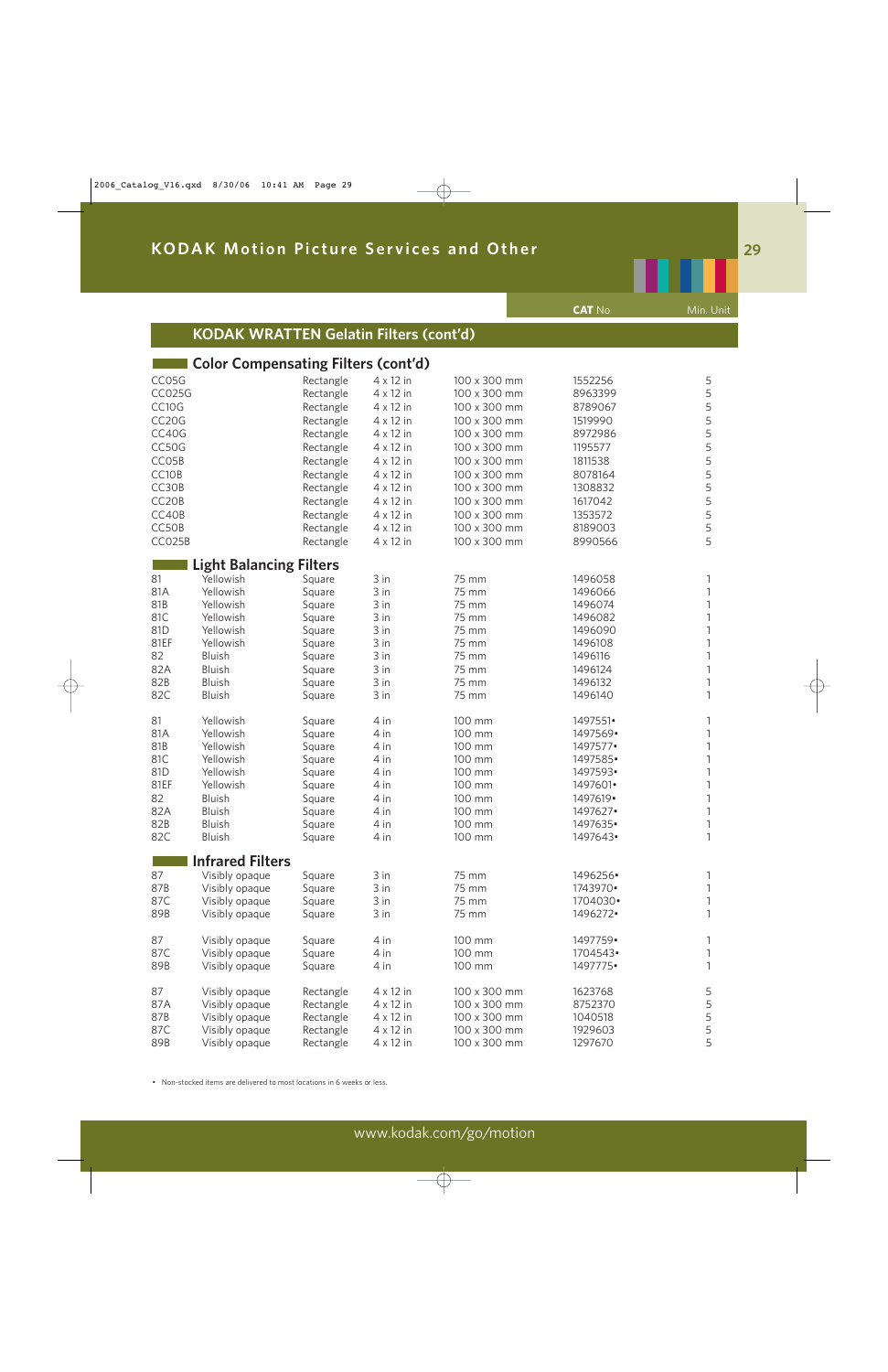

|                                               |           |                  |              | <b>CAT No.</b> | Min. Unit |
|-----------------------------------------------|-----------|------------------|--------------|----------------|-----------|
| <b>KODAK WRATTEN Gelatin Filters (cont'd)</b> |           |                  |              |                |           |
| <b>Neutral Density No. 96 Filters</b>         |           |                  |              |                |           |
| ND0.10                                        | Square    | 3 in             | 75 mm        | 1496314        |           |
| ND0.20                                        | Square    | 3 in             | 75 mm        | 1496322        |           |
| ND0.30                                        | Square    | 3 in             | 75 mm        | 1496330        |           |
| <b>ND0.40</b>                                 | Square    | 3 in             | 75 mm        | 1496348        |           |
| <b>ND0.50</b>                                 | Square    | 3 in             | 75 mm        | 1496355        |           |
| ND0.60                                        | Square    | 3 in             | 75 mm        | 1496363        |           |
| <b>ND0.70</b>                                 | Square    | 3 in             | 75 mm        | 1496371        |           |
| <b>ND0.80</b>                                 | Square    | 3 in             | 75 mm        | 1496389        |           |
| ND0.90                                        | Square    | 3 in             | 75 mm        | 1496397        |           |
| <b>ND1.00</b>                                 | Square    | 3 in             | 75 mm        | 1496405        |           |
| ND2.00                                        | Square    | 3 in             | 75 mm        | 1496413        |           |
| ND3.00                                        | Square    | 3 in             | 75 mm        | 1496421        |           |
| ND4.00                                        | Square    | 3 in             | 75 mm        | 1496439.       |           |
| <b>ND0.10</b>                                 | Square    | 4 in             | 100 mm       | 1497304•       |           |
| ND0.20                                        | Square    | 4 in             | 100 mm       | 1497312•       |           |
| ND0.30                                        | Square    | 4 in             | 100 mm       | 1497320.       |           |
| <b>ND0.40</b>                                 | Square    | 4 in             | 100 mm       | 1497338        |           |
| ND0.50                                        | Square    | 4 in             | 100 mm       | 1497346•       |           |
| ND0.60                                        | Square    | 4 in             | 100 mm       | 1497353.       |           |
| ND0.70                                        | Square    | 4 in             | 100 mm       | 1497361•       |           |
| <b>ND0.80</b>                                 | Square    | 4 in             | 100 mm       | 1771369•       |           |
| ND0.90                                        | Square    | 4 in             | 100 mm       | 1497387•       |           |
| <b>ND1.00</b>                                 | Square    | 4 in             | 100 mm       | 1497809.       |           |
| ND2.00                                        | Square    | 4 in             | 100 mm       | 1497817•       |           |
| ND3.00                                        | Square    | 4 in             | 100 mm       | 1497825        |           |
| ND4.00                                        | Square    | 4 in             | 100 mm       | 1497833.       |           |
| <b>ND0.10</b>                                 | Rectangle | $4 \times 12$ in | 100 x 300 mm | 8370546        | 5         |
| <b>ND0.20</b>                                 | Rectangle | $4 \times 12$ in | 100 x 300 mm | 8603060        | 5         |
| ND0.30                                        | Rectangle | $4 \times 12$ in | 100 x 300 mm | 1362508        | 5         |
| <b>ND0.40</b>                                 | Rectangle | 4 x 12 in        | 100 x 300 mm | 1841485        | 5         |
| ND0.50                                        | Rectangle | $4 \times 12$ in | 100 x 300 mm | 8375024        | 5         |
| ND0.60                                        | Rectangle | $4 \times 12$ in | 100 x 300 mm | 1070333        | 5         |
| ND0.70                                        | Rectangle | $4 \times 12$ in | 100 x 300 mm | 1649946        | 5         |
| <b>ND0.80</b>                                 | Rectangle | $4 \times 12$ in | 100 x 300 mm | 1950443        | 5         |
| ND0.90                                        | Rectangle | $4 \times 12$ in | 100 x 300 mm | 8665689        | 5         |
| <b>ND1.00</b>                                 | Rectangle | $4 \times 12$ in | 100 x 300 mm | 1739374        | 5         |
| ND2.00                                        | Rectangle | $4 \times 12$ in | 100 x 300 mm | 8798548        | 5         |
| ND3.00                                        | Rectangle | $4 \times 12$ in | 100 x 300 mm | 1142850        | 5         |
| ND4.00                                        | Rectangle | $4 \times 12$ in | 100 x 300 mm | 1857283        | 5         |
|                                               |           |                  |              |                |           |

### **Leader 35 mm and 16 mm**

### **KODAK Color Positive Leader SO-227**

Developed on an acetate base, which allows easier splicing to negative film. SO-227 does not have remjet, which allows it to be used with the ECP-2D Process.

#### **KODAK Color Positive Leader SO-227 35 mm**

**Contract** 

| 55 MM<br>SP242        | 2000 ft roll |                                  | BH-1866 1070358+ |   |
|-----------------------|--------------|----------------------------------|------------------|---|
| <b>16 mm</b><br>SP618 |              | 2000 ft roll On Core / Winding A | 1R-3000 1135425+ | 6 |

• Non-stocked items are delivered to most locations in 6 weeks or less.

† Finish-to-Order (FTO) catalog number. Sold only in specific minimum order quantities or multiples of the minimum order quantities; non-returnable;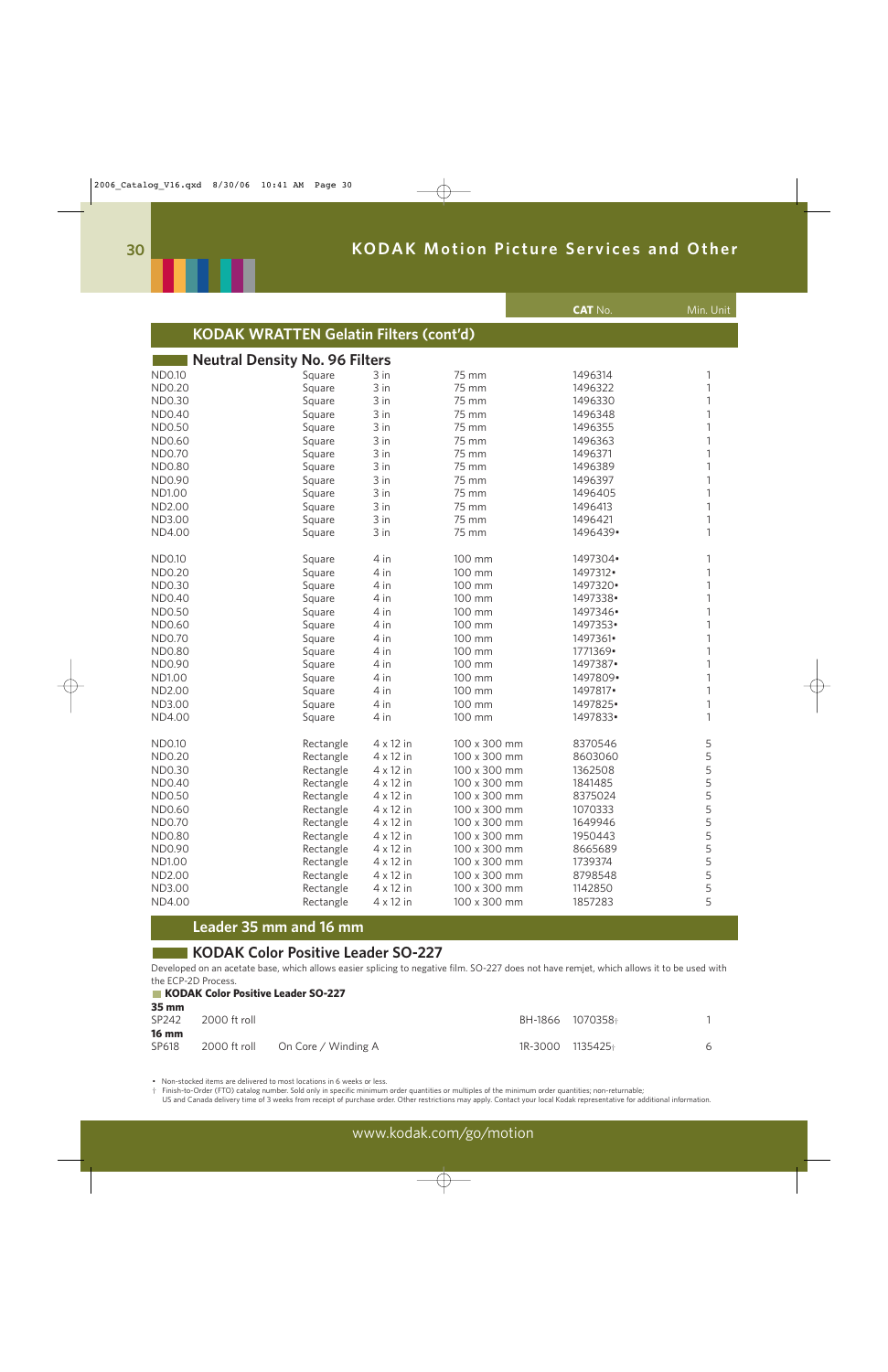

**CAT** No. Min. Unit

### **Test Film 35 mm and 16 mm**

### **KODAK KEYKODE Numbers Transfer Verification Film SO-675**

Provides you with a precise means to set up your reader of KEYKODE Numbers and verify the accuracy of your KEYKODE Numbers / time code transfers. This film can quickly help you determine if your system is reading KEYKODE Numbers accurately; calculate reader delays introduced by noise reduction; adjust the offsets when you switch between 35 mm and 16 mm reader heads; reestablish proper calibration and offsets following routine maintenance; check video editing systems for frame and field accuracy, and much more.

| KODAK Color Positive Leader SO-675 |         |  |
|------------------------------------|---------|--|
| 35 mm                              | 1380823 |  |
| <b>16 mm</b>                       | 8096869 |  |
| Super 16 mm                        | 1553650 |  |

### **Control Strips**

Sensitometrically exposed film strips for photographic process color purposes. Packaged with each can of control strips is an instruction sheet, containing user information and correction factors, and a processed reference strip, to be used for deriving aim values. Each 100 ft roll contains at least 120 exposures spaced at 9.5 in intervals. Since there is no physical indentation or notch on the film to determine the beginning of each exposure, approximately 19 in of film will contain one complete sensitometric strip. Rolls should be purchased directly by the ultimate user and must be stored at 0ºF (-18ºC) until the time of actual use.

### **For Positive Type Films**

### **KODAK VISION Color Print Control Strips**

|                | Available in 100 ft rolls in both 16 mm and 35 mm widths. Each sensitometric exposure has 21 gray scale steps at 0.15 Log H increments. |         |  |
|----------------|-----------------------------------------------------------------------------------------------------------------------------------------|---------|--|
| $ECP-2D$ 16 mm | 100 ft roll                                                                                                                             | 8208498 |  |
| $ECP-2D$ 35 mm | 100 ft roll                                                                                                                             | 1561323 |  |

### **For Negative Type Films**

#### **KODAK VISION2 Color Negative Control Strips**

|       |       |               | Available in 100 ft rolls in both 16 mm and 35 mm widths. Each sensitometric exposure has 21 gray scale steps at 0.20 Log H increments. |  |
|-------|-------|---------------|-----------------------------------------------------------------------------------------------------------------------------------------|--|
| ECN-2 | 16 mm | 100 ft roll   | 1520444                                                                                                                                 |  |
| ECN-2 | 35 mm | $100$ ft roll | 1520469                                                                                                                                 |  |

### **For Reversal Type Films**

#### **KODAK Control Strips / VNF-1**

|             |       |             | Available in 100 ft rolls, in 16 mm width only. Each sensitometric exposure has 11 gray scale steps at 0.30 Log H increments. |  |
|-------------|-------|-------------|-------------------------------------------------------------------------------------------------------------------------------|--|
| <b>RVNP</b> | 16 mm | 100 ft roll | 1227263                                                                                                                       |  |

#### **KODAK TRI-X Reversal Control Strips**

KODAK TRI-X Reversal Control Strips are made on KODAK TRI-X Reversal Film 7266 and are designed for use with new KODAK B&W Reversal First Developer Replenisher and KODAK B&W Reversal Bleach and Replenisher. Each sensitometric strip has 11 gray-scale steps at 0.30 log H increments. The new control strips will include a reference strip and instructions with a correction factor. 16 mm 100 ft roll 1378595 1

### **Equipment and Supplies**

### **KODAK Telecine Calibration System 1001-V**

Digital post production tool that allows you to transfer more image information than ever before. With vastly improved image quality and consistency, it captures all the information from KODAK Color Negative Films automatically, minimizing the need for re-transfers. It delivers a more accurately calibrated baseline image for colorists to add their creativity to. Included are load-up tables with characteristics for the complete family of KODAK Color Negative Films. Combined with our proprietary color management software, this system lets you achieve wider dynamic range, more accurate contrast levels, greater overall image consistency, and more satisfied customers.

KODAK Telecine Calibration System 1001-V 1939891 1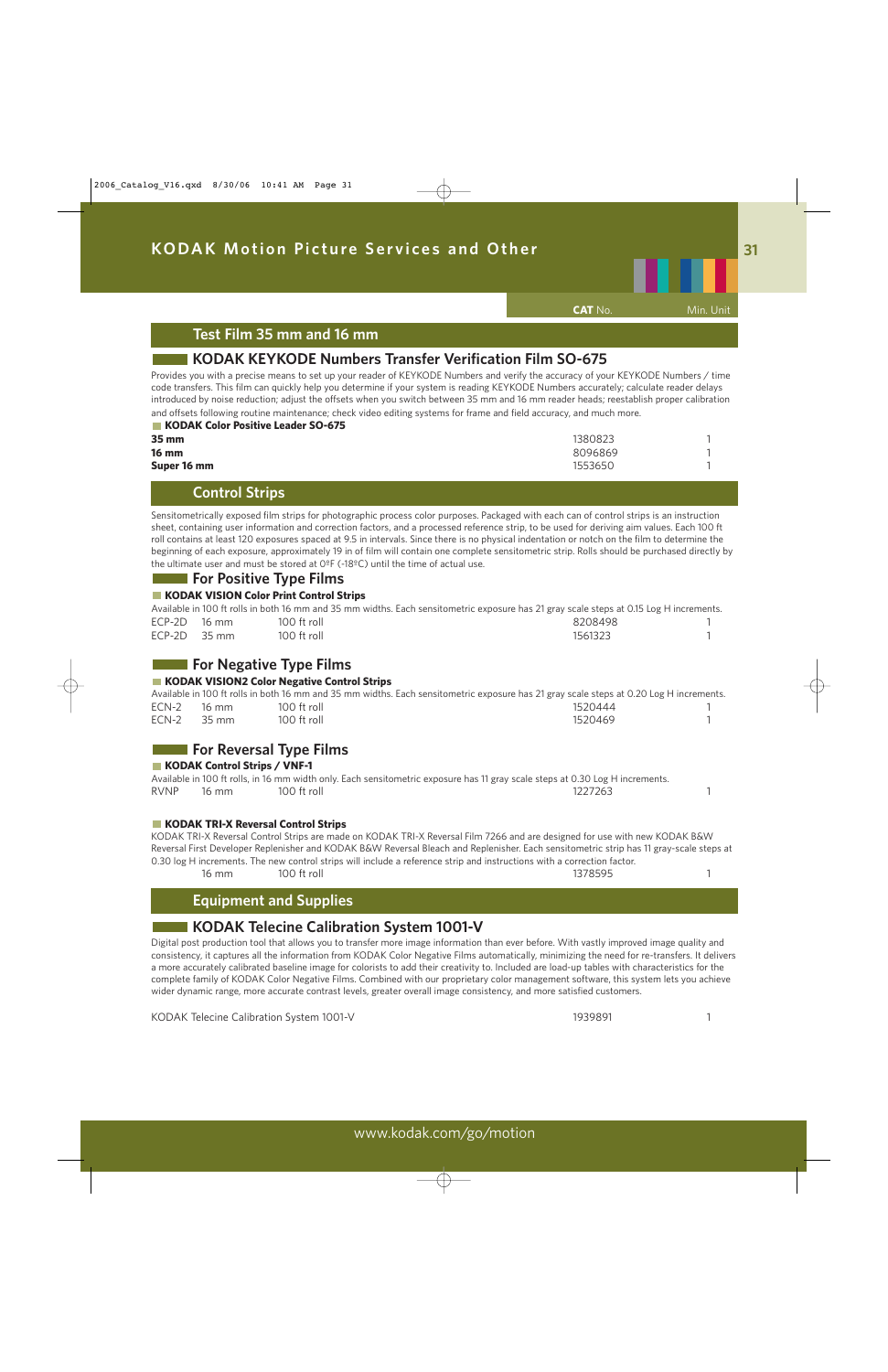|                                                                                                                                                                                                                                                                                                                                                                                                                                                                                                                                                                                             | <b>CAT No.</b> | Min. Unit     |
|---------------------------------------------------------------------------------------------------------------------------------------------------------------------------------------------------------------------------------------------------------------------------------------------------------------------------------------------------------------------------------------------------------------------------------------------------------------------------------------------------------------------------------------------------------------------------------------------|----------------|---------------|
| <b>Equipment and Supplies (cont'd)</b>                                                                                                                                                                                                                                                                                                                                                                                                                                                                                                                                                      |                |               |
| <b>KODAK Screw Cap Dispenser Tube, Model 2</b><br>For dispensing small quantities from screw cap flexible containers (cubitainers) of Kodak chemicals. Includes plastic tap (spigot), flexible<br>tube and clamp.                                                                                                                                                                                                                                                                                                                                                                           |                |               |
| KODAK Screw Cap Dispenser Tube, Model 2<br>-Low net, min/mult order quantity                                                                                                                                                                                                                                                                                                                                                                                                                                                                                                                | 1905090        | 1<br>$12 - +$ |
| <b>Safelight Lamps</b><br>KODAK Darkroom Lamp<br>Can be used in wall socket or from drop cord socket. Accepts a circular 5.5 in filter (not included), which is held in position in the lamp base<br>by a molded lock ring. Sturdy metal construction with a pebbled gray finish. Uses a 15 watt bulb (not included). 110-220 V, AC or DC                                                                                                                                                                                                                                                   |                |               |
| (UL approved).<br>KODAK Darkroom Lamp / Accepts circular 5.5 in filter<br>-Low net, min/mult order quantity                                                                                                                                                                                                                                                                                                                                                                                                                                                                                 | 1521178        | $6 - +$       |
| KODAK Adjustable Safelight Lamp, Model B<br>With its double-swivel shank and bracket, it can be attached to a wall, shelf or bench and swung or tipped allowing light to be moved as<br>needed. Uses 15- or 7.5 watt bulb (not included) depending on sensitized material and safelight specifications. Holds a 5.5 in circular filter<br>(not included). Supplied with bracket and 6 ft cord set with 2 prong plug. 110-125 V, AC or DC (UL approved).<br>KODAK Adjustable Safelight Lamp, Model B / Holds circular 5.5 in filter<br>-Low net, min/mult order quantity                     | 1412212        | 1<br>$6 - +$  |
| KODAK Utility Safelight Lamp, Model D<br>Suspends from the ceiling for direct or indirect illumination. A support chain and 6 foot, 3 wire grounded cord set (without switch) are pro-<br>vided. For connection directly to a grounded outlet with remote switch control. Holds a 10 x 12 in safelight filter (not supplied). Use with<br>bulb of recommended wattage (7.5, 15 or 25 W). Lamp can be positioned on wall, table, or workbench using the Bracket for the KODAK<br>Utility Safelight Lamp CAT No. 1521194.<br>KODAK Utility Safelight Lamp / Model D / Holds 10 x 12 in filter | 1412261        |               |
| -Low net, min/mult order quantity<br><b>Bracket for KODAK Utility Safelight Lamp</b><br>Used to position KODAK Utility Safelight Lamp, Model D, on wall, table, or workbench.<br>Bracket for KODAK Utility Safelight Lamp                                                                                                                                                                                                                                                                                                                                                                   | 1521194        | $3 - +$       |
| <b>Safelight Filters</b><br>The following safelight filters are used in connection with handling various types of motion picture films. For specific recommendations on<br>each film product, suggested bulb sizes, safe working distances, and restrictions covering the use of safelights, reference should be made to<br>the individual specification sheet for each film product. Orders can be placed through KODAK Entertainment Imaging Customer Service<br>Phone (800) 621-3456 or FAX (800) 755-1816.<br>OA / greenish yellow                                                      |                |               |
| 1A / light red<br>2 / dark red                                                                                                                                                                                                                                                                                                                                                                                                                                                                                                                                                              |                |               |

- 3 / dark green
- 13 / amber

Note: Minimum-order quantity for unlisted sizes is 12 filters, all one size and all one type.

| KODAK Safelight Filter / GBX-2    |                 | $5.5$ in dia | 1416627 |              |
|-----------------------------------|-----------------|--------------|---------|--------------|
| -Low net, min/mult order quantity |                 |              |         | $10 - +$     |
| KODAK Safelight Filter / OC       | Light amber     | 5.5 in dia   | 1521483 | $\mathbf{1}$ |
| -Low net, min/mult order quantity |                 |              |         | $10 - +$     |
| KODAK Safelight Filter / OA       | Greenish yellow | 5.5 in dia   | 1521491 | $\mathbf{1}$ |
| -Low net, min/mult order quantity |                 |              |         | $10 - +$     |

. .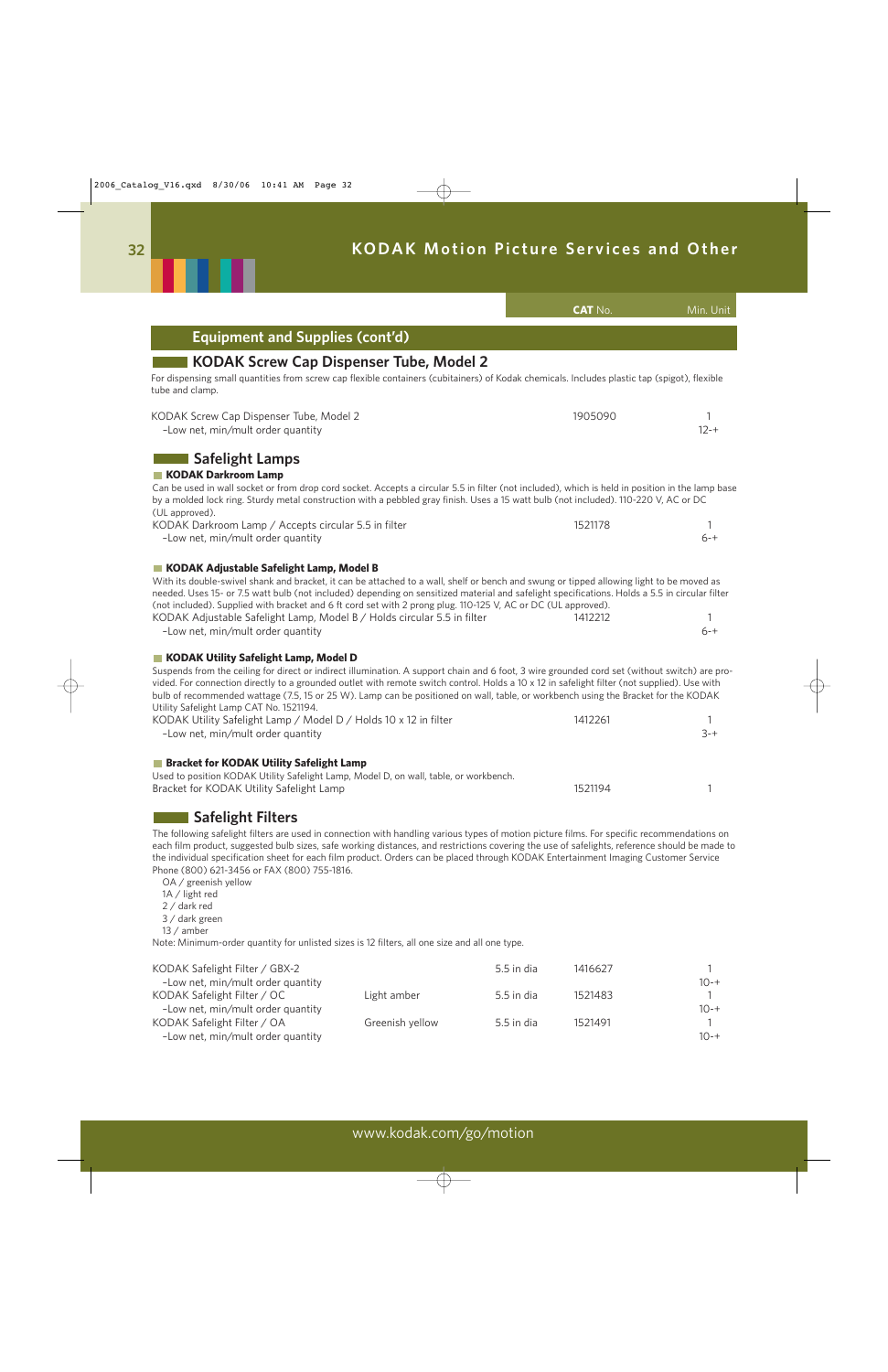|                                                                  |                 |                 | <b>CAT No.</b> | Min. Unit                |
|------------------------------------------------------------------|-----------------|-----------------|----------------|--------------------------|
| <b>Equipment and Supplies (cont'd)</b>                           |                 |                 |                |                          |
|                                                                  |                 |                 |                |                          |
| Safelight Filters (cont'd)                                       |                 |                 |                |                          |
| KODAK Safelight Filter / 1<br>-Low net, min/mult order quantity  | Red             | 5.5 in dia      | 1521509        | 1<br>$10 - +$            |
| KODAK Safelight Filter / 1A                                      | Light red       | 5.5 in dia      | 1521517        | $\mathbf{1}$             |
| -Low net, min/mult order quantity                                |                 |                 |                | $10 - +$                 |
| KODAK Safelight Filter / 2                                       | Dark red        | 5.5 in dia      | 1521525        | $\mathbf{1}$             |
| -Low net, min/mult order quantity                                |                 |                 |                | $10 - +$                 |
| KODAK Safelight Filter / 3                                       | Dark green      | 5.5 in dia      | 1521533        | 1                        |
| -Low net, min/mult order quantity<br>KODAK Safelight Filter / 13 | Amber           | 5.5 in dia      | 1796689        | $10 - +$<br>$\mathbf{1}$ |
| -Low net, min/mult order quantity                                |                 |                 |                | $10 - +$                 |
|                                                                  |                 |                 |                |                          |
| KODAK Safelight Filter / GBX-2                                   |                 | 3.25 x 4.75 in  | 1416007        | $\mathbf{1}$             |
| -Low net, min/mult order quantity                                |                 |                 |                | $10 - +$                 |
| KODAK Safelight Filter / OA                                      | Greenish yellow | 3.25 x 4.75 in  | 1521277        | 1                        |
| -Low net, min/mult order quantity<br>KODAK Safelight Filter / OC | Light amber     | 3.25 x 4.75 in  | 1521285        | $10 - +$<br>$\mathbf{1}$ |
| -Low net, min/mult order quantity                                |                 |                 |                | $10 - +$                 |
|                                                                  |                 |                 |                |                          |
| KODAK Safelight Filter / GBX-2                                   |                 | $5 \times 7$ in | 1416015        | $\mathbf{1}$             |
| -Low net, min/mult order quantity                                |                 |                 |                | $5 - +$                  |
| KODAK Safelight Filter / OA<br>-Low net, min/mult order quantity | Greenish yellow | $5 \times 7$ in | 1521376        | $\mathbf{1}$<br>$5 - +$  |
| KODAK Safelight Filter / OC                                      | Light amber     | $5 \times 7$ in | 1521384        | $\mathbf{1}$             |
| -Low net, min/mult order quantity                                |                 |                 |                | $5 - +$                  |
| KODAK Safelight Filter / 1                                       | Red             | $5 \times 7$ in | 1521392        | $\mathbf{1}$             |
| -Low net, min/mult order quantity                                |                 |                 |                | $5 - +$                  |
| KODAK Safelight Filter / 1A                                      | Light red       | $5 \times 7$ in | 1521400        | 1                        |
| -Low net, min/mult order quantity                                |                 |                 |                | $5 - +$                  |
| KODAK Safelight Filter / GBX-2                                   |                 | 8 x 10 in       | 1416791        | 1                        |
| -Low net, min/mult order quantity                                |                 |                 |                | $5 - +$                  |
| KODAK Safelight Filter / OA                                      | Greenish yellow | 8 x 10 in       | 1521582        | $\mathbf{1}$             |
| -Low net, min/mult order quantity                                |                 |                 |                | $5 - +$                  |
| KODAK Safelight Filter / OC<br>-Low net, min/mult order quantity | Light amber     | 8 x 10 in       | 1521590        | $5 - +$                  |
| KODAK Safelight Filter / 1                                       | Red             | 8 x 10 in       | 1521608        |                          |
| -Low net, min/mult order quantity                                |                 |                 |                | $5 - +$                  |
| KODAK Safelight Filter / 1A                                      | Light red       | 8 x 10 in       | 1521616        |                          |
| -Low net, min/mult order quantity                                |                 |                 |                | $5 - +$                  |
| KODAK Safelight Filter / 2<br>-Low net, min/mult order quantity  | Dark red        | 8 x 10 in       | 1521624        |                          |
| KODAK Safelight Filter / 3                                       | Dark green      | 8 x 10 in       | 1521632        | $5 - +$                  |
| -Low net, min/mult order quantity                                |                 |                 |                | $5 - +$                  |
| KODAK Safelight Filter / 10                                      | Dark amber      | 8 x 10 in       | 1521673        |                          |
| -Low net, min/mult order quantity                                |                 |                 |                | $5 - +$                  |
| KODAK Safelight Filter / 13                                      | Amber           | 8 x 10 in       | 1796705        |                          |
| -Low net, min/mult order quantity                                |                 |                 |                | $5 - +$                  |
| KODAK Safelight Filter / GBX-2                                   |                 | 10 x 12 in      | 1416940        |                          |
| -Low net, min/mult order quantity                                |                 |                 |                | $5 - +$                  |
| KODAK Safelight Filter / OA                                      | Greenish yellow | 10 x 12 in      | 1521681        |                          |
| -Low net, min/mult order quantity                                |                 |                 |                | $5 - +$                  |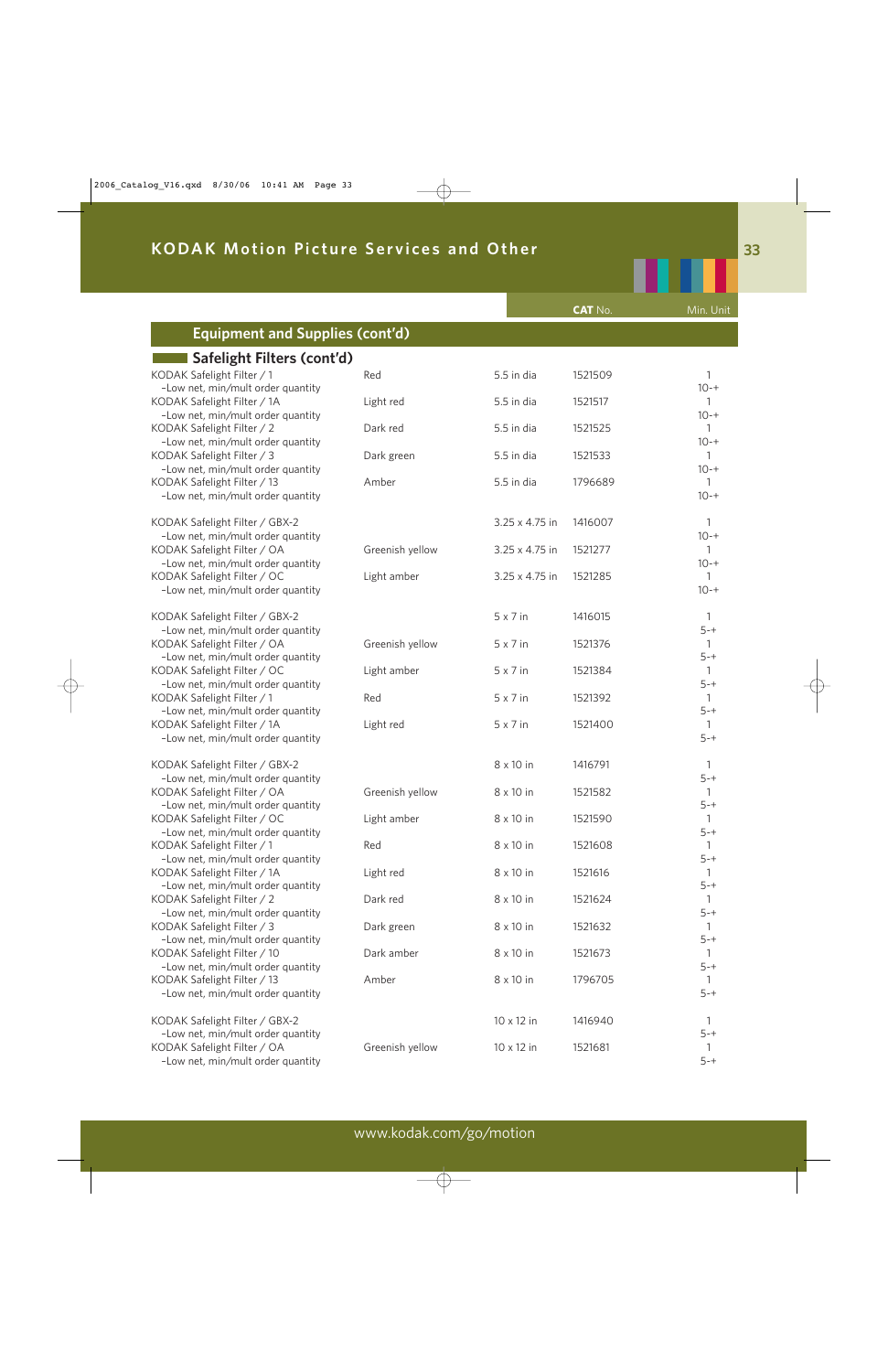

|                                                                                                |                 |                    |            | <b>CAT No.</b>     | Min. Unit               |
|------------------------------------------------------------------------------------------------|-----------------|--------------------|------------|--------------------|-------------------------|
| <b>Equipment and Supplies (cont'd)</b>                                                         |                 |                    |            |                    |                         |
| Safelight Filters (cont'd)                                                                     |                 |                    |            |                    |                         |
| KODAK Safelight Filter / OC                                                                    | Light amber     |                    | 10 x 12 in | 1521699            | 1                       |
| -Low net, min/mult order quantity                                                              |                 |                    |            |                    | $5 - +$                 |
| KODAK Safelight Filter / 1<br>-Low net, min/mult order quantity                                | Red             |                    | 10 x 12 in | 1521707            | 1<br>$5 - +$            |
| KODAK Safelight Filter / 1A                                                                    | Light red       |                    | 10 x 12 in | 1521715            | $\mathbf{1}$            |
| -Low net, min/mult order quantity                                                              |                 |                    |            |                    | $5 - +$                 |
| KODAK Safelight Filter / 2<br>-Low net, min/mult order quantity                                | Dark red        |                    | 10 x 12 in | 1521723            | $\mathbf{1}$<br>$5 - +$ |
| KODAK Safelight Filter / 3                                                                     | Dark green      |                    | 10 x 12 in | 1521731            | $\mathbf{1}$            |
| -Low net, min/mult order quantity                                                              |                 |                    |            |                    | $5 - +$                 |
| KODAK Safelight Filter / 13                                                                    | Amber           |                    | 10 x 12 in | 1796721            | 1<br>$5 - +$            |
| -Low net, min/mult order quantity                                                              |                 |                    |            |                    |                         |
| <b>Miscellaneous</b>                                                                           |                 |                    |            |                    |                         |
| <b>KODAK PRESSTAPE</b>                                                                         |                 |                    |            |                    |                         |
| KODAK PRESSTAPE / Super 8 / 20 pkg of 20                                                       |                 |                    |            | 1475771            | 1                       |
| KODAK PRESSTAPE / 8 mm / Pkg of 20<br>KODAK PRESSTAPE / 16 mm / Box / 20 cards of 20           |                 |                    |            | 1549914<br>1549922 | 1<br>1                  |
|                                                                                                |                 |                    |            |                    |                         |
| KODAK Professional Film Cement                                                                 |                 |                    |            |                    |                         |
| KODAK Professional Film Cement / 16 oz can / FPC2126                                           |                 |                    |            | 1956176            | 1                       |
| -Low net, min/mult order quantity<br>KODAK Professional Film Cement / 1 gal                    |                 |                    |            | 1956150            | $12 - +$<br>1           |
|                                                                                                |                 |                    |            |                    |                         |
| KODAK Fast Drying Film Cement, No. 30115                                                       |                 |                    |            |                    |                         |
| KODAK Fast Drying Film Cement, No. 30115 / 1 pt / FPC2125<br>-Low net, min/mult order quantity |                 |                    |            | 1669738            | 1<br>$12 - +$           |
|                                                                                                |                 |                    |            |                    |                         |
| <b>Accessories</b>                                                                             |                 |                    |            |                    |                         |
| KODAK Gray Card Plus                                                                           |                 |                    |            |                    |                         |
| KODAK Gray Card Plus / Code H-811 / Small / 9 x 12 in card                                     |                 |                    |            | 8421968            | 1                       |
| <b>FPC Products</b>                                                                            |                 |                    |            |                    |                         |
|                                                                                                |                 |                    |            |                    |                         |
| EASTMAN Black Leader 5983 / Opaque / 6-mil Acetate                                             |                 |                    |            |                    |                         |
| 35 mm<br>1000 ft roll<br>746 lb                                                                | Perf            | <b>FPC8600</b>     | BH-1866    | 8545865            | 1                       |
| <b>16 mm</b>                                                                                   |                 |                    |            |                    |                         |
| 1000 ft roll                                                                                   | Single Perf     | <b>FPC8650</b>     | 1R-2994    | 8905630            |                         |
| 1000 ft roll                                                                                   | Double Perf     | <b>FPC8665</b>     | 2R-2994    | 8580722            |                         |
| 65 mm<br>331 lb<br>1000 ft roll                                                                | Perf            | <b>FPC9570</b>     | BH-1866    | 1722784            |                         |
|                                                                                                |                 |                    |            |                    |                         |
| Blue Process Leader / 7-mil Polyester                                                          |                 |                    |            |                    |                         |
| 35 mm                                                                                          |                 |                    |            |                    |                         |
| 2000 ft roll<br>2000 ft roll                                                                   | Perf<br>No Perf | FPC9120<br>FPC9130 |            | 1309442<br>8696296 | 3<br>3                  |

3000 ft roll Perf FPC9140 1672914 38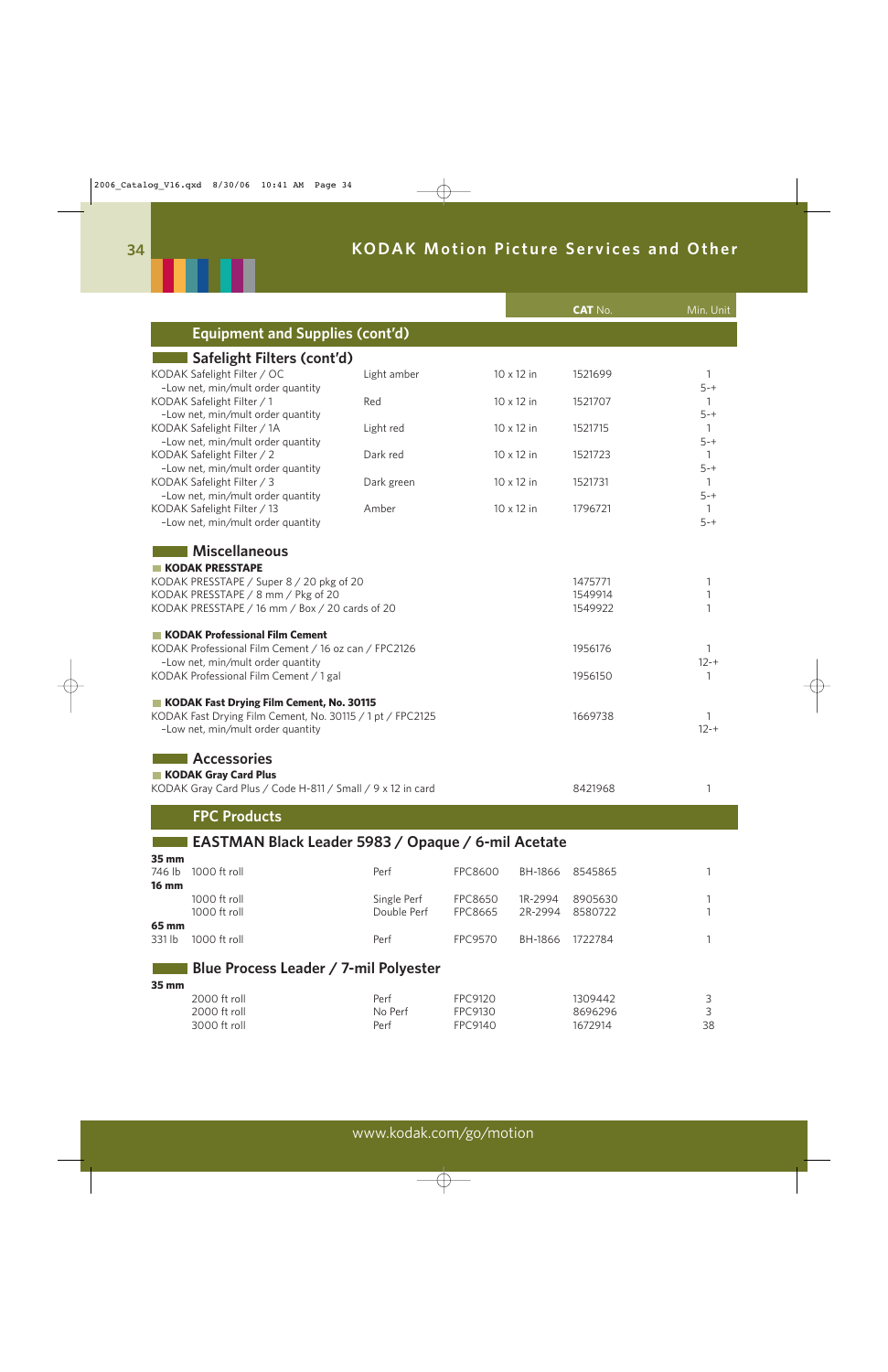|                                         |                                                                                       |                                                            |                                       |                                                               |         | <b>CAT No</b>                            | Min. Unit                        |
|-----------------------------------------|---------------------------------------------------------------------------------------|------------------------------------------------------------|---------------------------------------|---------------------------------------------------------------|---------|------------------------------------------|----------------------------------|
|                                         | <b>FPC Products (cont'd)</b>                                                          |                                                            |                                       |                                                               |         |                                          |                                  |
| <b>16 mm</b>                            |                                                                                       | Blue Process Leader / 7-mil Polyester (cont'd)             |                                       |                                                               |         |                                          |                                  |
|                                         | 2000 ft roll<br>2000 ft roll<br>2000 ft roll                                          |                                                            | Single Perf<br>Double Perf<br>No Perf | FPC9160<br>FPC9165<br>FPC9170                                 | 2R-3000 | 8495913<br>8838427<br>1440940            | 4<br>4<br>4                      |
| 35 mm                                   | 2000 ft roll                                                                          |                                                            | Double Perf                           | <b>FPC9120T</b>                                               | 2R-2000 | 8506677                                  | 3                                |
|                                         |                                                                                       | KODAK Black-and-White Opaque Leader 5981 / 8.3-mil Acetate |                                       |                                                               |         |                                          |                                  |
| 35 mm<br>LO666<br>LO767<br><b>16 mm</b> | 1000 ft roll<br>1000 ft roll                                                          |                                                            | Perf<br>No Perf                       | FPC9910<br>FPC9911                                            | KS-1870 | 8430381<br>8001638                       | $\overline{c}$<br>$\overline{2}$ |
| LO635<br>LO452                          | 1000 ft roll<br>1000 ft roll                                                          |                                                            | No Perf<br>Double Perf                | FPC9916<br>FPC9971                                            | 2R-3000 | 8178162<br>8799439                       | $\overline{c}$<br>$\overline{2}$ |
| <b>16 mm</b>                            | <b>Metal Cans</b>                                                                     |                                                            |                                       |                                                               |         |                                          |                                  |
|                                         | 400 ft roll                                                                           |                                                            |                                       | FPC4239                                                       |         | 1658459                                  | 1                                |
| 35 mm                                   | 200 ft roll<br>400 ft roll<br>1000 ft roll<br>2000 ft roll                            |                                                            |                                       | <b>FPC4242</b><br>FPC4241<br><b>FPC4270</b><br><b>FPC4280</b> |         | 8635468<br>1461383<br>1689504<br>1110584 | 1<br>1<br>1<br>1                 |
| 70 mm                                   | 2000 ft roll                                                                          |                                                            |                                       | <b>FPC4577</b>                                                |         | 8491201                                  | 1                                |
|                                         | <b>Cores</b>                                                                          |                                                            |                                       |                                                               |         |                                          |                                  |
| 65 mm                                   | 3 in core / Type P                                                                    |                                                            |                                       | FPC3927                                                       |         | 1658954                                  | 120                              |
| 70 mm                                   | 3 in core / Type S                                                                    |                                                            |                                       | FPC3946                                                       |         | 1699800                                  | 120                              |
| 35 mm                                   | 2 in core / Type U<br>3 in core / Type K<br>3 in core / Type EE<br>3 in core / Type Y |                                                            |                                       | FPC3970<br>FPC3983<br><b>FPC3985</b><br>FPC3987               |         | 1857572<br>1510999<br>8244444<br>8564684 | 500<br>210<br>180<br>210         |
| <b>16 mm</b>                            | 3 in core / Type Z<br>2 in core / Type T                                              |                                                            |                                       | <b>FPC3988</b><br>FPC3992                                     |         | 1233410<br>8778821                       | 400<br>800                       |
|                                         |                                                                                       | Clear Leader / 4.0-mil Polyester                           |                                       |                                                               |         |                                          |                                  |
| <b>16 mm</b>                            | 2000 ft roll                                                                          | Ethicon                                                    | No Perf                               | <b>FPC9050</b>                                                |         | 8935702                                  | 10                               |
|                                         |                                                                                       | <b>Fullcoat Leaders / 5-mil</b>                            |                                       |                                                               |         |                                          |                                  |
| 35 mm                                   | 1200 ft roll<br>2100 ft roll<br>3150 ft roll                                          | 800/2PB<br>800/2PB<br>800/3PB                              |                                       | FPC1261<br>FPC1262<br>FPC1263                                 |         | 8269185<br>8397523<br>8201410            | 5<br>3<br>1                      |
| <b>16 mm</b>                            | 1200 ft roll                                                                          | 810/PB                                                     |                                       | FPC1265                                                       |         | 8968182                                  | 7                                |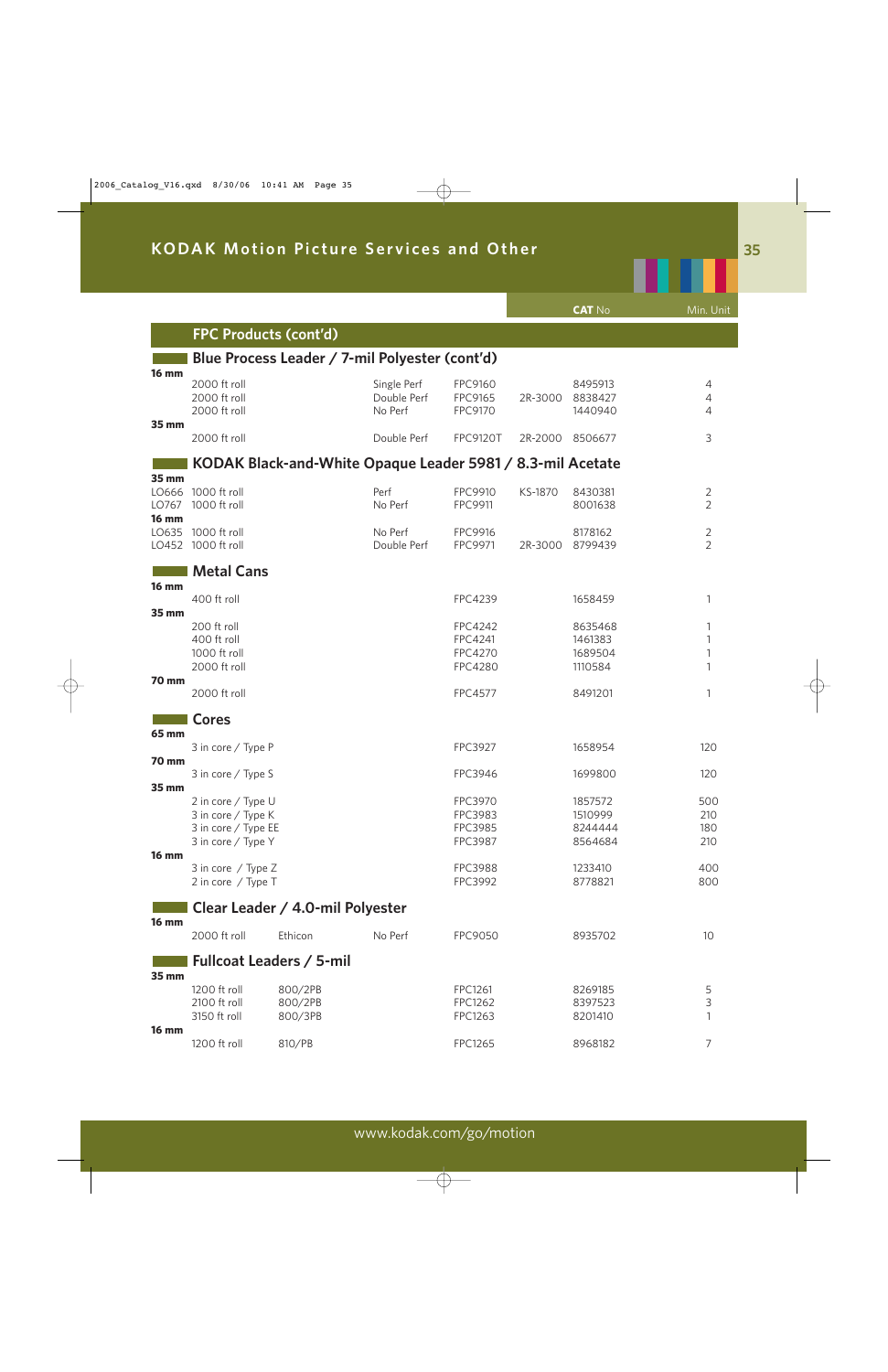

|                                                               |                                            |                                                                                                      |                                       |                                                             |                    | <b>CAT No.</b>                                      | Min. Unit                             |
|---------------------------------------------------------------|--------------------------------------------|------------------------------------------------------------------------------------------------------|---------------------------------------|-------------------------------------------------------------|--------------------|-----------------------------------------------------|---------------------------------------|
|                                                               | <b>FPC Products (cont'd)</b>               |                                                                                                      |                                       |                                                             |                    |                                                     |                                       |
|                                                               |                                            | Hazy Dup / 7-mil Polyester                                                                           |                                       |                                                             |                    |                                                     |                                       |
| 70 mm                                                         | 2000 ft roll                               |                                                                                                      | Perf                                  | <b>FPC9472</b>                                              |                    | 1975267                                             | 1                                     |
| 35 mm                                                         | 2000 ft roll                               |                                                                                                      | Perf                                  | FPC9491                                                     | KS-1870            | 8653560                                             | 3                                     |
| 65 mm                                                         | 2000 ft roll                               |                                                                                                      | Perf                                  | <b>FPC9591</b>                                              |                    | 8528069                                             | 16                                    |
| 5 in                                                          | 1000 ft roll                               |                                                                                                      | No Perf                               | FPC9596                                                     |                    | 8274193                                             | 6                                     |
| <b>16 mm</b>                                                  |                                            | Lightstruck 5-mil Acetate<br>EASTMAN Fine Grain Release Positive Film 7302                           |                                       |                                                             |                    |                                                     |                                       |
|                                                               | FRP452 2000 ft roll<br>FRP618 2000 ft roll | On Core<br>On Core / Winding A                                                                       |                                       |                                                             | 2R-3000<br>1R-3000 | 1138940<br>1387331                                  | $\overline{2}$<br>$\overline{2}$      |
| 2.3 <sub>GB</sub><br>2.6 GB<br>2.6 GB<br>5.2 GB<br>5.2 GB MAC | <b>Magneto Optical Disks</b>               | 512 Bytes/Sector<br>1024 Bytes/Sector<br>1024 Bytes/Sector<br>2048 Bytes/Sector<br>2048 Bytes/Sector |                                       | FPC7334<br>FPC7335<br>FPC7335 MAC<br>FPC7336<br>FPC7336 MAC |                    | 1579473<br>1348846<br>1431360<br>8122285<br>1751221 | 30<br>30<br>30<br>30<br>30            |
|                                                               |                                            | KODAK Sound Recording Leader Film / SO-374                                                           |                                       |                                                             |                    |                                                     |                                       |
| <b>35 mm</b><br>SP674                                         | 2150 ft roll                               |                                                                                                      |                                       | <b>FPC8855</b>                                              |                    | 1004621                                             | 1                                     |
|                                                               |                                            | KODAK Panchromatic Sound Recording Film 2376 / ESTAR Clear Base                                      |                                       |                                                             |                    |                                                     |                                       |
| 35 mm                                                         | PSR683 2050 ft                             | On Core                                                                                              |                                       | <b>FPC8871</b>                                              | KS-1866            | 8913832                                             | 1                                     |
| <b>16 mm</b>                                                  |                                            | Pink Leader / 4.7-mil Polyester / with Antistat                                                      |                                       |                                                             |                    |                                                     |                                       |
| 35 mm                                                         | 2000 ft<br>2000 ft<br>2000 ft              |                                                                                                      | Double Perf<br>Single Perf<br>No Perf | FPC9051<br>FPC9052<br>FPC9054                               |                    | 8959835<br>1400019<br>1945070                       | 4<br>$\overline{4}$<br>$\overline{4}$ |
|                                                               | 2000 ft<br>6000 ft                         |                                                                                                      | Perf<br>Perf                          | FPC9055<br><b>FPC9058</b>                                   |                    | 8653172<br>1784701                                  | 4<br>19                               |
| 35 mm                                                         |                                            | <b>Particle Transfer Rollers (PTR)</b>                                                               |                                       |                                                             |                    |                                                     |                                       |
| 3 in<br>$1.5 \times 1.5$ in<br><b>70 mm</b>                   |                                            | Shiny<br>Matte<br><b>Telecine Matte</b>                                                              |                                       | FPC9710<br>FPC9712<br>FPC9714                               |                    | 1892520<br>8336919<br>1549278                       | $\epsilon$<br>6<br>6                  |
|                                                               |                                            | Matte<br>Shiny                                                                                       |                                       | FPC9716<br>FPC9720                                          |                    | 8502627<br>1802628                                  | 6<br>6                                |
| $1.47 \times 3.0$ in                                          |                                            | Matte                                                                                                |                                       |                                                             |                    | 8880569                                             | 100                                   |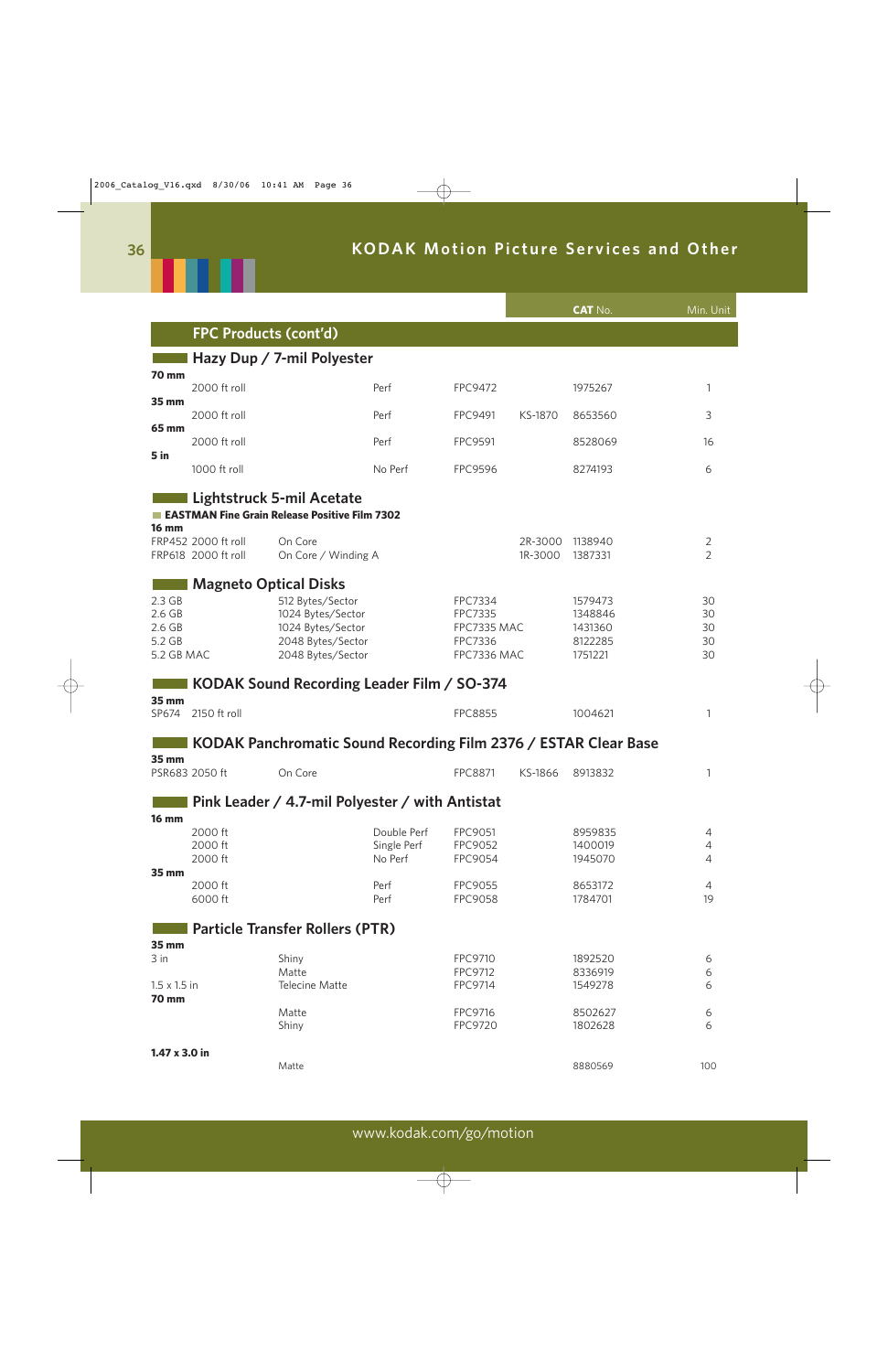|                 |                                          |                                       |                                                      |                    |         | <b>CAT No.</b>     | Min. Unit |
|-----------------|------------------------------------------|---------------------------------------|------------------------------------------------------|--------------------|---------|--------------------|-----------|
|                 | <b>FPC Products (cont'd)</b>             |                                       |                                                      |                    |         |                    |           |
|                 |                                          |                                       | <b>Particle Transfer Roller Spindle Assembly</b>     |                    |         |                    |           |
| 35 mm           |                                          |                                       |                                                      | <b>FPC9780</b>     |         | 8240020            | 1         |
|                 |                                          |                                       | <b>Particle Transfer Roller White Cleaning Tape</b>  |                    |         |                    |           |
| 4 in x 36 yd    |                                          |                                       |                                                      | <b>FPC9722</b>     |         | 8025025            | 1         |
|                 |                                          | <b>KODAK Scratch Test Film SO-297</b> |                                                      |                    |         |                    |           |
| 35 mm<br>SP719  | 1000 ft roll                             | Fogged                                |                                                      |                    |         | 8927477            | 1         |
|                 | <b>Molecular Sieve</b>                   |                                       |                                                      |                    |         |                    |           |
| 1 gal container |                                          |                                       |                                                      | FPC5150            |         | 8597684            | 1         |
|                 |                                          |                                       | Splicing Tape / Polyester / Perforated               |                    |         |                    |           |
|                 | 16 mm x 50 ft roll                       | White                                 | Double Perf                                          | <b>FPC2230</b>     |         | 8882680            | 12        |
|                 | 16 mm x 66 ft roll                       | Clear                                 | Double Perf                                          | FPC2231            |         | 8020265            | 12        |
|                 | 35 mm x 50 ft roll<br>35 mm x 66 ft roll | White<br>Clear                        | Perf<br>Perf                                         | FPC2232<br>FPC2233 |         | 8698078<br>8918294 | 12<br>12  |
|                 |                                          |                                       |                                                      |                    |         |                    |           |
|                 |                                          |                                       | Splicing Tape / Polyester / Non Perforated           |                    |         |                    |           |
|                 | 25 mm x 15 m roll                        | Clear                                 | No Perf                                              | <b>FPC2300</b>     |         | 1821255            | 6         |
|                 | 15 mm x 15 m roll                        | Clear                                 | No Perf                                              | FPC2305            |         | 8076762            | 10        |
|                 | 38 mm x 15 m roll                        | Clear                                 | No Perf                                              | <b>FPC2400</b>     |         | 8668055            | 4         |
|                 | 28 mm x 15 m roll                        | Clear                                 | No Perf                                              | <b>FPC2800</b>     |         | 8398687            | 5         |
|                 |                                          | <b>Squeegee for Film Processors</b>   |                                                      |                    |         |                    |           |
| Gray            |                                          | <b>DTU735</b>                         |                                                      | FPC2037            |         | 1529650            | 1         |
| Blue            |                                          | <b>DTU745</b>                         |                                                      | FPC9723            |         | 8482457            | 1         |
| Clear Green     |                                          | DKU/2055-400 mm                       |                                                      | FPC9731            |         | 8148983            | 1         |
|                 |                                          |                                       | KODAK White Movie Leader 7985 / 6-mil Acetate / Lofo |                    |         |                    |           |
| <b>16 mm</b>    | 1000 ft roll                             |                                       | Double Perf                                          | FPC7301            |         | 8001901            | 1         |
| 35 mm           | 1000 ft roll                             |                                       | Single Perf                                          | FPC7303            |         | 8210445            |           |
|                 | 1000 ft roll                             |                                       | Perf                                                 | FPC7305            | KS-1870 | 1886969            | 1         |
|                 |                                          |                                       | White Opaque Leader / 6-mil Acetate                  |                    |         |                    |           |
| Super 8 mm      | 1000 ft roll                             | <b>B</b> Winding                      | Single Perf                                          | <b>FPC9980</b>     | 1R-1667 | 8827362            | 1         |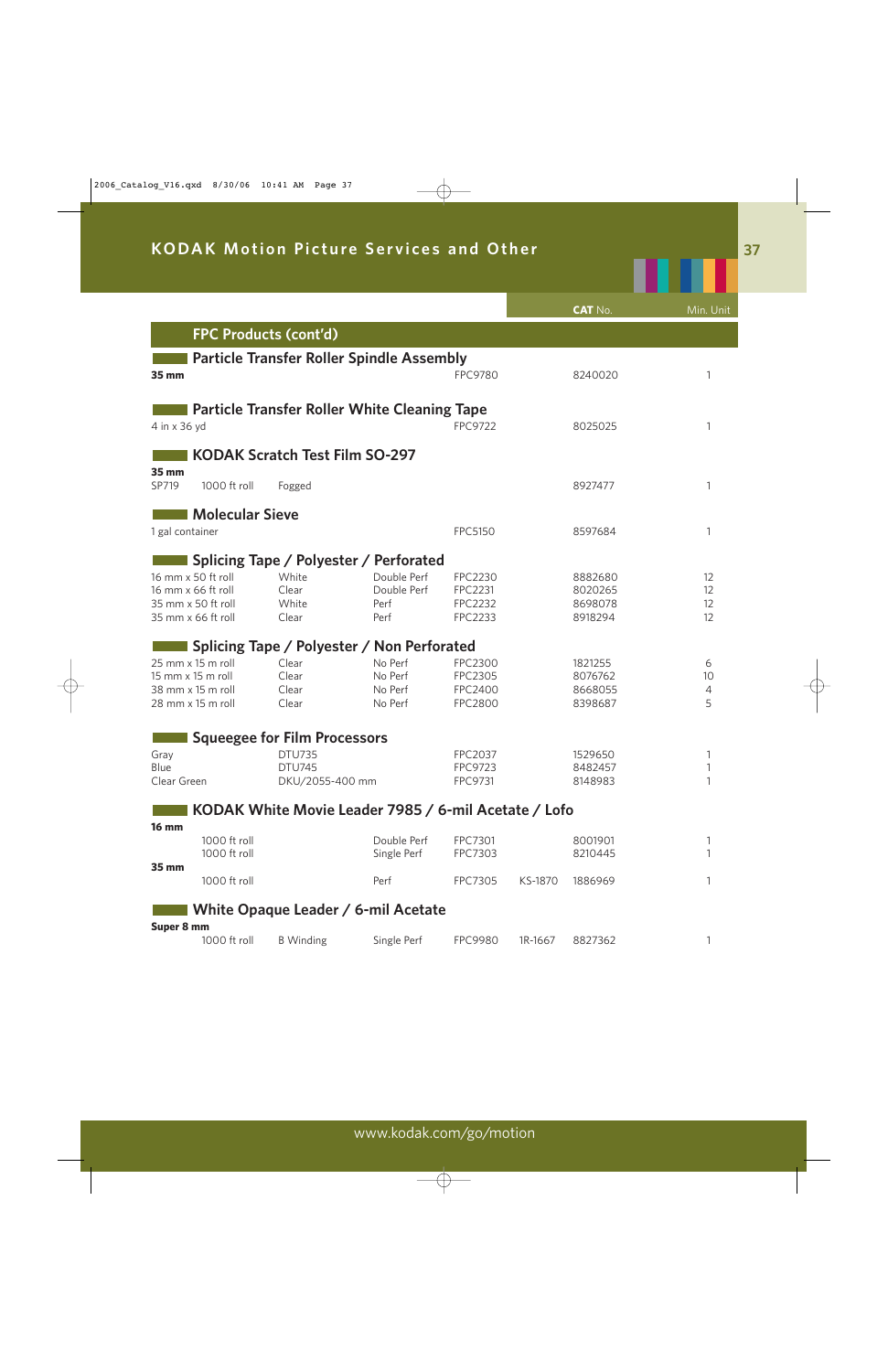# **38 Educational Training Products**



|                                                                                                                                                                                                                                                                               | <b>CAT No.</b>                           | Min. Unit        |
|-------------------------------------------------------------------------------------------------------------------------------------------------------------------------------------------------------------------------------------------------------------------------------|------------------------------------------|------------------|
| <b>Workshops</b>                                                                                                                                                                                                                                                              |                                          |                  |
| KODAK CINE START Workshop<br>KODAK Cinematography Workshop / Per week per person<br>KODAK Motion Imaging Workshop / Per person per day<br>KODAK Hazard Communications and Personal Protective Equipment Training<br>On-site Consulting Services / Per hour                    | 8142283<br>1664473<br>1996750<br>1601301 | 1<br>1<br>1<br>1 |
| KODAK Silver Management Seminar / Per hour                                                                                                                                                                                                                                    | 8906745                                  | 1                |
| <b>Interactive Educational CDs</b>                                                                                                                                                                                                                                            |                                          |                  |
| <b>What is Cinematography</b><br>Provides a detailed description of the cinematographer's tools and their application in the art of filmmaking.<br>KODAK Training CD / Workbook / What is Cinematography                                                                      | 8998809                                  | 1                |
| Color and Light in Motion Imaging<br>Impacts a fundamental knowledge of color and light, describes how color images are captured in chemical<br>and electronic imaging systems, and describes factors that play a role in controlling exposure.                               |                                          |                  |
| KODAK Training CD / Workbook / Color and Light in Motion Imaging / English<br>KODAK Training CD / Color and Light in Motion Imaging                                                                                                                                           | 1790955                                  | 1                |
| English, French, German, Spanish, Portuguese<br>KODAK Training CD / Color and Light in Motion Imaging                                                                                                                                                                         | 8585184                                  | 1                |
| English, Chinese, Korean, Japanese                                                                                                                                                                                                                                            | 8523219                                  |                  |
| <b>Motion Picture Business</b><br>Outlines the filmmaking process, and explains the roles and responsibilities of the industry professionals in each department.<br>KODAK Training CD / Workbook / Motion Picture Business                                                    | 1786490                                  | 1                |
| <b>Make It With Super 16</b><br>Offers a detailed description of the technical and creative applications of 16 mm film, its production and<br>postproduction advantages, and why it is a viable capture option.                                                               |                                          |                  |
| KODAK Training CD / Workbook / Make It With Super 16                                                                                                                                                                                                                          | 1515816                                  | 1                |
| Art of Lighting for Film<br>Supplies a fundamental knowledge of lighting types, principles, techniques, and applications used to produce a desired look.<br>KODAK Training CD / Workbook / Art of Lighting for Film / English<br>KODAK Training CD / Art of Lighting for Film | 8529513                                  | T                |
| English, French, German, Spanish, Portuguese<br>KODAK Training CD / Art of Lighting for Film                                                                                                                                                                                  | 1331008                                  | 1                |
| English, Chinese, Korean, Japanese                                                                                                                                                                                                                                            | 1810472                                  | 1                |
| Nature of Film<br>Describes the art and science of motion picture film, including the basics of image capture, processing, and sensitometry.<br>KODAK Training CD / Workbook / Nature of Film                                                                                 | 1407832                                  | 1                |
| KODAK Training CD / Nature of Film<br>English, French, German, Spanish, Portuguese                                                                                                                                                                                            | 1994839                                  | 1                |
| Creative Craft of Post Production<br>Includes a detailed description of the post-production process involved in filmmaking.<br>KODAK Training CD / Workbook / Creative Craft of Post Production                                                                               | 8479750                                  | 1                |
| ■ Workflow Planning in Motion Imaging<br>Explains film-to-film and electronic capture-to-film workflows with a focus on digital intermediate. Illustrates the                                                                                                                 |                                          |                  |
| importance of planning your projects with the end in mind.<br>KODAK Training CD / Workbook / Workflow Planning in Motion Imaging                                                                                                                                              | 1970763                                  | 1                |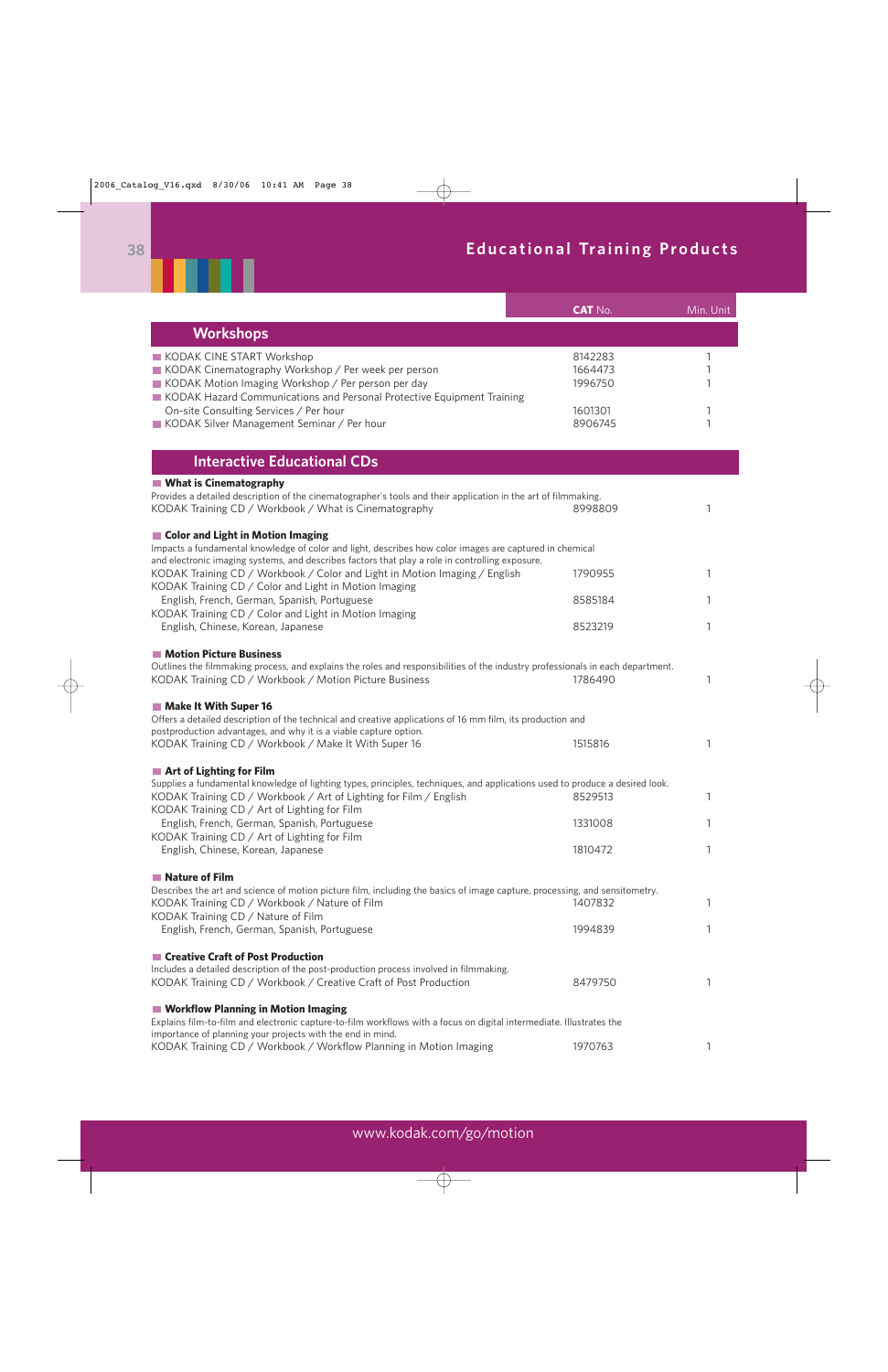■ KODAK Ergonomic Training CD Series / Back Awareness

**Health, Safety and Environmental Training CDs**

### and eliminate musculoskeletal risk factors associated with lifting, reaching, and pushing. Learn safe lifting techniques and stretching exercises. Learn to identify on-the-job risks and report injuries. Back Awareness 1 and 1 and 1 and 1 and 1 and 1 and 1 and 1 and 1 and 1 and 1 and 1 and 1 and 1 and 1 and 1 and 1 and 1 and 1 and 1 and 1 and 1 and 1 and 1 and 1 and 1 and 1 and 1 and 1 and 1 and 1 and 1 and 1 and 1 and 1 a **KODAK Ergonomic Training CD Series / Computer Workplace**  This course focuses on ways to identify and eliminate health dangers in computer work. Participants will learn risk factors for repetitive motion injury, adjusting the office workstation for the individual, safe work techniques, reporting-on-the-job risks and injuries, and warm-up stretching exercises. Computer Workplace 1453299⊹ 1453299⊹ 1453299⊹ 1453299⊹ 1453299⊹ 1453299⊹ 1453299⊹ 1453299⊹ 1453299⊹ 1453299⊹ 1 **KODAK Ergonomic Training CD Series / Manufacturing and Maintenance Operations**  For those who may be at risk for Cumulative Trauma Disorder (CTD) due to the type of work they perform. This course takes a two-pronged approach to CTDs - ergonomics and fitness. Ergonomics teaches employees how to fit the job in their abilities. Fitness builds capability. Participants will learn to identify on-the-job risks and injuries and learn warm-up and stretching techniques. Manufacturing and Maintenance Operations 1705573÷ 1705573÷ **KODAK Electrical Safety Awareness Training CD Series / Safety in the Office Environment**  This course provides information on the proper use of electrical cord and plug-connected equipment. Participants will also learn basic electrical safety principles and practices.

For those who may perform assembly or manufacturing work that puts the back at risk for injury. This course focuses on ways to identify

Safety in the Office Environment 1118140÷ 1118140÷ 1118140÷

**KODAK Electrical Safety Awareness Training CD Series / Safety in the Workplace** 

For anyone who works near electrical energy. This course provides training on common electrical hazards and effects of electricity on the body. Topics include de-energizing equipment, inspecting cords and plugs, operating electrical disconnects, GFCIs, and techniques for warning others.

Safety in the Workplace 1773670÷

✢ Discounts apply when purchasing complete series sets. Please inquire when placing order.



**CAT** No. Min. Unit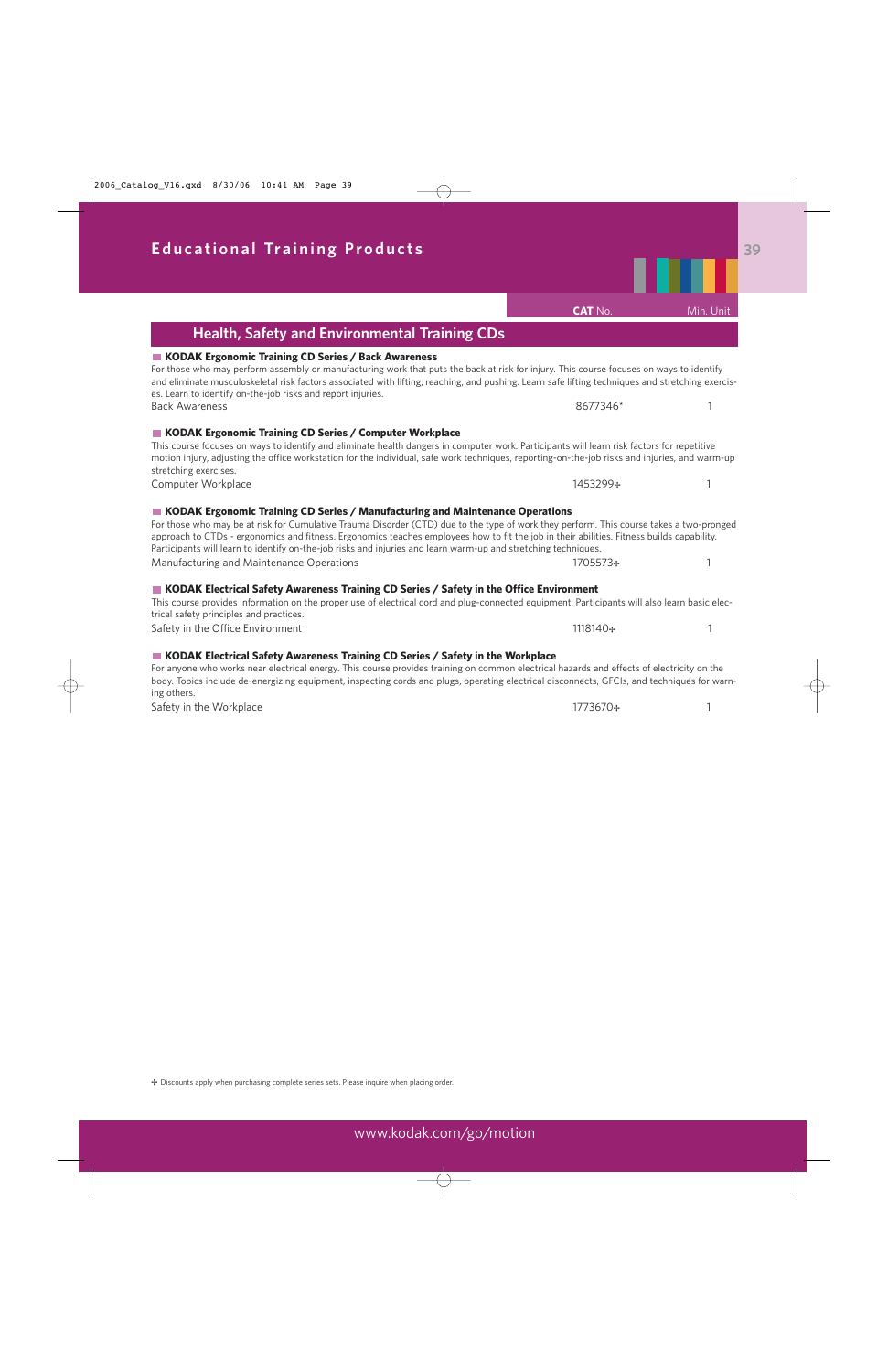## **Contact Information**



### **Kodak Locations UNITED STATES**

**Hollywood, California** 6700 Santa Monica Boulevard Los Angeles, California 90038-1203 Phone: 323-464-6131 Orders: 1-800-621-FILM

#### **New York, New York**

360 West 31st Street New York, New York 10001-2727 Phone: 212-631-3400 Orders: 1-800-621-FILM

For direct ordering in the United States and Canada: 1-800-621 FILM (3456)

#### **LATIN AMERICA REGION**

1900 NW 97 Ave. Miami, Florida 33172 USA Tel: 305 378-0566 / 305 229-0422 Fax: 305 378-0495 / 305 229-5075 www.kodak.com/go/latinmotion

#### **MEXICO**

Kodak Mexicana S. A. de C.V. Prol. Paseo de la Reforma 1015, Piso 9, Torre B Col. Desarrollo Santa Fe México, D.F. C.P. 01376 - Mexico Tel: 01 (55) 110517-30 Fax: 01 (55) 110517-07 www.kodak.com/go/latinmotion

#### **BRAZIL**

Kodak Brasileira Com. Prod. Para Imagem e Sercicos Ltda Rodovia Presidente Dutra - Km 154,8 São José dos Campos-SP CEP 12240-427, Brazil Tel: 08000-110001 Tel: 55 11 2136-6003 (Kodak São Paulo) Tel: 55 21 8151-9923 (Kodak Rio de Janeiro) Fax: 55 12 3932-6721 www.kodak.com/go/latinmotion

#### **VENEZUELA**

Kodak Venezuela S. A. Av. Francisco de Miranda Centro Lido, Torre B, Piso 7, Ofc. 71/72B El Rosal, Caracas-Venezuela Tel: (58-212) 955-2081 Fax: (58-212) 955-2009 www.kodak.com/go/latinmotion

#### **ARGENTINA**

EI Business Center Bonpland 1930-32 CP 1414 Buenos Aires, Argentina Tel: 54-11-4778-7009 / 54-911-5932-9503 Fax: 54-11-4773-6105 www.kodak.com/go/latinmotion

#### **COLOMBIA**

Kodak Americas, Ltda. Avda. Calle 12C # 79A-25 - Entrada 2 Parque Industrial Villa Alsacia Bogota, Colombia Tel: 57-1-412-5550 ext. 377 Fax: 57-1-412-5552 www.kodak.com/go/latinmotion

#### **CHILE**

Kodak Chilena S.A.F. Av. Presidente Eduardo Frei Montalva 9950 (Panamericana Norte – Quilicura) Santiago, Chile Tel: 56.2.530.8295 Fax: 56.2.530.8345 www.kodak.com/go/latinmotion

#### **PERU**

Kodak Américas, Ltd. Avenida Larco # 1301, Piso 14, Miraflores Lima, Perú Tel: (51-1) 610-8700 Fax: (51-1) 610-8801 www.kodak.com/go/latinmotion

#### **CANADA**

Kodak Canada Inc. 6 Monogram Place 2nd Floor Toronto, Ontario Canada M9R 0A1 Phone: 416-766-8233 Orders: 1-800-621-FILM Fax: 416-761-4948 Toll Free Fax: 1-866-211-6311

Kodak Canada Inc. 4 Place du Commerce, Suite 100 Ile des Soeurs Verdun,Quebec Canada H3E 1J4 Orders: 1-800-621-FILM Fax: 1-866-211-6311

Kodak Canada Inc. 3700 Gilmore Way Burnaby, BC Canada V5G 4M1 Orders: 1-800-621-FILM Fax: 1-866-211-6311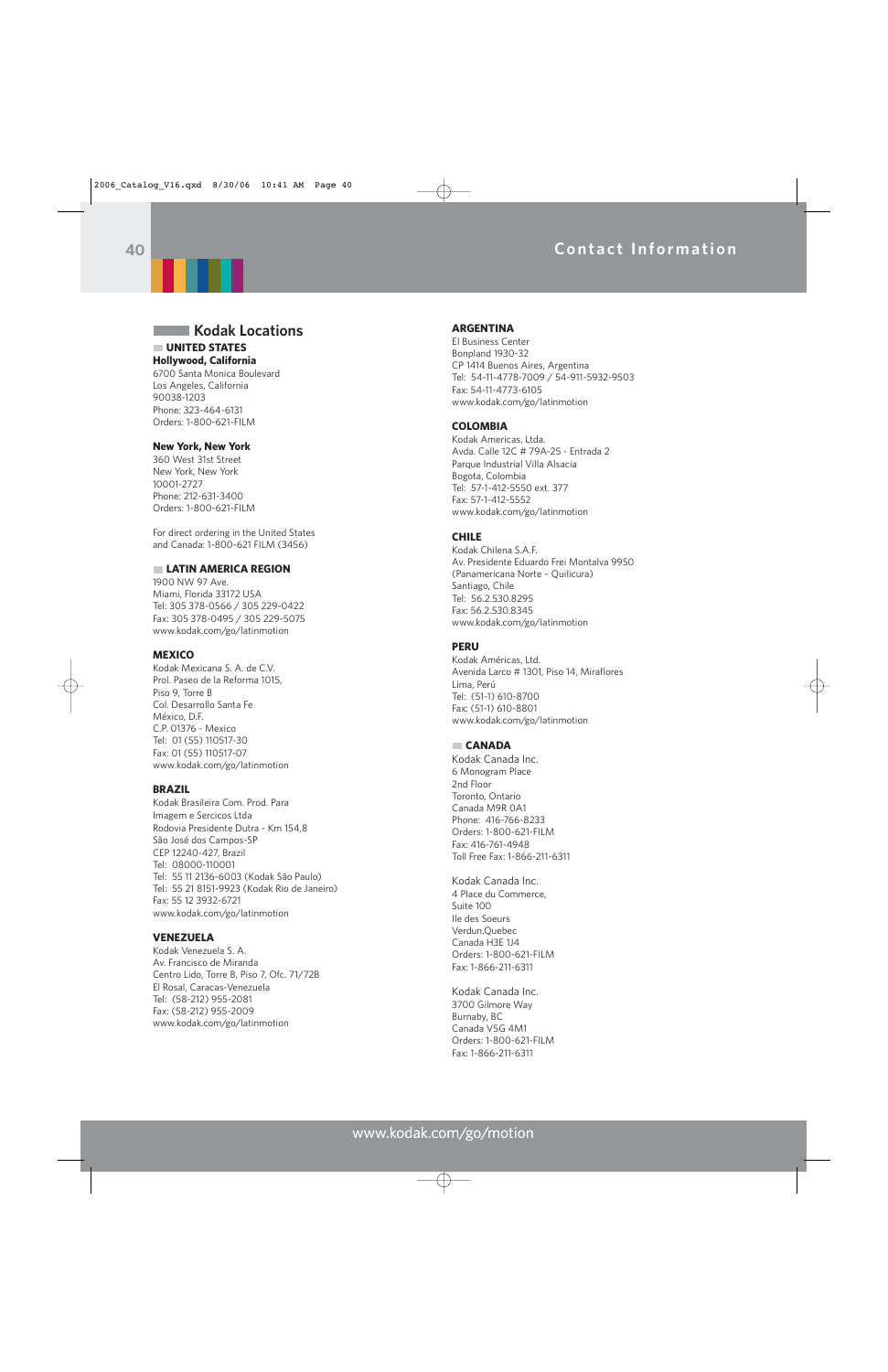## **Contact Information**



#### **EUROPEAN, AFRICAN & MIDDLE EASTERN REGION**

Kodak Business Center Station Road Hemel, Hempstead HP1 1JU ENGLAND Phone: + 44 1442 846945 Fax: + 44 1442 846 592

Eastman Kodak SA 29-31 Route de L'Aeroport Le Grand Saconnex Case Postale 271 1215 Geneva 15 Switzerland Information: Phone: +41-22-747-2000 Fax: +41-22-747-2200

### **GREATER ASIA & JAPAN REGION AUSTRALIA**

Kodak (Australasia) Pty. Ltd. 181 Victoria Parade Collingwood, Victoria, 3066 Australia Phone: 61 3 8417 8520 Fax: 61 3 8417 8011 www.kodak.com.au/go/motion

#### **CHINA**

Beijing: 8610 6561 6561 Shanghai: 8621 5884 1000 Guangzhou: 8620 8666 9888 www.kodak.cn/go/motion

**HONG KONG** Phone: 852 2564 9352 www.kodak.com.hk/go/motion

**INDIA** Phone : 91 22 6641 6762 www.kodak.co.in/go/motion

#### **INDONESIA**

PT. Interdelta Tbk Jl. Gaya Motor Barat Sunter 2 Jakarta 14430, Indonesia Phone: +6221652333 ext. 250 Mobile: +62818966655 Email: motionpicture@intedelta.co.id

### **JAPAN**

Phone: 813 5540 2280 www.kodak.co.jp/go/motion/

#### **KOREA**

Phone: 822 708 5830 www.kr.kodak.com/go/motion

**MALAYSIA** Phone: 603-7680 3338

**NEW ZEALAND** Phone: 649 302 8665 www.kodak.co.nz/go/motion

**PAKISTAN** Phone: 92 21 561 0150

**PHILIPPINES** Phone: 632 810 0331

**SINGAPORE** Phone: 65 6371 3388

**TAIWAN** Phone: 886 2 2316 8282 www.kodak.com.tw/go/motion

**THAILAND** Phone: 66 2 271 3040-59 Ext. 312

**KODAK SHOOTSAVER Film Delivery Service**

(U.S. Only) 1-800-404-2016 KODAK online at: http://www.kodak.com/go/motion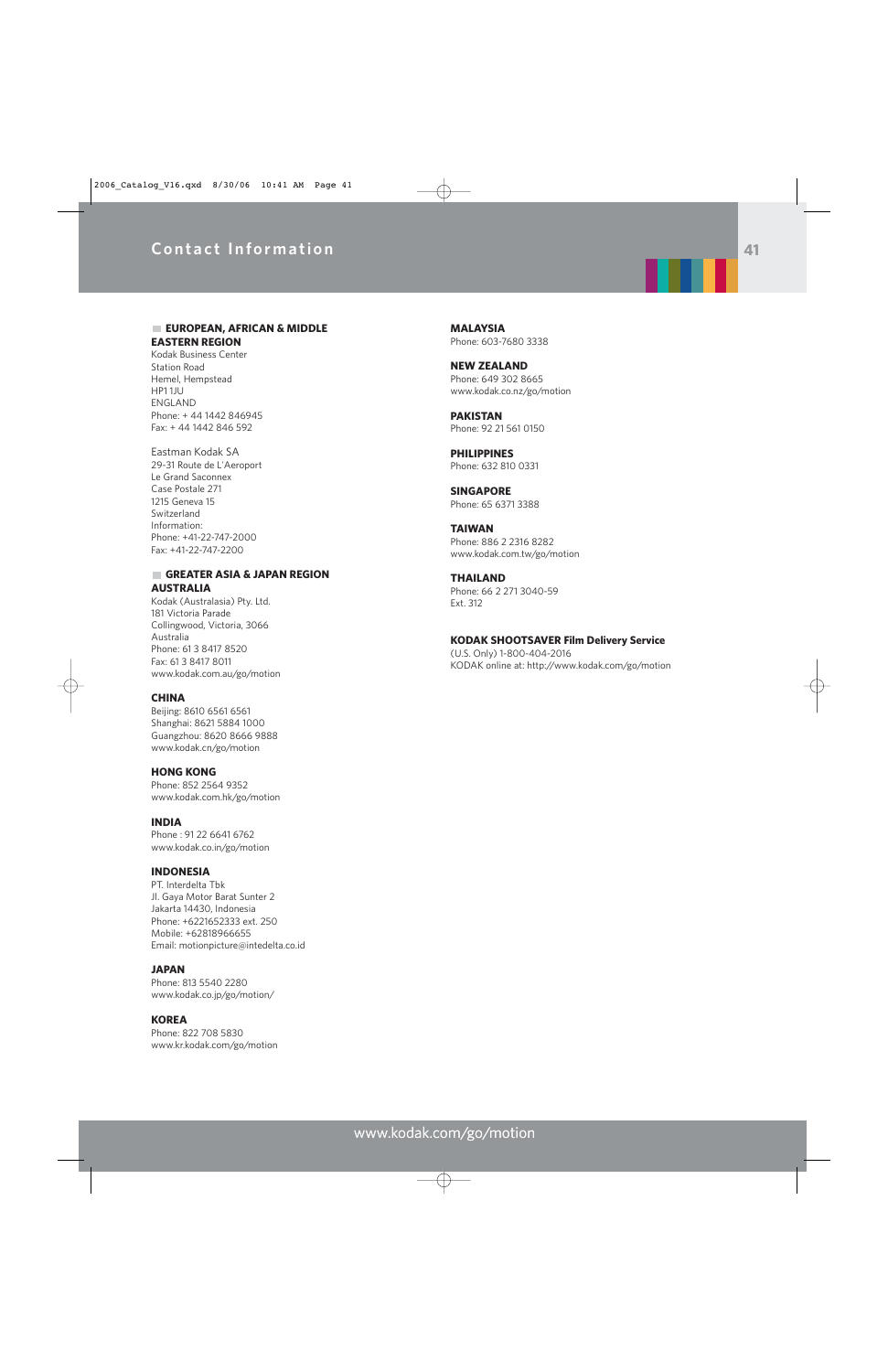

**Terms of Sale**–Prices shown herein are extended to Kodak's direct customers for Motion Picture Films, chemicals and other motion picture related products and services for professional use. Unless otherwise indicated, these prices are FOB point of shipment and are subject to change without notice. No adjustments will be made because of price changes. All orders, in whole or in part, are subject to acceptance by Eastman Kodak Company or one of its whollyowned subsidiaries at one of its respective Regional Distribution Centers or designated shipping points.

**Trademarks, Trade Names, and Trade Dress**–All sales are made with the understanding that Kodak trademarks, trade names, trade dress, and original packaging will not be altered or misused.

**General Conditions**–If, at any time, it becomes necessary to discontinue shipments to any of our customers, to revoke or modify any provisions in this catalog, or to allocate distribution of any of our products, we will take whatever action in our judgment is fair and appropriate. The terms and conditions of this catalog shall govern despite additional or inconsistent terms or conditions included in customers' purchase orders or other documents. Certain Kodak software and equipment products, and related support services, are not available for license or sale in all geographic locations outside of the United States. Availability can be determined by contacting Kodak Customer Service.

**Software Products**–All software products are licensed to customers at the prices shown or, if included on equipment, as part of the equipment purchase price. Use of Kodak software products is subject to customer's prior acceptance of applicable end user license agreements. Upon customer request, Kodak will provide a copy of any end user license agreement applicable to a Kodak software product.

**Equipment**–All equipment is sold only with the warranty that is expressly stated on, packaged with or accompanying the equipment. Upon customer request, Kodak will provide a copy of any warranty applicable to the equipment listed in this catalog.

**Terms of Payment**–ubject to Kodak Credit Department approval and unless otherwise specified, terms of 2%, 15 net 30 DOI will apply to all orders for all items listed in this catalog except software licenses, software related equipment accessories, software support services, equipment repair services and parts. The 2 percent cash discount allowance is based on the net amount of the invoice ("invoice total'') and will be given for payment of invoices received by Kodak on or before the 15th day after the date of invoice, providing the customer does not have an account with Kodak or its subsidiaries which is past due. If not discounted, invoices are due for payment on a net basis within 30 days after the date of invoice. No additional discounts or charge backs are allowed for early payment anticipation. All remittances should be made to the address as shown on the invoice or as indicated by our Regional Credit Office. If Kodak Credit Department approval is not received, payment by cash or Kodakapproved credit card is required. VISA, Mastercard and American Express accepted. A credit card service fee may apply.

**Billing Discrepancies**–Any errors in billing must be reported to our Credit Department within 12 months of the original invoice date. Claims and/or deductions taken for billing discrepancies after 12 months from the original date of invoice will not be investigated or honored.

**Taxes**–Please note that sales, use, or other taxes measured by sales or receipts are not included in the prices shown. Where applicable, such taxes will be billed if a valid exemption certificate is not furnished. Where a valid exemption certificate is furnished, tax will not be billed unless we can determine that the purchase will be used in a taxable manner. Omission of tax should not be construed as a basis for exemption. If used in a taxable manner and no tax was billed by Kodak, the customer is required to remit applicable taxes directly to the taxing authorities.

**Transportation Prepayment Plan**–Transportation costs will be paid by Kodak on all orders having a billing value of \$1,000 or more excluding tax, and calling for single shipments to domestic U.S. addresses from Kodak Regional Distribution Centers or designated shipping points. This prepaid transportation plan applies only to regular photographic merchandise, except special photographic goods which are listed in this catalog as available only from Rochester and equipment repair services and parts. Also exempt from this plan are those items that require special handling and orders on which the customer requests a method of shipment other than that which would normally be used. **Shipment Discrepancies**–Any errors in shipment must be reported immediately upon receipt to the Kodak Regional Distribution Center that services you. Requests for adjustments on concealed shortages involving cartons received intact must be reported to the Kodak Regional Distribution Center within 15 days of receipt of the shipment.

**Proof of Delivery Requests**–Request for Proof of Delivery (POD) must be made within nine months of the original invoice date. Claims for lost freight cannot be asserted after nine months from the original date of invoice. Requests received after nine months from the original invoice date will not be investigated or honored.

**Return Goods Policy**–All goods are sold without return privileges. Allowance of a return is at Kodak's sole discretion. A return will be accepted only after prior authorization by Kodak and subject to compliance with the following terms and conditions:

Return of goods, for any reason, will be authorized and accepted only if the goods were shipped, in the case of a sale from Eastman Kodak Company, from one of Kodak's U.S. Regional Distribution Centers, or in the case of a sale from one of Kodak's subsidiaries, the Regional Distribution Center designated by the subsidiary. When contacting Kodak for return authorization the customer must provide the invoice number and date of the shipment. Except where goods were damaged in transit, returns must be in clean, unopened, factory packaging, in unmarked condition. In the case of the cardboard box packaging, the seal must not be broken.

All returns must be shipped prepaid unless otherwise specified by Kodak, and returned to the location from which they were shipped or picked up.

Where Kodak acknowledges responsibility, the price on the original invoice will be the basis for credit for any accepted return.

In all other instances, except where Kodak acknowledges responsibility, return of goods will be assigned a 15% handling charge and must be returned within 48 hours of purchase. In instances where purchases were made on the last business day of the week, the goods must be returned on the next Kodak business day.

In all instances, when returning goods, original paperwork, with invoice/receipt information, must be supplied with return.

The credit will be based on the original invoice or the current price, whichever is less, minus 15% handling charge.

**Variation in Film Quantity**–It is necessary from a manufacturing standpoint that we reserve the right to furnish, in some instances, shorter length rolls than the standard sales length. Short length rolls will be supplied only for those items priced per foot. Items priced per roll will be supplied in standard sales lengths. Short length rolls will be billed accordingly on a footage basis and, in addition, a quantity variation of plus or minus 10 percent from the footage ordered will apply. A plus or minus 10 percent quantity variation will also apply to all nonfactory stocked films whether priced per roll or per foot.

#### **Limitations of Liability / Ordering Instructions Limitations of Liability on Sensitized Goods**

The sale, use, and handling of Kodak sensitized goods are subject to the applicable limitation of liability listed below:

**Film**–Kodak films will be replaced if defective in manufacture, labeling, or packaging, or if damaged or lost by us or any Kodak subsidiary company. Except for such replacement, the sale, or other handling of these films is without warranty or liability, even though defect, damage, or loss is caused by negligence or other fault. Since color dyes may in time change, color films will not be replaced for, or otherwise warranted against, any change in color.

#### **Limitations of Liability on all other Products and Services**

The sale, license, use and handling of all other Kodak products and services are subject to the applicable limitation of liability listed below:

**Other Products and Services (excluding Sensitized Goods)**–All Kodak motion picture related chemicals or products (including software and equipment), other than sensitized goods, will be replaced if defective in manufacture, labeling or packaging, or if damaged or lost by us or any Kodak subsidiary company. Chemicals may discolor and stability cannot be guaranteed if stored / used beyond the expiration date printed on the packaging. Kodak is not responsible for replacement of expired chemicals. All Kodak motion picture related services not completed in a workmanlike and professional manner will be re-performed by Kodak. Except for such replacement or re-performance, the sale, license, use or other handling of these chemicals, products and services is without warranty or liability, even if defect, damage or loss is caused by negligence or other fault.

#### **Disclaimer of Warranty and Damages; Remedies**

Except for any warranties expressly provided in this catalog, all other warranties expressed or implied are disclaimed, including the IMPLIED WARRANTY OF MERCHANTABILITY AND FITNESS FOR PARTICULAR PURPOSE. Under no circumstances will Kodak be liable for indirect,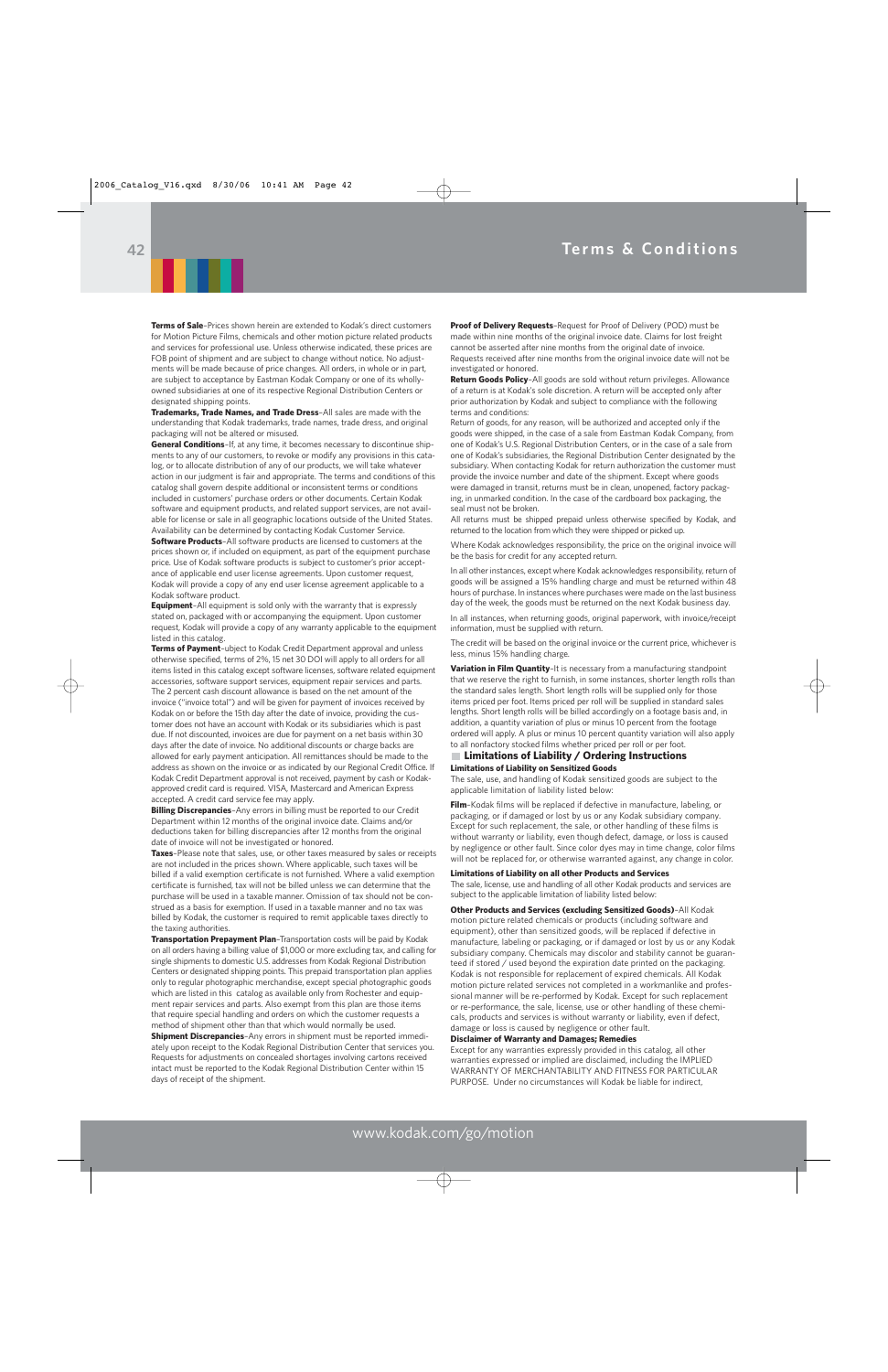incidental, consequential, or special damages, even if advised of the possibility of such damages. Kodak's entire liability and customer's sole remedy for defective film, chemicals or other products and services will be the repair, replacement or re-performance, as the case may be, of the purchased item. Kodak's maximum liability for damages related to any purchase under this catalog will not exceed the purchase price paid by customer for the good or service.

#### **Transactional Emails**

Kodak may send email communications related to orders placed by the customer. Customer agrees that all such email communications from Kodak to customer or its employees are transactional or relationship messages within the meaning of the United States CAN-SPAM Act of 2003.

#### **Ordering Instructions**

- **1.** To facilitate prompt handling, be sure "Entertainment Imaging" is included in the address and only items in this price schedule are included in your order.
- **2.** When ordering, be sure to indicate CAT No. and product description. Example: For goods priced per roll, a typical order would read: CAT No. 830 5294, 50 rolls 16 mm KODAK VISION2 500T Color Negative Film 7218, camera spool, perforated one edge, 100 ft, SP455 Generally, all 16 mm Intermediate and Print Films are packaged 2 rolls per can. Minimum orders should be for 2 rolls or multiples thereof.
- **3.** The perforation type and pitch information shown after each item is the one that will be supplied unless otherwise specified. In general, all variations not listed are either not available, or are available on a special order basis. For additional technical information, telephone or write to the nearest Entertainment Imaging office (listed on page 11). Unless otherwise indicated, it is our intention to maintain a factory stock of all of the films listed herein.
- **4.** Non-factory stocked items will be supplied in accordance with our standard practices and also will be subject to minimum-order quanti ties and delay in delivery. To determine availability, requests should be directed to the nearest Entertainment Imaging office (see pages 2 and 11).
- **5.** On 16 mm films perforated one edge, and certain 35 mm films, be sure to specify the winding designation. This determines which edge con tains the perforations. The type of equipment upon which the film is to be used dictates the winding required. For a description of A or B wind ings, see below.
- **6.** Clearly indicate any special transportation instruction (see Transportation on page 5). Otherwise, normal surface transportation will apply.

#### **Winding Designations**

A plastic core is normally used with all 16 mm films in lengths over 200 feet and with all 35 mm films in lengths over 100 feet. Camera spools are normally supplied with 35 mm x 100 ft rolls and 16 mm x 100 ft and 200 ft rolls.

It is necessary to designate the desired winding for 16 mm film perforated one edge and for 35 mm film with 16 mm and 8 mm perforations. Proper choice of winding depends on the equipment upon which the film is to be used. The following sketches illustrate the various windings:



16 mm Winding A 16 mm Winding

In the above sketches the film is wound on cores. When the roll is held so that the outside leader or head end of the film leaves the roll at the top and toward the right, Winding A has the perforations along the edge of the film toward the observer and Winding B has the perforations along the edge away from the observer.

#### **Exposure index / Perforation types**



In the above sketches the film is wound on cores. When the roll is held so that the outside leader or head end of the film leaves the roll at the top toward the right, Winding A has the small hole along the edge away from the observer and Winding B has the row of perforations with the small hole between the perforations toward the observer.

**Exposure Index**–Where applicable, the exposure index is shown for both daylight and tungsten light exposure.

#### **Perforation Types**

#### **35 mm and 65 mm End Use**

- **1.** BH-1870. 35 mm Bell-Howell film negative perforations with a pitch measurement of 0.1870'' (long pitch) [SMPTE 93-2005]
- **2.** BH-1866. 35 mm Bell-Howell film negative perforations with a pitch measurement of 0.1866'' (short pitch) [SMPTE 93-2005]
- **3.** KS-1870. 35 mm and 65 mm Kodak Standard positive perforations with a pitch measurement of 0.1870'' (long pitch) [SMPTE 145-2004; SMPTE 139-2003]
- **4.** KS-1866. 35 mm and 65 mm Kodak Standard positive perforations with a pitch measurement of 0.1866'' (short pitch) [SMPTE 145-2004; SMPTE 139-2003]
- **5.** DH-1870. 35 mm Dubray-Howell film perforations with a pitch measurement of 0.1870'' (long pitch) [SMPTE 237-2003]
- **6.** KS-1870. 70 mm film perforated 65 mm Kodak Standard positive perforations with a pitch measurement of 0.1870'' (long pitch) [SMPTE 119-2004]

#### **16 mm End Use**

- **7.** 2R-2994. 16 mm film perforated two edges with a perforation pitch of 0.2994'' (short pitch) [SMPTE 109-2003]
- **8.** 2R-3000. 16 mm film perforated two edges with a perforation pitch of 0.3000'' (long pitch) [SMPTE 109-2003]
- **9.** 1R-2994. 16 mm film perforated one edge with a perforation pitch of 0.2994'' (short pitch) [SMPTE 109-2003]
- **10.** 3R-2994. 35 mm film perforated 16 mm with a perforation pitch of 0.2994'' (short pitch) [SMPTE 171-2001]
- **11.** 1R-3000. 16 mm film perforated one edge with a perforation pitch of 0.3000'' (long pitch) [SMPTE 109-2003]
- **12.** 3R-3000. 35 mm film perforated 16 mm with a perforation pitch of 0.2994'' (long pitch) [SMPTE 171-2001]

#### **Super 8 and 8 mm End Use**

- **13.** 2R-1500. 16 mm film perforated two edges with perforation pitch of 0.1500'' [SMPTE 239-2004]
- **14.** 1R-1667. 8 mm film perforated super 8 one edge with a perforation pitch of 0.1667'' (long pitch) [SMPTE 149-2004]
- **15.** 2R-1664 (1-4). 16 mm film perforated super 8 two edges in the 1-4 position with a perforation pitch of 0.1664'' (short pitch) [SMPTE 168-2001]
- **16.** 2R-1664 (1-3). 16 mm film perforated super 8 two edges in the 1-3 position with a perforation pitch of 0.1664'' (short pitch) [SMPTE 151-2004]
- **17.** 2R-1664. 35 mm film perforated super 8 two edges in the 1-0 position with a perforation pitch of 0.1664'' (short pitch) [SMPTE 169-2002]
- **18.** 5R-1667. 35 mm film perforated super 8 in the 1-3-5-7-0 position with a perforation pitch of 0.1667'' (long pitch) [SMPTE 165-1999\_archive]

Note: For other perforation types of formats, consult your Entertainment Imaging office.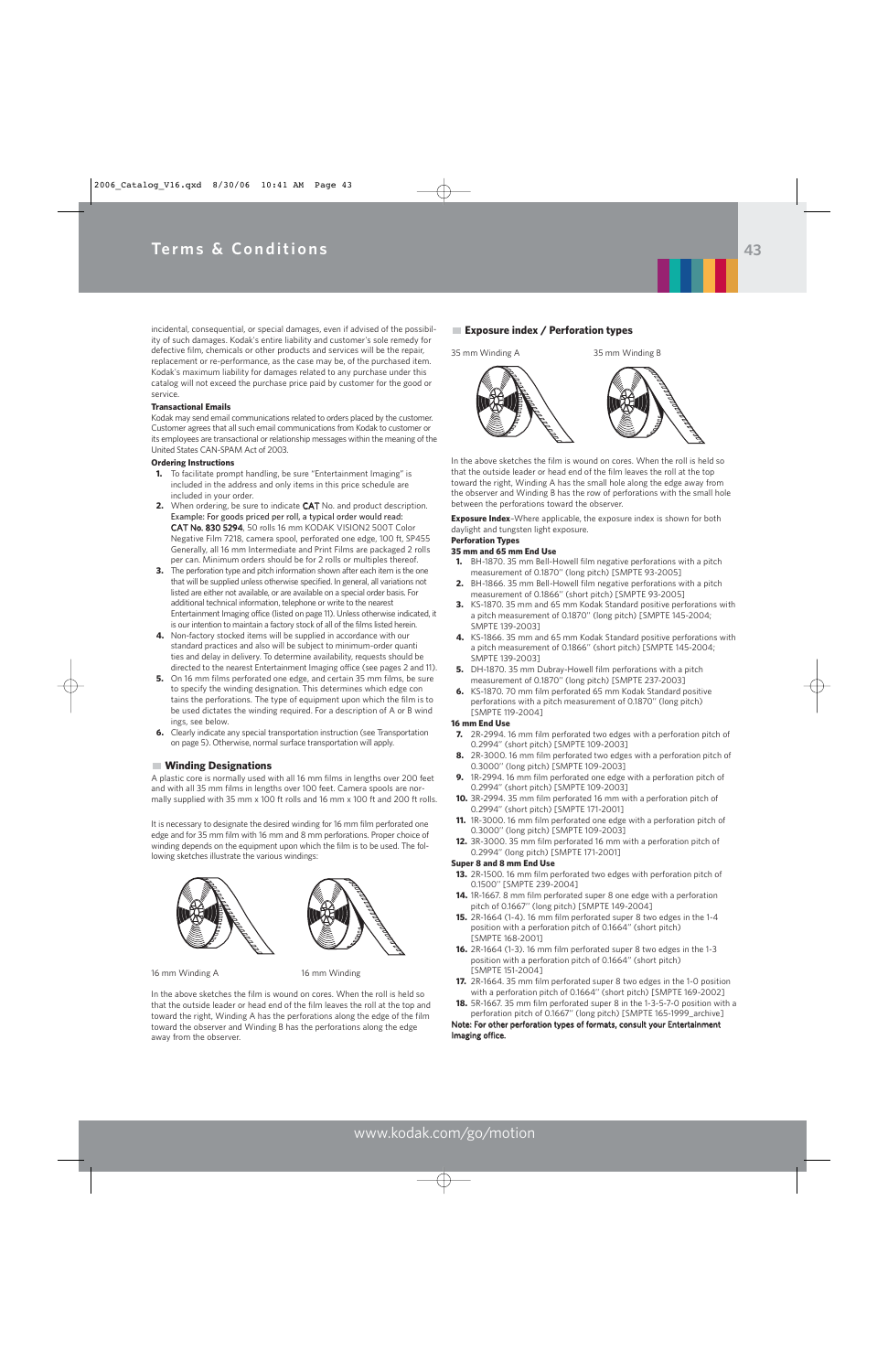

| <b>Sp No</b> | Width in mm            | <b>Perforation</b> | Core/Spool/Mag     | Winding     | Remarks                                             |
|--------------|------------------------|--------------------|--------------------|-------------|-----------------------------------------------------|
| 35 mm        |                        |                    |                    |             |                                                     |
| 239          | 35                     | 35 mm BH           | Υ                  |             | Footage numbered                                    |
| 240          | 35                     | 35 mm BH           | Y                  |             | Same as SP239, wound emulsion out, footage numbered |
| 241          | 35                     | 35 mm DH           | Y                  |             | All films long pitch 0.1870, footage numbered       |
| 242          | 35                     | 35 mm BH           | Y                  |             | For high-speed cameras; footage numbered            |
| 415          | 35                     | 35 mm KS           | S-83 100-ft spool  |             | Footage numbered                                    |
| 417          | 35                     | 35 mm BH           | S-83 100-ft spool  |             | none                                                |
| 651          | 35                     | 35 mm KS           | AA                 |             | none                                                |
| 663          | 35                     | 35 mm KS           | U                  |             | none                                                |
| 665          | 35                     | 35 mm KS           | U                  |             | none                                                |
| 666          | 35                     | 35 mm KS           | EE or Y            |             | EE core for color print films                       |
| 668          | 35                     | 35 mm KS           | Y                  |             | none                                                |
| 669          | 35                     | 35 mm KS           | $\cup$             | B           | Perforated one edge                                 |
| 670          | 35                     | 35 mm KS           | Y                  |             | Long pitch 0.1870                                   |
| 674          | 35                     | 35 mm KS           | К                  |             | Short pitch 0.1866                                  |
| 678          | 35                     | 35 mm KS           | $\cup$             |             | Long pitch 0.1870                                   |
| 683          | 35                     | 35 mm KS           | Y                  |             | Short pitch 0.1866                                  |
| 701          | 35                     | 35 mm BH           | Y                  |             | none                                                |
| 718          | 35                     | 35 mm BH           | $\cup$             |             | Footage numbered                                    |
| 720          | 35                     | 35 mm BH           | Ü                  |             | none                                                |
| 721          | 35                     | 35 mm BH           | U                  |             | Same as SP718, wound emulsion out, footage numbered |
| 722          | 35                     | 35 mm BH           | $\cup$             |             | Precision perforations-reduced dimension tolerances |
| 727          | 35                     | 35 mm BH           | $\cup$             |             | Footage numbered                                    |
| 739          | 35                     | 35 mm BH           | $\overline{Y}$     |             | Footage numbered, except ESTAR                      |
| 746          | 35                     | 35 mm BH           | U                  |             | For leader stock                                    |
| 767          | 35                     | none               | Y                  |             | Non-canned packaging, no frame line markings        |
| 779          | 35                     | 35 mm KS           | EE or Y            |             | Non-canned packaging; EE core for color print films |
| 789          | 35                     | 35 mm KS           | EE or Y            |             | Non-canned packaging; EE core for color print films |
| 798          | 35                     | 35 mm BH           | U                  |             | Long pitch 0.1870                                   |
|              | 35 mm Multi-Perforated |                    |                    |             |                                                     |
|              |                        |                    |                    |             |                                                     |
| 256          | 35                     | 35/32-4 Row        | Y                  |             | none                                                |
| 273          | 35                     | super 8-5 Row      | Υ                  | B           | Use SP715 for Winding A                             |
| 694          | 35                     | 35/32-2 Row        | К                  |             | 0.3000 pitch                                        |
| 715          | 35                     | super 8-5 Row      | Y                  | Α           | Use SP273 for Winding B                             |
| 730          | 35                     | 35/32-2 Row        | Υ                  |             | Non-canned packaging, no frame line marking         |
| 733          | 35                     | 35/16-3 Row        | Y                  | B           | Non-canned packaging, no frame line markings        |
| 735          | 35                     | 35/16-3 Row        | Y                  | B           | none                                                |
| 780          | 35                     | 8 mm-2 Row         | $\cup$             | A           | none                                                |
| 791          | 35                     | 35/32-2 Row        | U                  |             | none                                                |
| 794          | 35                     | 35/16-3 Row        | U                  | A           | Use SP797 for Winding B                             |
|              | 65 mm and 70 mm        |                    |                    |             |                                                     |
|              |                        |                    | P                  |             |                                                     |
| 331          | 65                     | 65 mm KS           | P                  |             | 0.1870 pitch                                        |
| 332          | 65<br>65               | KS1866             | $\mathsf{P}$       | Emulsion In | Latent image sequential numbers every 120 perfs     |
| 333<br>334   | 65                     | 65 mm KS<br>KS     | PA                 | Emulsion In | Latent image sequential numbers every 80 perfs      |
| 335          | 65                     | 65 mm KS           | PA                 |             | Latent image sequential numbers every 120 perfs     |
| 481          | 70                     | None               | R-84 Plastic spool |             | Latent image sequential numbers every 80 perfs      |
| 512          | 70                     | 70 mm KS           | S                  |             | none<br>0.1866 pitch                                |
| 542          | 70                     | 65 mm KS           | S                  |             | none                                                |
|              |                        |                    |                    |             |                                                     |